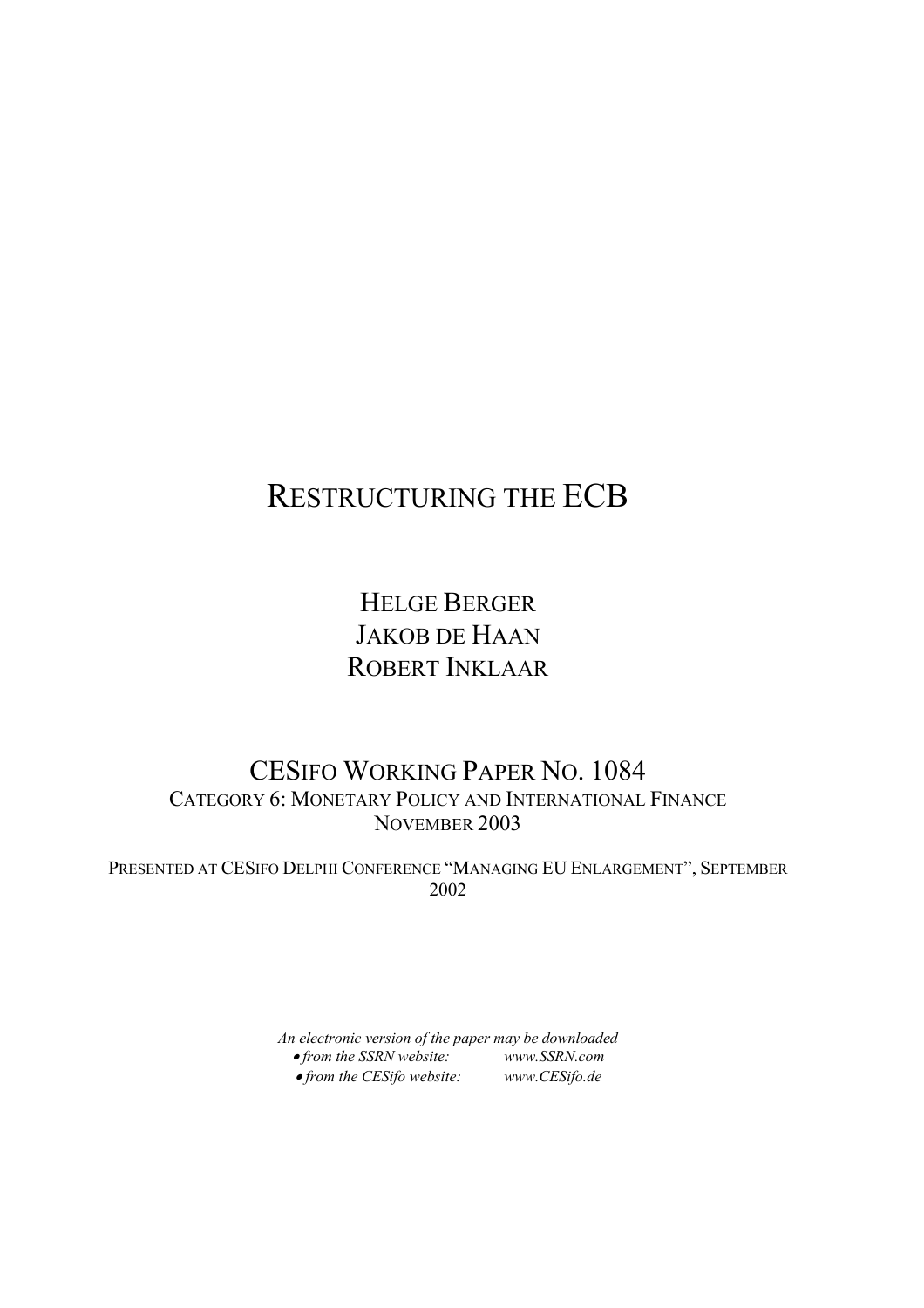## RESTRUCTURING THE ECB

### Abstract

Soon, euro area membership could more than double, with the vast majority of accession countries being quite different in economic terms compared with current members. Under the current decision-making system, this can lead to high decisionmaking costs and there is a risk that monetary policy could deviate from the targets specified in the Maastricht treaty. While centralization might be a "first-best" solution to these problems in many ways, there are possible disadvantages from a political economy perspective, including a potential conflict with the established voting rights of current euro area member countries. An alternative solution to ensure the European perspective of decision-making in the ECB Council is to match economic size and voting power. One way to implement this principle is a rotation scheme for national central bank governors that takes economic differences between the member countries into account. The paper discusses various rotation schemes, also with a view to the decision-making cost argument.

JEL Classification: D72, E58.

Keywords: European Central Bank, centralization of monetary policy, EMU, transition countries, accession countries.

*Helge Berger Department of Economics Free University Berlin Boltzmannstrasse 20 14195 Berlin Germany hberger@wiwiss.fu-berlin.de* 

*Jakob de Haan Faculty of Economics University of Groningen PO Box 800 97600 AV Groningen The Netherlands j.de.haan@eco.rug.nl* 

*Robert Inklaar Faculty of Economics University of Groningen PO Box 800 97600 AV Groningen The Netherlands* 

We thank Daniel Gros and participants in the CESifo Delphi conference on "Managing EU Enlargement" in Delphi 13-14 September 2002 and in the seminar at DG EcFin of the European Commission on 19 November 2002 for helpful comments and suggestions.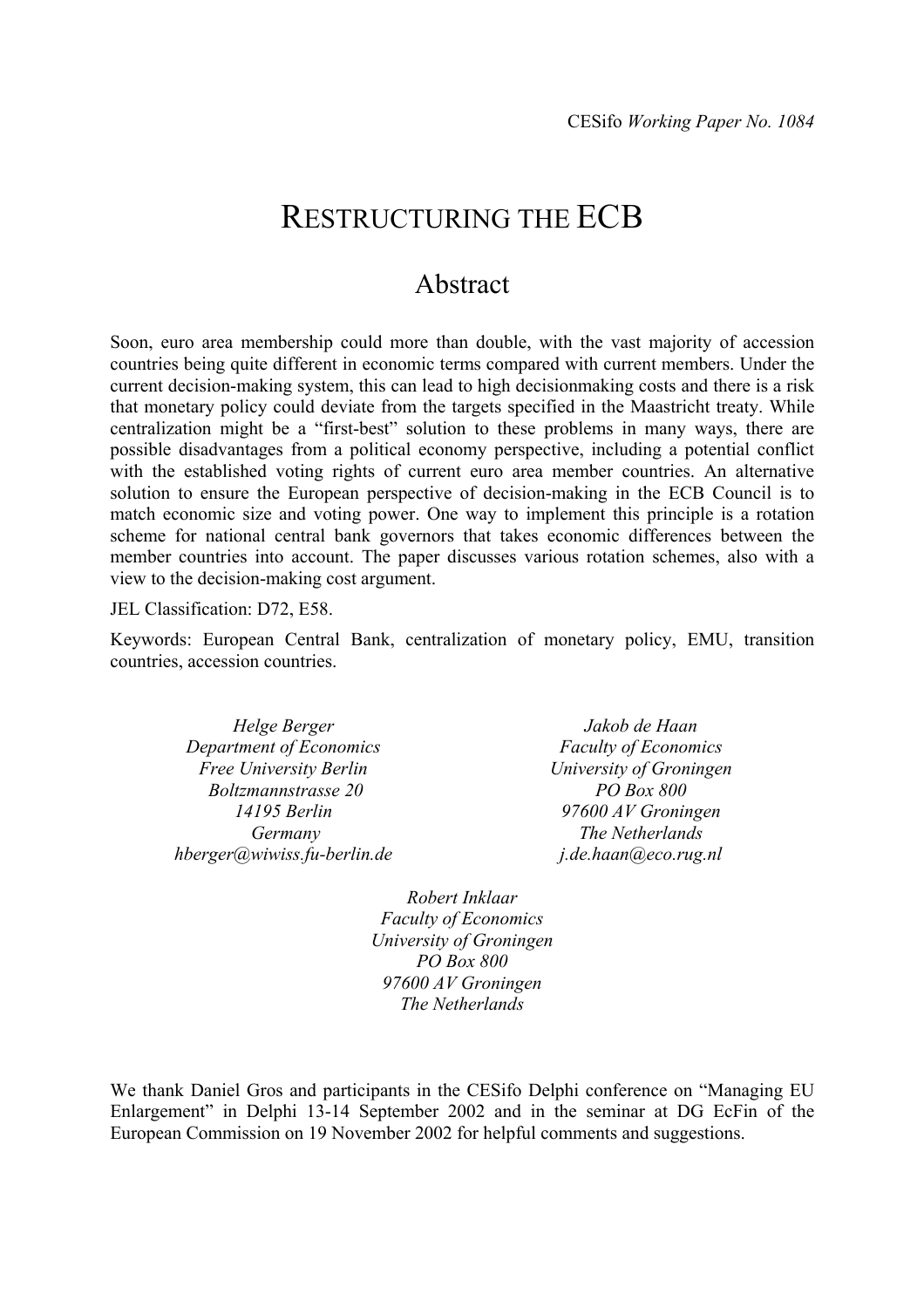#### **1. Introduction**

 $\overline{a}$ 

On 1 January 1999 Europe entered a new era with the adoption of a single currency – the euro – by 11 of the European Union's 15 member states. Greece joined the euro area in 2001. With the start of the Economic and Monetary Union (EMU), the European Central Bank (ECB) is responsible for monetary policy in the euro area. The ECB's primary objective as laid down in the Maastricht Treaty is price stability, quantified by the ECB as inflation in the euro area below 2 per cent in the medium run. The ECB's Governing Council, which decides about interest rates, consists of the Executive Board of the ECB - made up of the president, the vice-president and four other members - and the central-bank governors of the 12 euro countries (see Figure 1). When taking monetary policy decisions, the members of the Governing Council of the ECB should not act as national representatives, but in a fully independent personal capacity. This is reflected in the principle of "one person, one vote".

Even though the ECB is a very young institution, there is already a debate going on about its reform in view of the upcoming enlargement of the European Union (EU). The European Council of Nice of December 2000 has asked the ECB Governing Council to prepare suggestions for a reform of its statute by the end of 2002.

There are basically two reasons why the issue of reform of the ECB is on the political agenda. First, ten Eastern European countries<sup>1</sup> and two Southern European countries (Malta and Cyprus) are expected to apply for euro area membership after accession to the  $EU^2$  Furthermore, three  $EU$  members, that are currently not members of the euro area, could adopt the euro in the near future (the United Kingdom, Sweden, and Denmark). So membership in the Eurosystem might increase from the current 12 to 27. In the absence of modification of the current ECB statute, this enlargement could have severe consequences for the efficiency of monetary policymaking in the euro area. A larger ECB Council would experience greater *difficulties in decision-making* than the smaller body governing monetary policy in the euro area

<sup>&</sup>lt;sup>1</sup> The countries are Slovenia, Czech Republic, Hungary, Poland, Estonia, Slovak Republic, Latvia, Lithuania, Bulgaria, and Romania.

<sup>&</sup>lt;sup>2</sup> Since EMU membership is part of the *acquis communautaire* of the EU, accession countries will join EMU and the European System of Central Banks (ESCB) as they join the EU. However, EMU and ESCB membership do not necessarily imply euro area membership, as countries wanting to adopt the euro must fulfil the Maastricht criteria.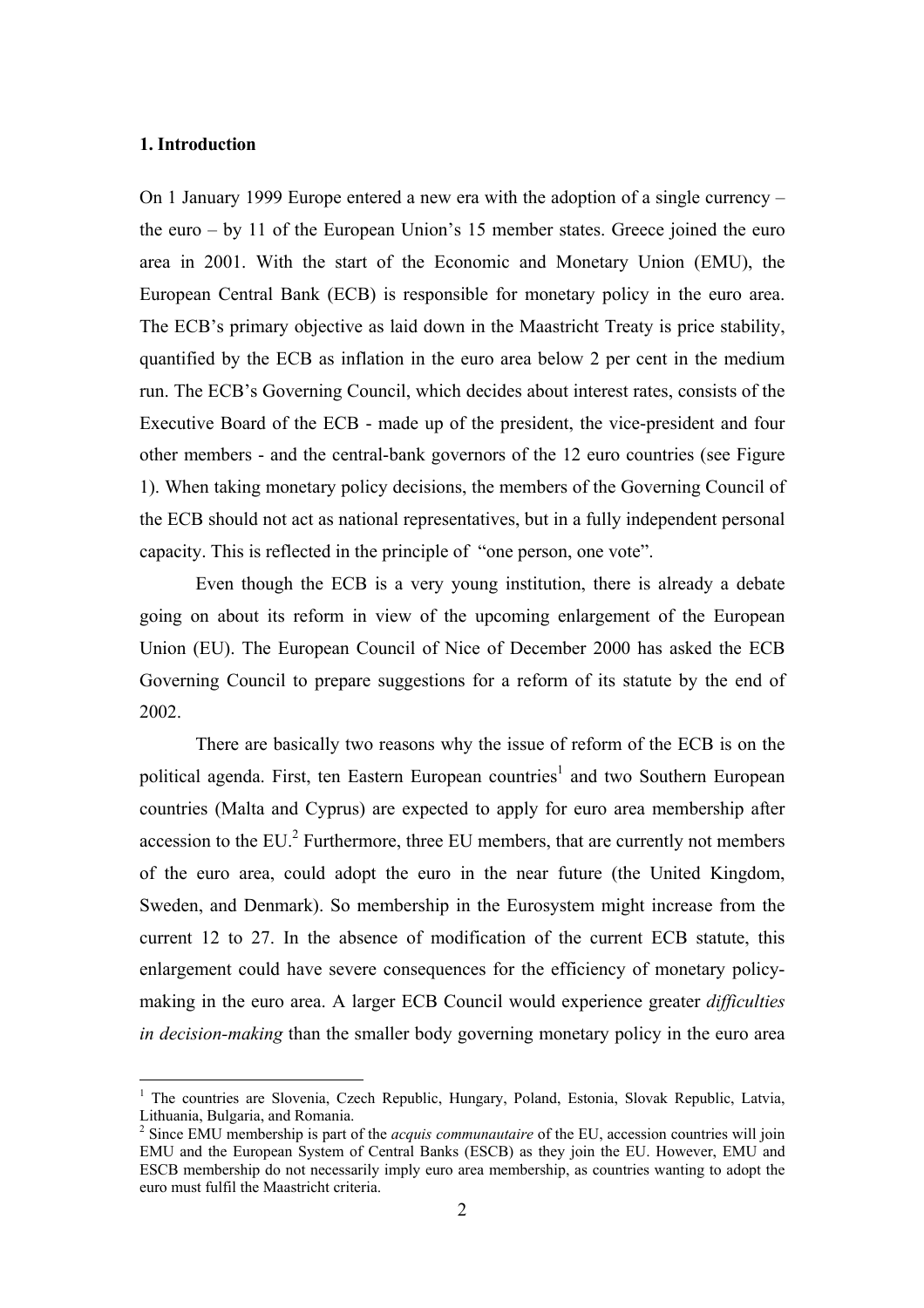today. Without reform of the current ECB statute, the size of the ECB Council could increase from 18 to 33, making it by far the largest monetary policy-making institution among OECD countries. Due to this increase in membership, discussion and voting procedures would likely become more time-consuming and complicated. The central bank's tradition of consensus-based policy-making – said to play an important role in today's ECB decision-making process, too – could further amplify the ECB's "number problem" and increase decision-making costs.

**Figure 1. Structure of the European System of Central Banks** 



Source: Eijffinger and De Haan (2000)

Second, an increase in euro area member states without reform would affect the *wedge between the economic and political weights* of EMU member countries within the ECB. Since almost all accession countries are small in economic terms relative to current euro area members, enlargement within the given institutional set-up would significantly increase the degree of over-representation of the area's smaller member countries in the Council in terms of relative economic size. For instance, in a monetary union with 27 members the current ECB statute implies that the representatives of its smallest 17 member states, representing only about 10 per cent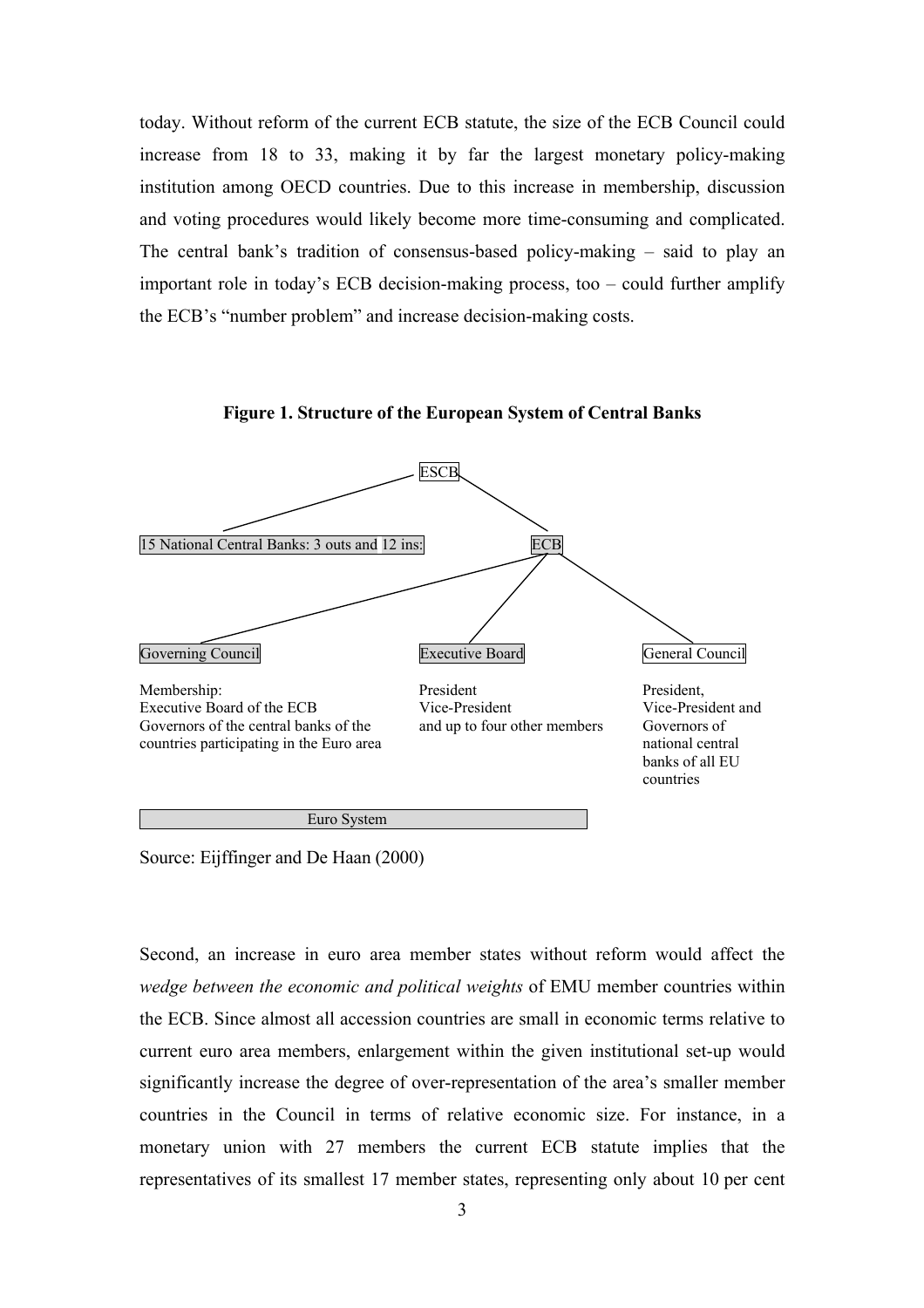of the area's aggregated GDP, could determine monetary policy decisions in the euro area. Over-representation, while not necessarily a problem per se, has the potential to introduce an unwelcome bias into the ECB's decision-making, if country representatives put at least some weight on national economic developments and these developments deviated notably from the behavior of euro-area aggregates. Since the bulk of the accession countries are transition economies, they may be subject to idiosyncratic shocks and somewhat higher structural inflation than the core of the euro area. There is reason to believe that such asymmetries could have an impact on ECB policy-making.<sup>3</sup>

In this paper we discuss various ECB reform options. We argue that, while centralization might be a "first-best" solution to the problems potentially associated with enlargement in many ways, it might have disadvantages from a political economy perspective, including a potential conflict with the established voting rights of current euro area member countries. An alternative solution to ensure the European perspective of decision making in the ECB Council is to match economic size and voting power. When countries have voting power in proportion to their GDP share, it matters less if they behave according to national instead of euro-area-wide interests. One way to implement this principle – even if imperfect in practice – is to introduce a rotation scheme for national central bank governors that takes economic differences between the member countries into account.

The remainder of the paper is structured as follows. Section 2 discusses the two basic problems of an enlarged EMU in somewhat more detail. Section 3 reviews reform options, while section 4 focuses on one specific option: rotation. Various rotation schemes are discussed. Section 5 examines the reform proposal recently put forward by the ECB. The final section offers some concluding comments.

#### **2. The main problems**

 $\overline{a}$ 

The upcoming enlargement of the euro area is likely to influence the effectiveness of the ECB's current policy-making framework through at least two channels: the

<sup>&</sup>lt;sup>3</sup> Indeed, some critics of the ECB argued that its decentralized nature was a design flaw right from the beginning. For instance, *The Economist* (1998, pp. 85-6) stated that: "The Governing Council is supposed to set interest rates according to conditions in the euro area as a whole, but there is a risk that national governors will be unduly influenced by conditions in their home country. Small countries may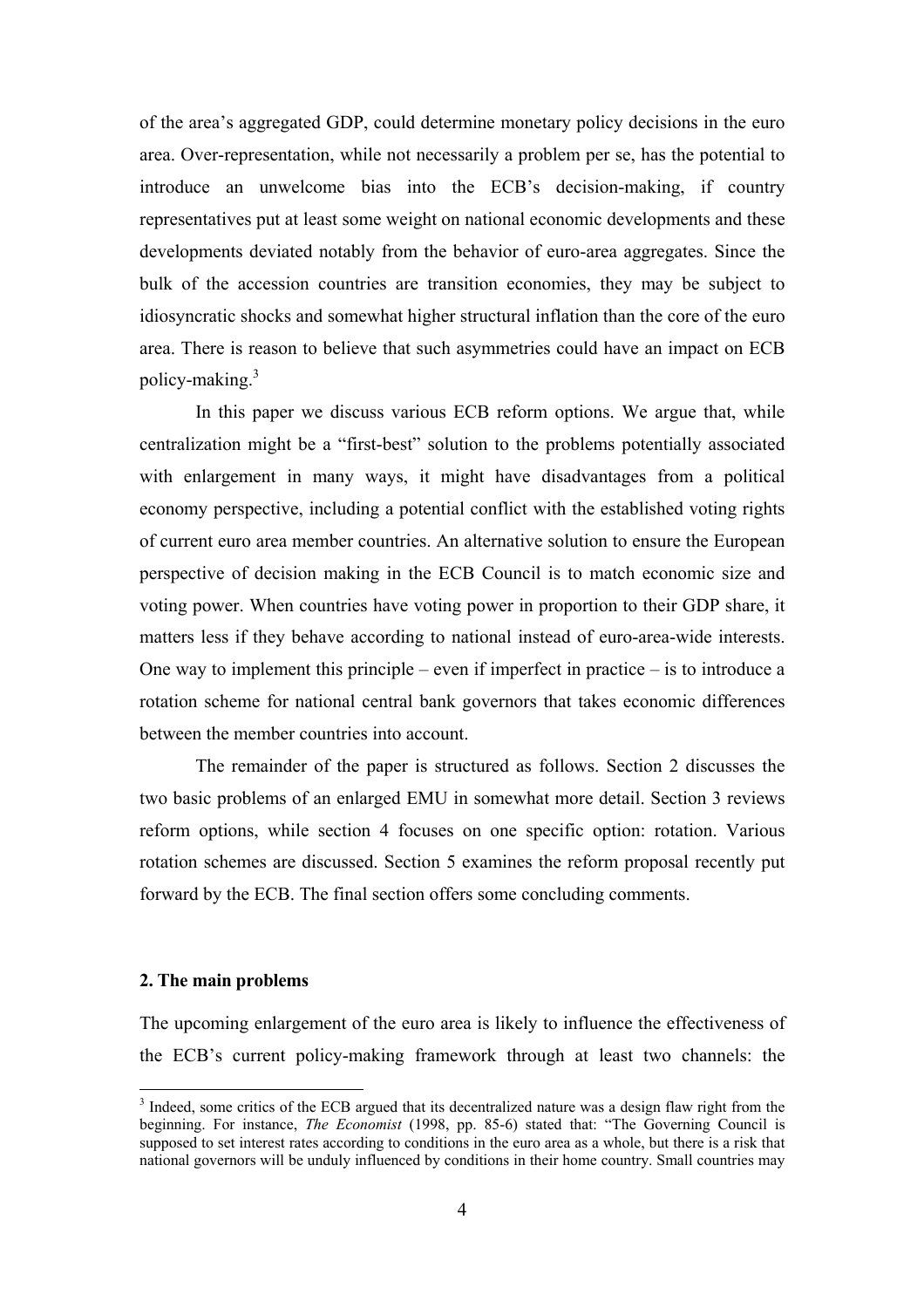increase in the number of decision-makers and the growing heterogeneity of member countries in economic terms.<sup>4</sup> Turning, first, to the implied increase in the number of decision-makers involved, Table 1 reveals that the number of Council members could increase from currently 18 members to up to 33 in the scenario that includes membership of the potential new EU countries as well as the U.K., Sweden, and Denmark. An increase in the number of Council members of this magnitude could complicate decision-making. Table 1 (fourth column) shows that the ECB Council, with its 6 Board members and 12 national central bank governors, is already relatively large compared to the decision making bodies of other federal central bank systems, like the Bundesbank's Zentralbankrat and the Fed's Federal Open Market Committee (FOMC). After enlargement, the number of voting members in the ECB Council could be almost three times higher than the number of FOMC members and twice as high as the number of Zentralbankrat members.

| Table 1. Distribution of voting power in selected central bank models |                      |          |                             |  |  |  |
|-----------------------------------------------------------------------|----------------------|----------|-----------------------------|--|--|--|
|                                                                       |                      |          |                             |  |  |  |
| Board                                                                 | <b>Central Banks</b> | Council  | $\frac{0}{0}$               |  |  |  |
| $\left(1\right)$                                                      |                      | $+ (2)$  |                             |  |  |  |
|                                                                       |                      |          |                             |  |  |  |
|                                                                       | 9                    | 10       | 90.0                        |  |  |  |
|                                                                       | Ħ                    | 18       | 61.1                        |  |  |  |
| 8                                                                     |                      | 17       | 52.9                        |  |  |  |
|                                                                       | 5                    | 12       | 41.7                        |  |  |  |
| b                                                                     |                      | 17       | 64.7                        |  |  |  |
| h                                                                     | 12                   | 18       | 66.7                        |  |  |  |
|                                                                       |                      |          |                             |  |  |  |
|                                                                       |                      | 33       | 81.8                        |  |  |  |
|                                                                       |                      | National | Federal central bank models |  |  |  |

**Table 1. Distribution of voting power in selected central bank models** 

a) Since the 1992 Bundesbank reform, 9 regional central banks cover all 17 Länder. A further reform of the Bundesbank status is under discussion.  $b)$  At any given time, only 5 out of the 12 regional central banks hold FOMC voting rights. The NY Fed is allocated a permanent seat in the FOMC, while the remaining 4 seats rotate among the remaining 11 regional central banks.

Source: Central banks, own calculations.

also carry undue weight in the system…. A weak centre, combined with strong national interests, could create conflicts that undermine the whole system's credibility."

<sup>&</sup>lt;sup>4</sup> See Berger (2002) for a somewhat more extensive treatment of the issues covered in Section 2.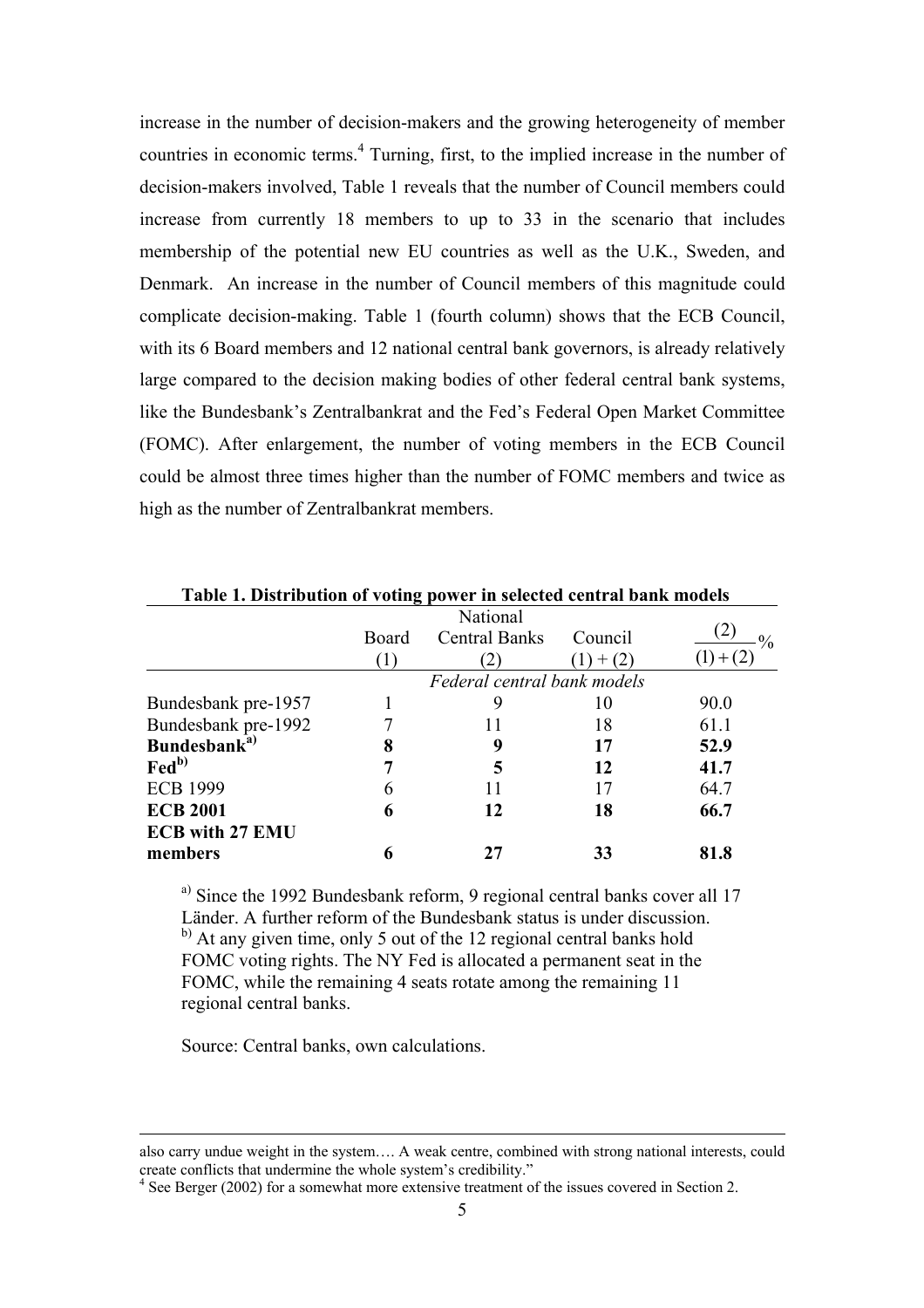Both the Bundesbank and the Fed have constrained the size of their decisionmaking bodies with a view to decision-making costs. For instance, Eichengreen (1992) argues that today's organizational framework of the Fed – which restricts the number of regional central banks voting in the FOMC to 5 out of 12 – was installed, among other reasons, to reduce inefficiencies stemming from the involvement of too many decision-makers. As far as the Bundesbank is concerned, it is interesting to note that the reform of 1992 prevented an increase in the number of Länder representatives in the Bundesbank Council after unification. Without a reform, the Council could have increased to 23 or more members, which, according to the Bundesbank, "would have greatly complicated that body's decision-making processes" (Deutsche Bundesbank 1992, p. 50). This echoes concerns raised by Friedman and Schwartz (1963). In their seminal study of American monetary policy, they attribute the severity of the depression of the 1930s to serious policy mistakes by the Federal Reserve, caused by its excessively decentralized decision-making structure:

"There is more than a little element of truth in the jocular description of a committee as a group of people, no one of whom knows what should be done, who jointly decide that nothing can be done. And this is especially likely to be true of a group like the Open Market Policy Conference, consisting of independent persons from widely separated cities, who share none of that common outlook on detailed problems or responsibilities which evolves in the course of long-time daily collaboration." (Friedman and Schwartz, 1963, pp. 415-16)

According to Friedman and Schwartz, the consequence of a weak center is that the decision-making process becomes too cumbersome and slow, possibly resulting in sub-optimal decisions. An ECB Council with more than 30 members is likely to need significantly more time than today's Council of 18 to discuss and evaluate the state of the economy and to prepare monetary policy decisions. Even though a more extensive use of explicit voting procedures might help to limit decision-making costs, the prevalent culture of consensus-based decision-making in the ECB Council might limit the use of voting practices. Baldwin and others (2001) argue that, in addition, the Board's leadership ability will be seriously reduced as the number of countries in the euro area increases and its relative voting power decreases.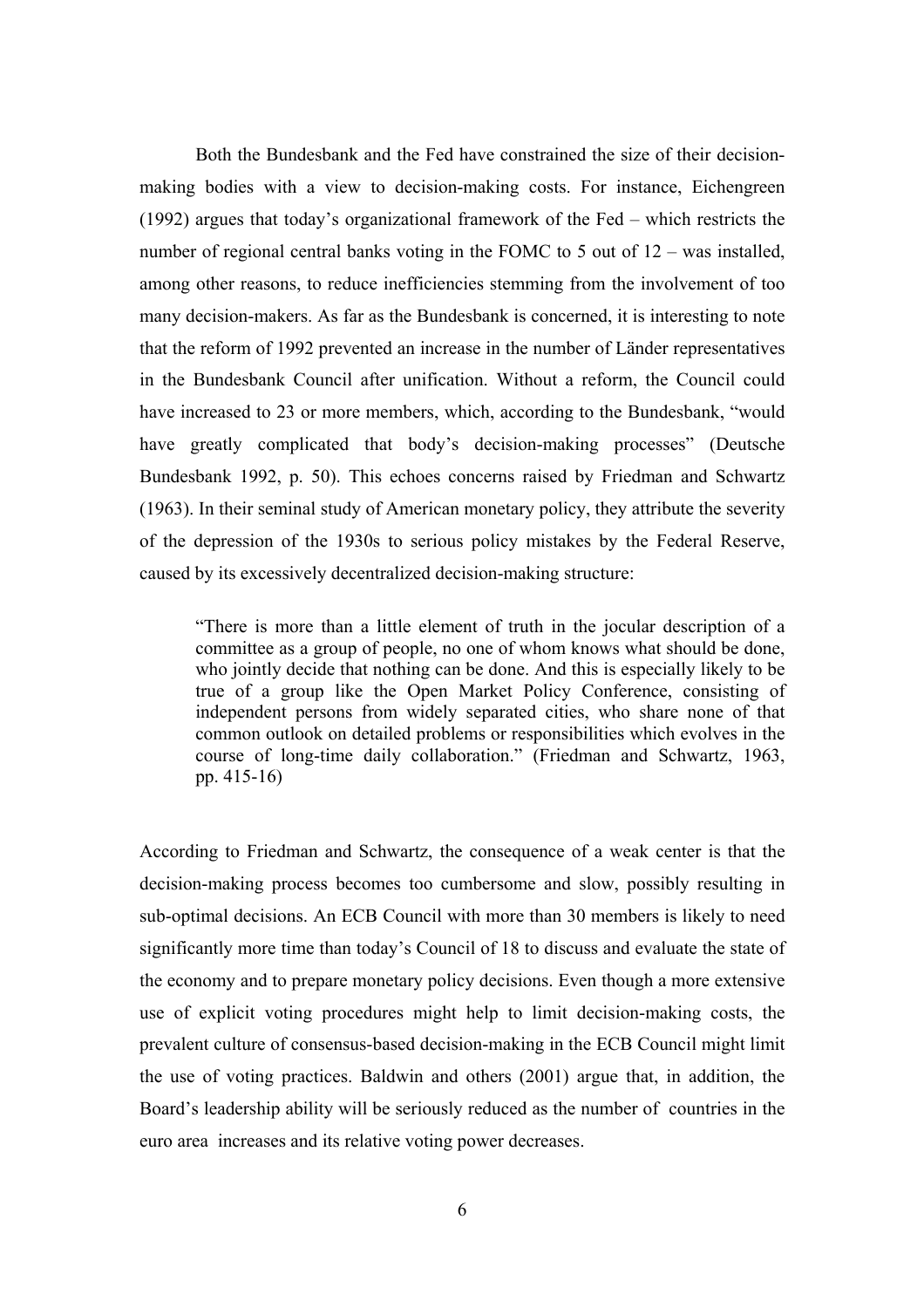A second insight provided by Table 1 (fifth column) is that the political weight attached to national or regional central bank representatives within the ECB framework is comparatively large. In many industrial countries, monetary policy decisions are delegated to central banks with smaller decision-making bodies in which all members are centrally appointed. Both the German Bundesbank and the U.S. Fed have systematically reduced the political weight of regional representatives in the Council (Eichengreen 1992, Berger and de Haan 1997). While, at an earlier stage, both institutions resembled unions of national central banks, over time, the central element in both central banks was strengthened. Today, the vote share of regional representatives is about 53 per cent of all votes in the case of the Bundesbank and about 42 per cent in case of the Fed's FOMC. The political weight of national central bank governors in the ECB Council at about 67 per cent of all votes is significantly higher; and this percentage could increase to as much as 82 per cent after enlargement.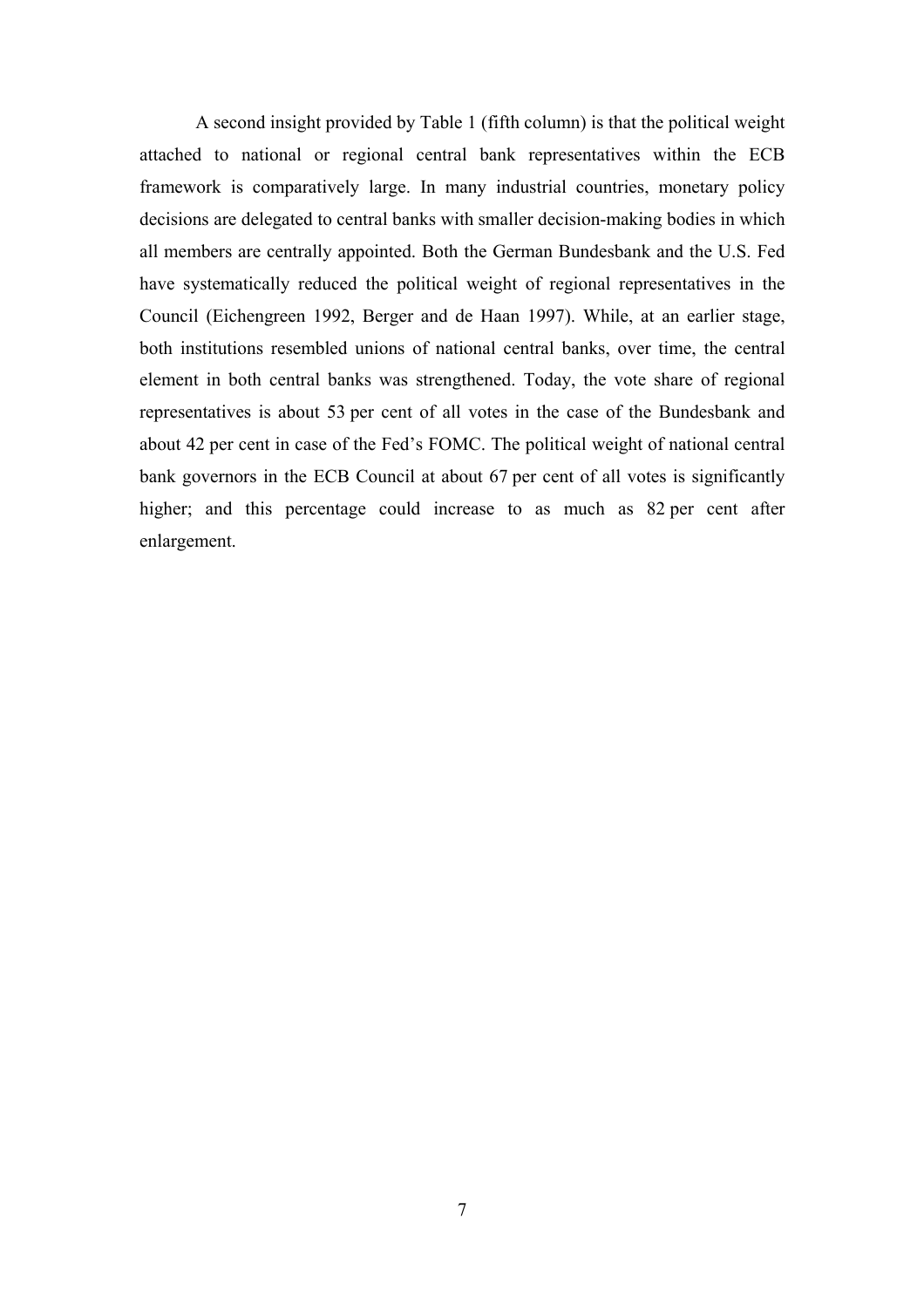

Figure 2. Economic and Political Weights of Central Banks Before and After Enlargement

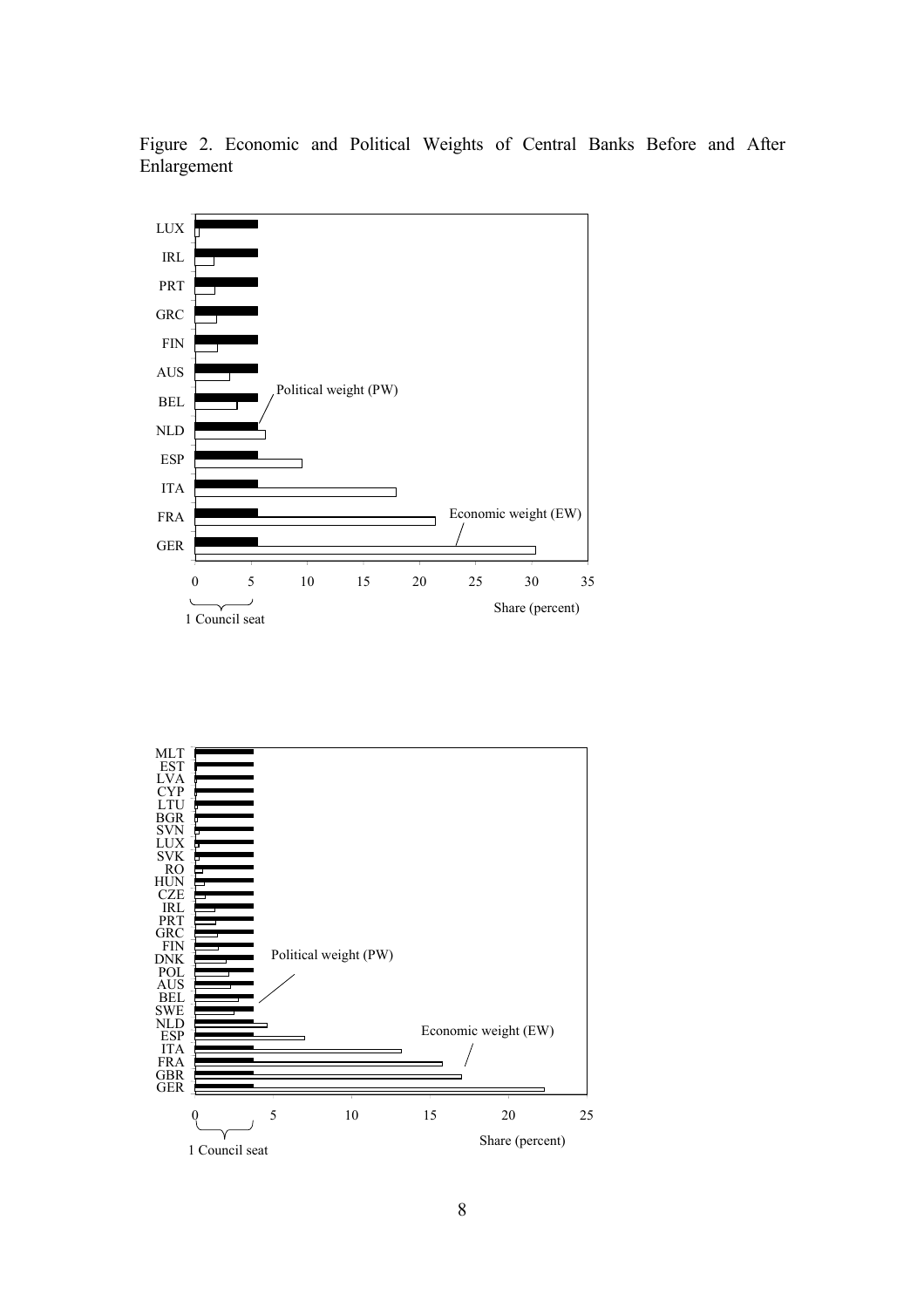Under the current decision-making set-up of the ECB, small member countries carry a larger political than economic weight (Berger and de Haan 2002). The upper panel of Figure 2 shows the economic weight (defined as the share of a country in the euro area's GDP) and political weight (the vote share of the country's central bank governor in the ECB Council) of individual member countries in today's  $ECB$ <sup>5</sup>. On the one hand, countries like France or Germany produce about 1/5 and 1/3, respectively, of the euro area's GDP or more but hold only 1/18 of the overall votes. On the other hand, the political weight allocated by the present ECB framework to smaller countries such as Ireland clearly exceeds their economic weight. In fact, according to Figure 2, this is the case for more than half of all current euro area members.

The lower panel of Figure 2 shows that in a euro area of 27 members without a reform of the ECB nearly 80 per cent of the countries will have a larger political than economic weight. If the "one person, one vote" principle were strictly applied, all newcomers but the U.K. would be allocated a political weight surpassing their economic weight, in most cases by a significant margin.<sup>6</sup> As already mentioned, a coalition of the smallest euro area members with enough votes to command the majority of overall Council ECB seats would represent merely about 10 per cent of the euro area's total GDP. The equivalent figure in today's euro area is close to 50 percent.

The over-representation of smaller member states could introduce an unwelcome bias into the ECB's decision-making if: 1. national central bank governors put at least some weight on national economic developments, and 2. these developments deviate significantly from the behavior of euro area aggregates.<sup>7</sup> For instance, a decrease in euro area economic activity is probably more strongly felt in a country with relatively low per-capita income than in better-off regions. Likewise, countries with already a high level of inflation might be more sensitive to a euro-areawide increase in inflation than low-inflation regions.

<sup>&</sup>lt;sup>5</sup> We assume that the nationality of members of the Executive Board does not influence the political weight of a country.

 $6$  See Berger (2002) for a more extensive analysis of the impact that enlargement has on the mismatch between economic and political weights.

 $<sup>7</sup>$  Gros and Hefeker (2002) analyze differences in monetary transmission in the context of monetary</sup> policy-making within the euro area.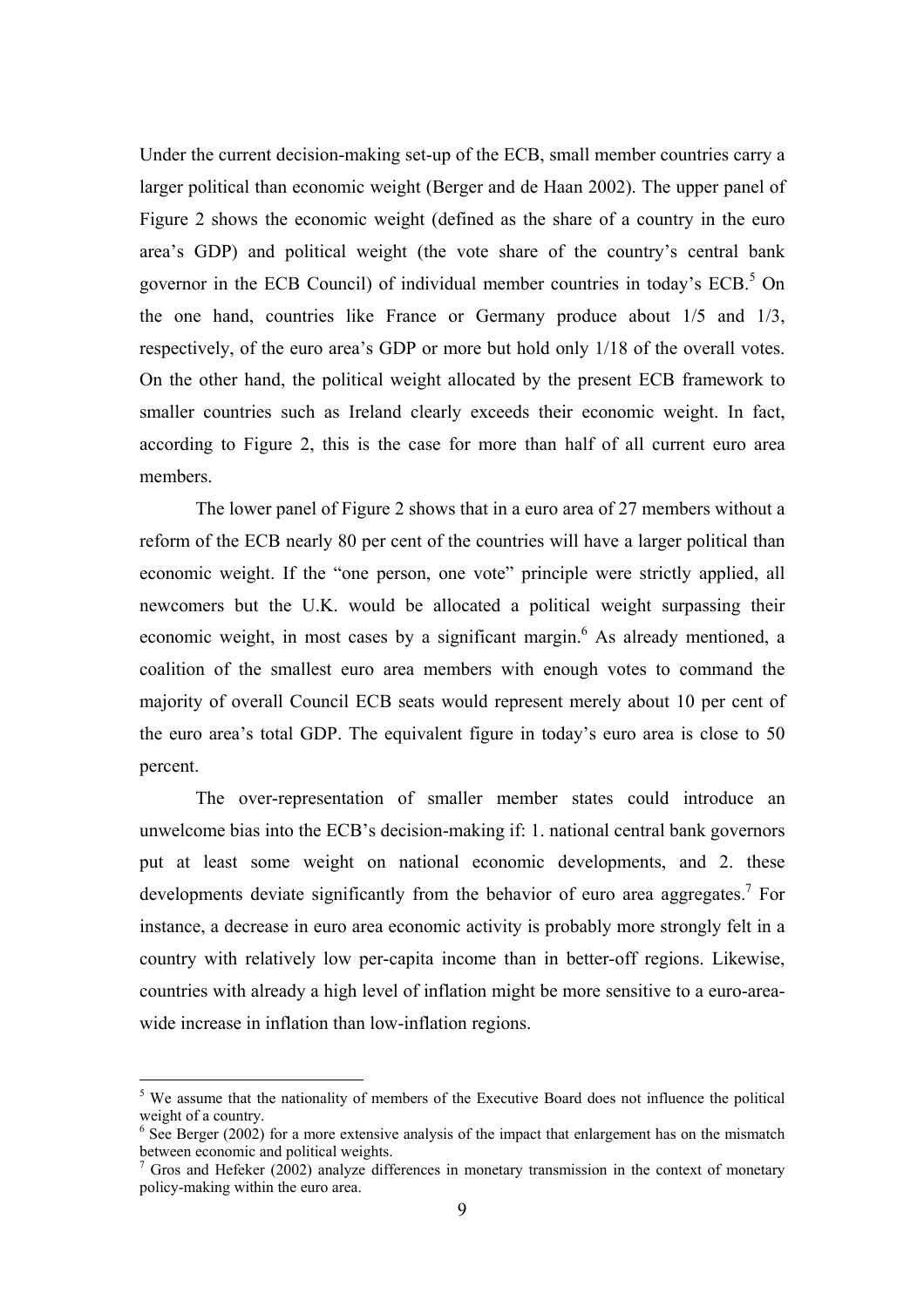Even though "members of the [Council] do not act as national representatives, but in a fully independent personal capacity" (ECB 1999, p. 55), it is certainly possible that national economic welfare plays at least some role in the (voting) behavior of regional representatives in the ECB Council. Indeed, if national background should not play any role in the ECB decision-making process, why then have the European governments not delegated monetary policy fully to the Executive Board in the first place? In fact, the hypothesis of regional influences in a federal central bank system is supported by recent studies on U.S. and German monetary policy. Berger and de Haan (2002) present evidence that regional differences in growth and inflation had a significant influence on the voting behavior of Zentralbankrat members. Similarly, Meade and Sheets (2002) find that Fed policymakers do take developments in regional unemployment into account when deciding on monetary policy in the FOMC. They show that an increase in a region's unemployment rate (for a given national rate and evaluated at sample means) by one percentage point reduced the probability that a FOMC member dissented from the majority vote by about 2 percentage points over the 1978-2000 period. While no direct evidence of such behavior exists for today's ECB, Meade and Sheets (2002) argue that recent interest rate decisions by the ECB Council at least do not allow rejecting the hypothesis that national central bank governors vote with a regional bias in the euro area as well. $8$ 

As argued above, a too strong representation of new national central bank representatives in the ECB Council could introduce a bias into euro area policymaking after enlargement, if the behavior of their respective national economies deviates significantly from today's euro area. But just how different are economic developments and what consequences might follow for monetary policy?

Probably the most important distinguishing feature of the majority of candidate countries is their status as *transition economies*. Real per capita income in most accession countries is very low compared to current euro area levels and the process of convergence is commonly thought to be slow. Fischer and others (1998a/b) estimate that it might take many Eastern European countries until the 2020s at the

 $8$  Recently, Heinemann and Huefner (2002) have estimated reaction functions for the ECB. As there are no voting records for the ECB Governing Council, these authors had to rely on indirect ways to examine whether diverging economic developments in the euro area have affected ECB policy-making. In their ordered probit model, these authors find that the difference between euro area average and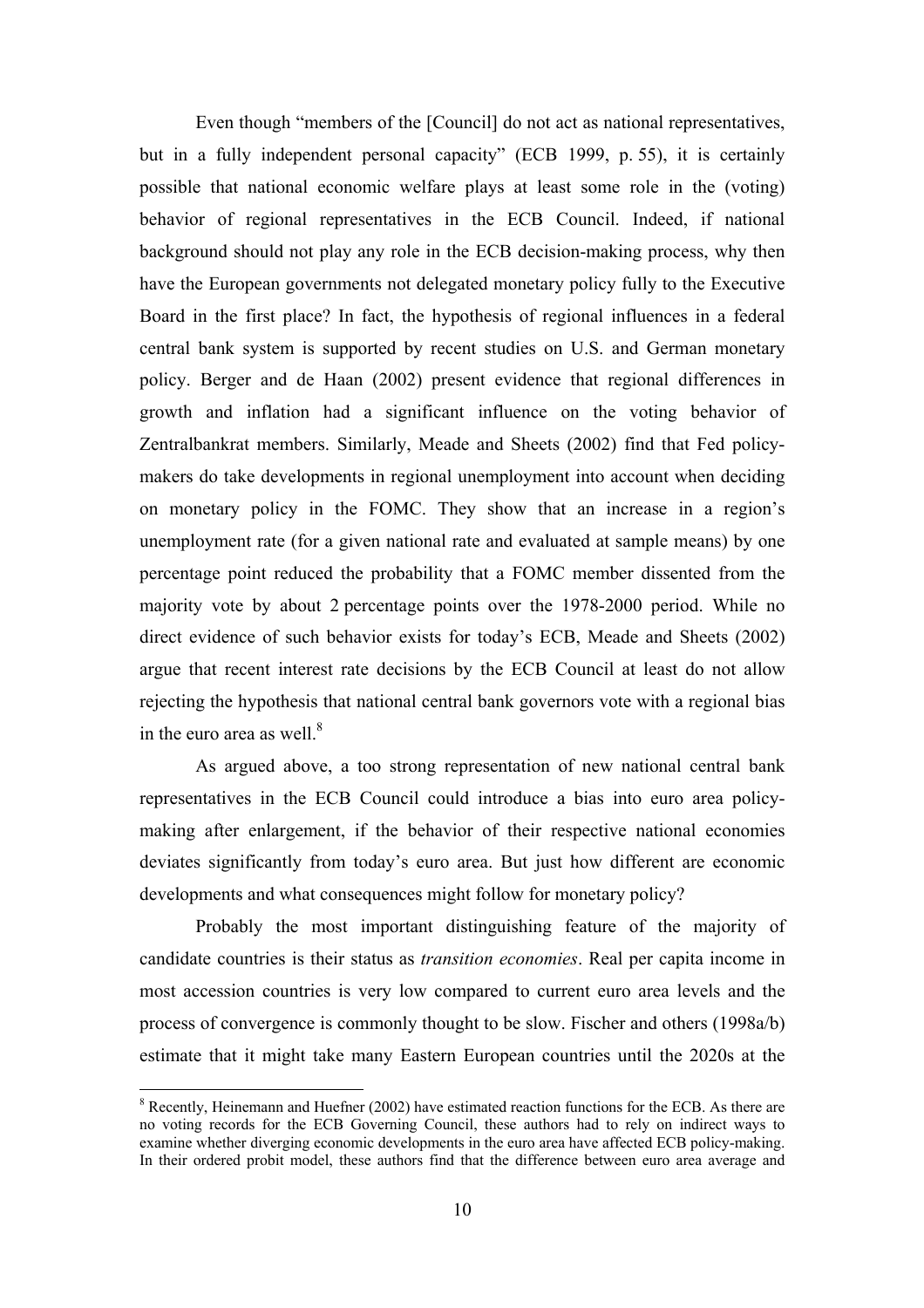minimum to catch up even with the less well-off countries in the current euro area. Slowly diminishing income differences could make real growth an attractive policy target for some of the governors representing accession countries in the ECB Council.

The data show that – as to be expected during real conversion – the *average growth rate* of accession countries during 1996-2001, while falling short of the rates achieved in some faster growing member countries such as Ireland and Finland, exceeded average growth in the euro area by about 1 percentage point (Berger 2002, Figure 3). Recent empirical work suggests that this trend is likely to continue, contributing to a considerable increase in the dispersion of growth rates within the euro area compared to the status quo.<sup>9</sup> One likely consequence of higher-than-average growth in the accession countries in the years ahead is higher *inflation* than in the current euro area. Indeed, the average inflation differential between the euro area and accession countries was around 8 percentage points during 1996-2001, even with Bulgaria and Romania – two high-inflation countries – excluded (ibid.).

It is often argued that due to the Balassa-Samuelson effect, transition countries have experienced a real appreciation of their real exchange rates. When productivity growth in the traded goods sector exceeds that in the non-traded goods sector, nontraded goods prices increase due to the wage equalization process between both sectors. When productivity growth in the transition countries exceeds productivity growth in the countries in the euro area, the transition countries will have a higher inflation rate. According to Eurostat (2001), the average labor productivity level in manufacturing in transition countries was only about 40 per cent of the EU average in 1998. A process of catch-up would imply high productivity growth in the future, and consequently, higher inflation rates relative to current euro area members.

median of the inflation and output gap is significantly different from zero, albeit only at the 10 per cent level.

<sup>&</sup>lt;sup>9</sup> Eichengreen and Ghironi (2001) use an empirical growth model based on data from the 1980s and 1990s to predict future growth for a set of accession countries that includes Turkey, but excludes Bulgaria, Cyprus, and Malta. In a panel study, Crespo-Cuaresma and others (2002) find the length of EU membership to have a significant positive effect on economic growth, which is relatively higher for poorer countries. Havrylyshyn (2001) provides a recent survey on the available empirical evidence on growth during transition.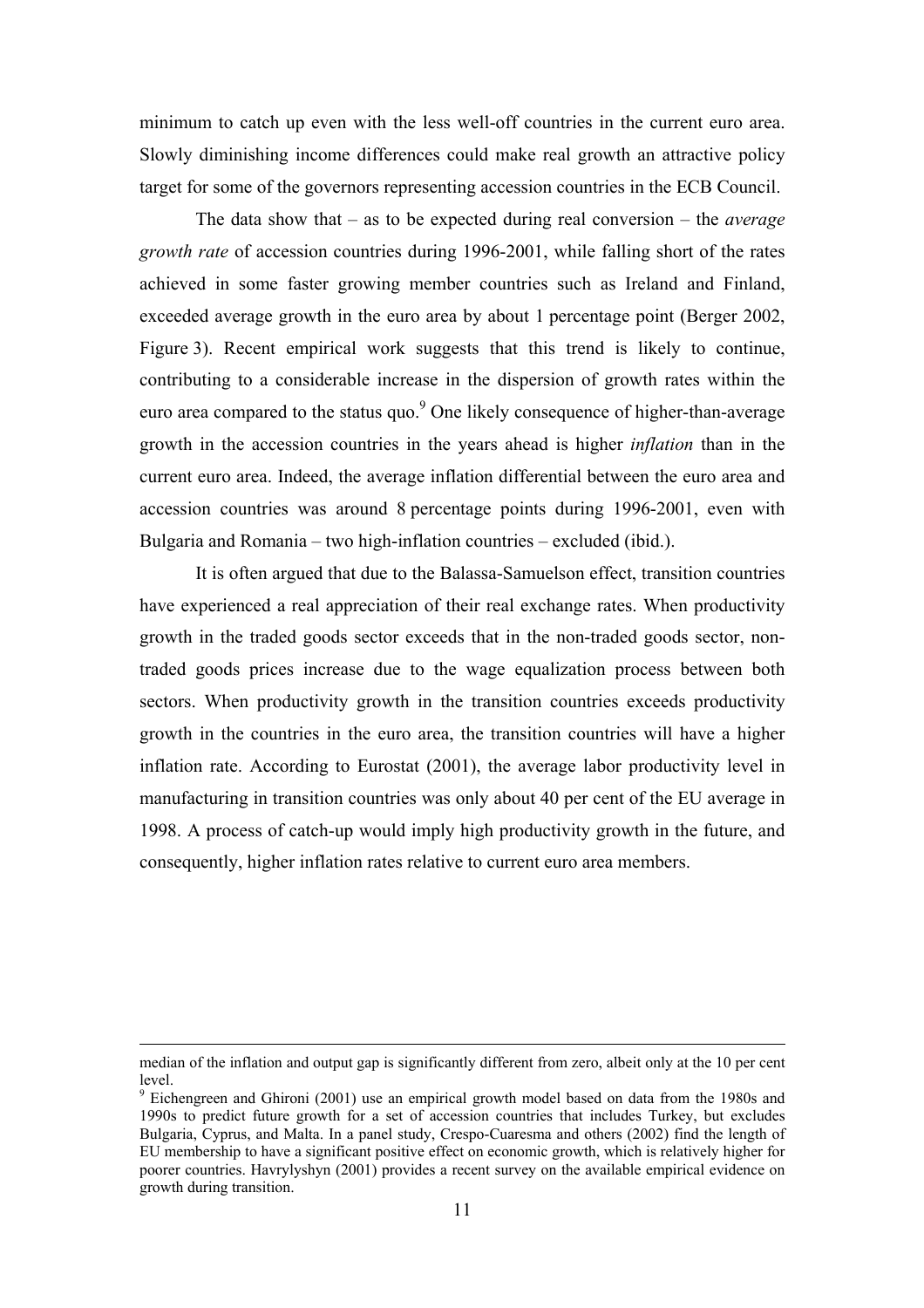| Study:                      | Countries:          | Vis-à-vis              | Size:                                |
|-----------------------------|---------------------|------------------------|--------------------------------------|
|                             |                     | (if relevant):         |                                      |
| Jakab and Kovacs (1999)     | Hungary             |                        | 1.9                                  |
| Pelkmans et al. (2000)      | <b>CEE 10</b>       | 29 OECD countries      | 3.8                                  |
| Rother (2000)               | Slovenia            |                        | 2.6 during 1993-98                   |
| Sinn and Reuter (2001)      | Czech Rep.          | Germany                | 2.88                                 |
|                             | Hungary             |                        | 6.86                                 |
|                             | Poland              |                        | 4.16                                 |
|                             | Slovenia            |                        | 3.38                                 |
|                             | Estonia             |                        | 4.06                                 |
| Halpern and Wyplosz (2001)  | Panel of 9          | Based on model for     | 2.9-3.1 for the period 1991-99       |
|                             | transition          | service-to-            |                                      |
|                             | countries (inl.     | consumer goods         |                                      |
|                             | Russia)             | price ratio            |                                      |
| Corizelli and Jazbec (2001) | Panel of 19         | Based on model for     | 1 in the medium term $(1990-98)$     |
|                             | transition          | relative price of      |                                      |
|                             | countries           | tradable goods         |                                      |
| De Broeck and Sløk (2001)   | Panel of transition |                        | On average 1.5                       |
|                             | countries           |                        |                                      |
| $E$ gert (2002a)            | Czech Rep.          | Germany                | $0.648^{a}$<br>0.303 for 1991-2000   |
|                             | Hungary             |                        | 2.589<br>1.295 for 1991-2000         |
|                             | Poland              |                        | 1.901 for 1991-2000<br>3.245         |
|                             | Slovakia            |                        | $-0.154$<br>-0.075 for 1993-2000     |
|                             | Slovenia            |                        | 1.321<br>0.661 for 1993-2000         |
| $E$ gert (2002b)            | Panel of Czech      | Germany                | With share of non-tradables as in    |
|                             | Rep., Hungary,      |                        | GDP it ranges from 0.094 to 1.903    |
|                             | Poland, Slovakia    |                        | depending on time period and data.   |
|                             | and Slovenia        |                        | Estimates for 1996-2001 period       |
|                             |                     |                        | range from 1.707 to 1.903. With      |
|                             |                     |                        | share of non-tradables as in CPI the |
|                             |                     |                        | latter range from 0.810 to 1.059.    |
| Backé et al. (2002)         | Czech Rep.          | Main trading           | 0.35 1995-2000                       |
|                             | Hungary             | partners <sup>b)</sup> | 3.84 1995-2000                       |
|                             | Poland              |                        | 9.76 1995-2000                       |
|                             | Slovenia            |                        | 3.88 1995-2000                       |

**Table 2. Estimates of the inflation differentials (%) in the transition countries**

a) First column shows results using GDP deflator, second column shows results with CPI.

<sup>&</sup>lt;sup>b)</sup> Under the assumption that there are no productivity-inflation differentials between tradable and nontradable goods in the main trading partners, which seems unrealistic.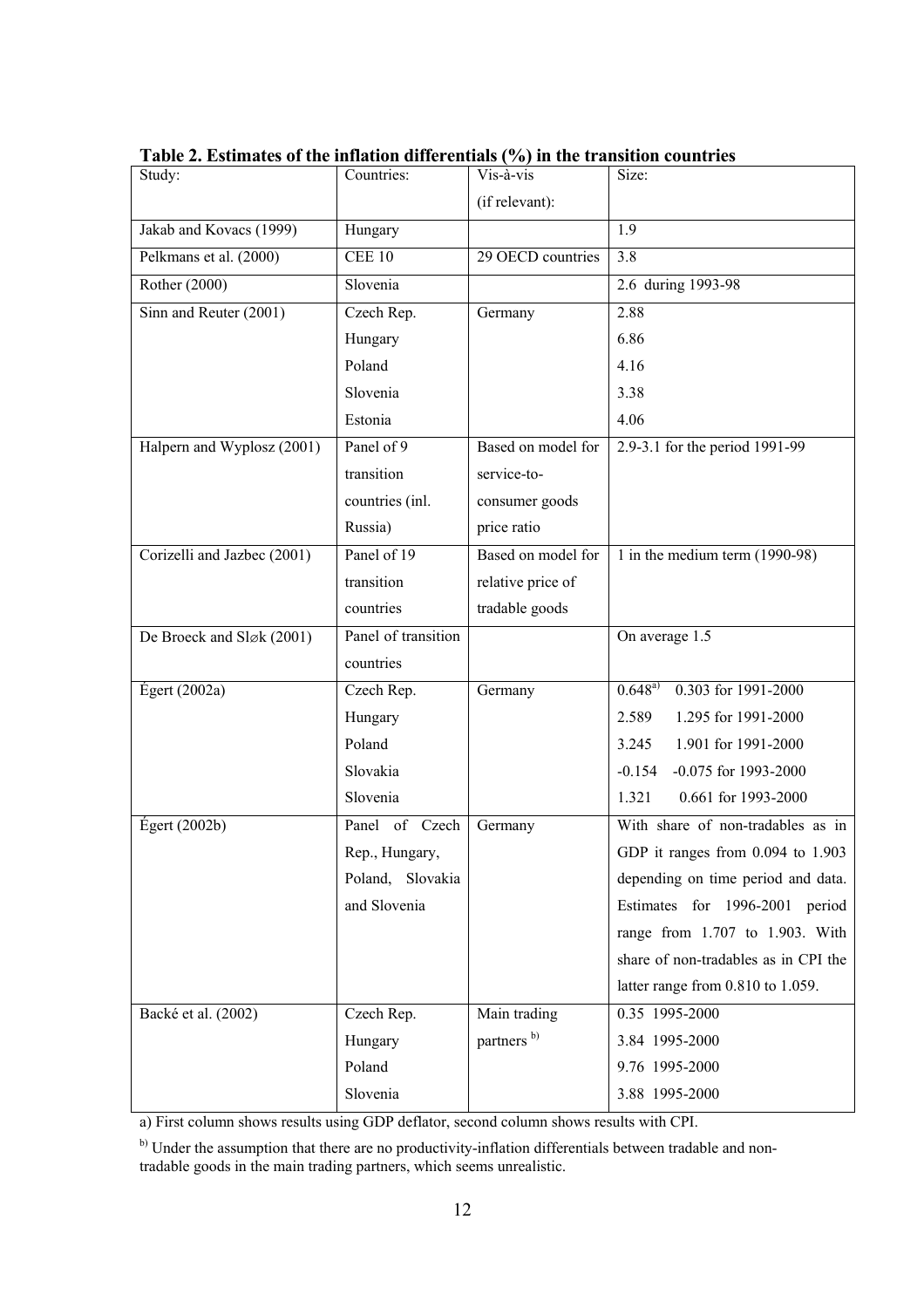There is, however, no clear consensus in the literature on the magnitude of the Balassa-Samuelson effect in the transition countries. Table 2 provides a summary of various recent studies. Various estimates conclude that it contributes about 2-4 percentage points to headline inflation.<sup>10</sup> Still, the estimates vary widely. Whereas Pelkmans et al. (2000), for instance, estimate that the Balassa-Samuelson effect is likely to imply almost four additional percentage points of annual inflation in the accession economies, Ėgert (2002a) finds little evidence of a higher inflation rate due to the Balassa-Samuelson effect in the Czech Republic and Slovakia.<sup>11</sup>

Part of these diverging outcomes is the result of differences in method. For instance, not all studies summarized in Table 2 restrict themselves to estimates of the Balassa-Samuelson effect. The literature has pointed out various other channels that can give rise to inflation differentials and some of the studies take these into account. For instance, Halpern and Wyplosz (2001), who estimate the Balassa-Samuelson effect for a panel of nine transition countries (including Russia) also include demand factors. The same is true for Corizelli and Jazbec (2001), who, in addition, add a variable that captures structural misalignments.<sup>12</sup>

Yet another distinguishing feature of the candidate countries might be the *business cycle*. Table 3 shows the correlation between the cyclical components of industrial production in the various (potential) member states with the cyclical part of industrial production in the euro area. Industrial production is decomposed into a trend and a cyclical component, using a Hodrick-Prescott filter (see also Artis and Zhang 1999 and Inklaar and De Haan  $2001$ .<sup>13</sup> It follows that except for Slovenia and, to a lesser extent, Cyprus, the accession countries have business cycles, which are hardly synchronized with the business cycle in the euro area. Note, however, that this also holds true for some euro area countries, notably Greece and Portugal.

<sup>&</sup>lt;sup>10</sup> Most studies concede that Balassa-Samuelson effects, while being quantitatively important, cannot explain the entire difference in structural inflation between accession and euro area countries.<br><sup>11</sup> The Balassa-Samuelson effect is often seen as argument why accession countries may find it difficult

to meet simultaneously the Maastricht criteria on inflation and exchange rate stability. See, for instance, Szapary (2000).

<sup>&</sup>lt;sup>12</sup> A very different estimation procedure has been followed by Pelkmans et al. (2000). These authors have based their estimation on relative price levels in accession countries compared to current EMU member countries rather than on productivity growth differentials. Their results show on average an inflation differential of 3.8 percentage points between the accession countries and the euro area average due to estimated differences in the price levels.

<sup>&</sup>lt;sup>13</sup> See the Appendix 2 for further details and sources of the data used.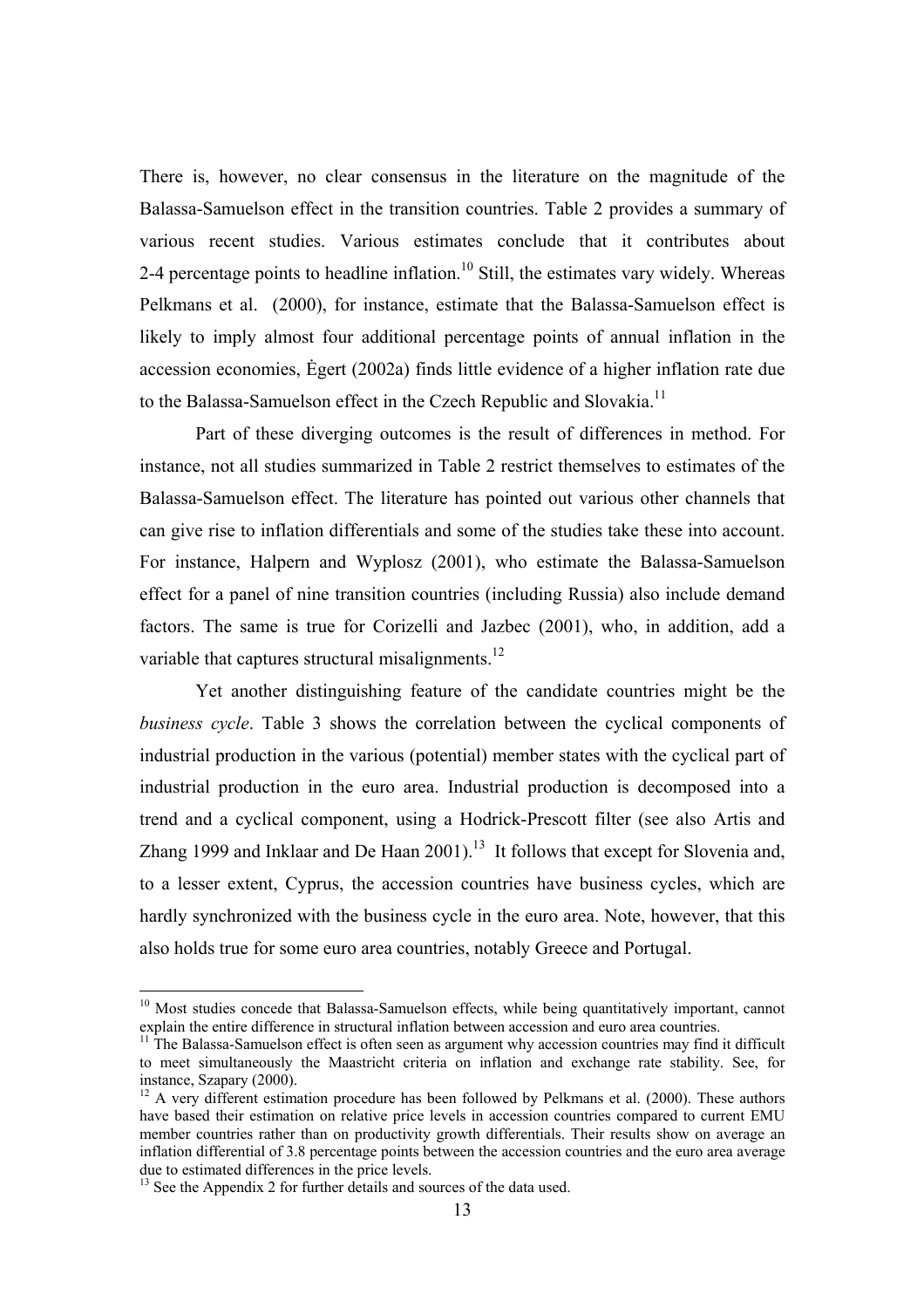| <b>Current EU members</b> |      | $\bullet$ , Business $\bullet$ , the correlation (with EC12) for the period 1996 2001<br><b>Future EU members</b> |         |  |  |
|---------------------------|------|-------------------------------------------------------------------------------------------------------------------|---------|--|--|
| Austria                   | 0.49 | Bulgaria                                                                                                          | n.a.    |  |  |
| Belgium                   | 0.36 | Cyprus                                                                                                            | 0.32    |  |  |
| Finland                   | 0.36 | Czech Rep.                                                                                                        | 0.11    |  |  |
| France                    | 0.76 | Estonia                                                                                                           | 0.11    |  |  |
| Germany                   | 0.75 | Hungary                                                                                                           | 0.20    |  |  |
| Greece                    | 0.18 | Latvia                                                                                                            | 0.17    |  |  |
| Ireland                   | 0.26 | Lithuania                                                                                                         | $-0.17$ |  |  |
| Italy                     | 0.62 | Malta                                                                                                             | n.a.    |  |  |
| Luxembourg                | 0.38 | Poland                                                                                                            | 0.17    |  |  |
| Netherlands               | 0.33 | Romania                                                                                                           | $-0.04$ |  |  |
| Portugal                  | 0.06 | Slovakia                                                                                                          | 0.12    |  |  |
| Spain                     | 0.71 | Slovenia                                                                                                          | 0.65    |  |  |
| Denmark                   | 0.52 |                                                                                                                   |         |  |  |
| Sweden                    | 0.36 |                                                                                                                   |         |  |  |
| <b>UK</b>                 | 0.31 |                                                                                                                   |         |  |  |

**Table 3. Business cycle correlation (with EU12) for the period 1990-2001** 

Note: see Appendix 2 for sources and methods.

Business cycles may differ across currency areas or regions within a currency area for various reasons. First, currency areas and regions may experience different shocks. Secondly, they may respond differently to common shocks. This may be caused by dissimilar reactions of policy-makers to a common shock, or because of differences in the currency area or regional composition of output. In addition, heterogeneity in financial and economic structure may lead to differences in the monetary policy transmission mechanism.

Figure 3 sheds further light on the correlation of shocks. It displays the correlation of demand shocks and supply shocks in quarterly real GDP between individual euro area and accession countries with demand and supply shocks in the euro area aggregate computed by Fidrmuc and Korhonen (2001). The sample period is 1991/92-2000 for most countries. Shocks are identified using two-variable VARs for output and prices and the Blanchard and Quah (1989) assumptions. The results suggest that, on average, demand and supply shocks are more closely correlated within the euro area. Most present euro area countries are located in the upper-right part of the figure, while the majority of accession countries can be found in the lower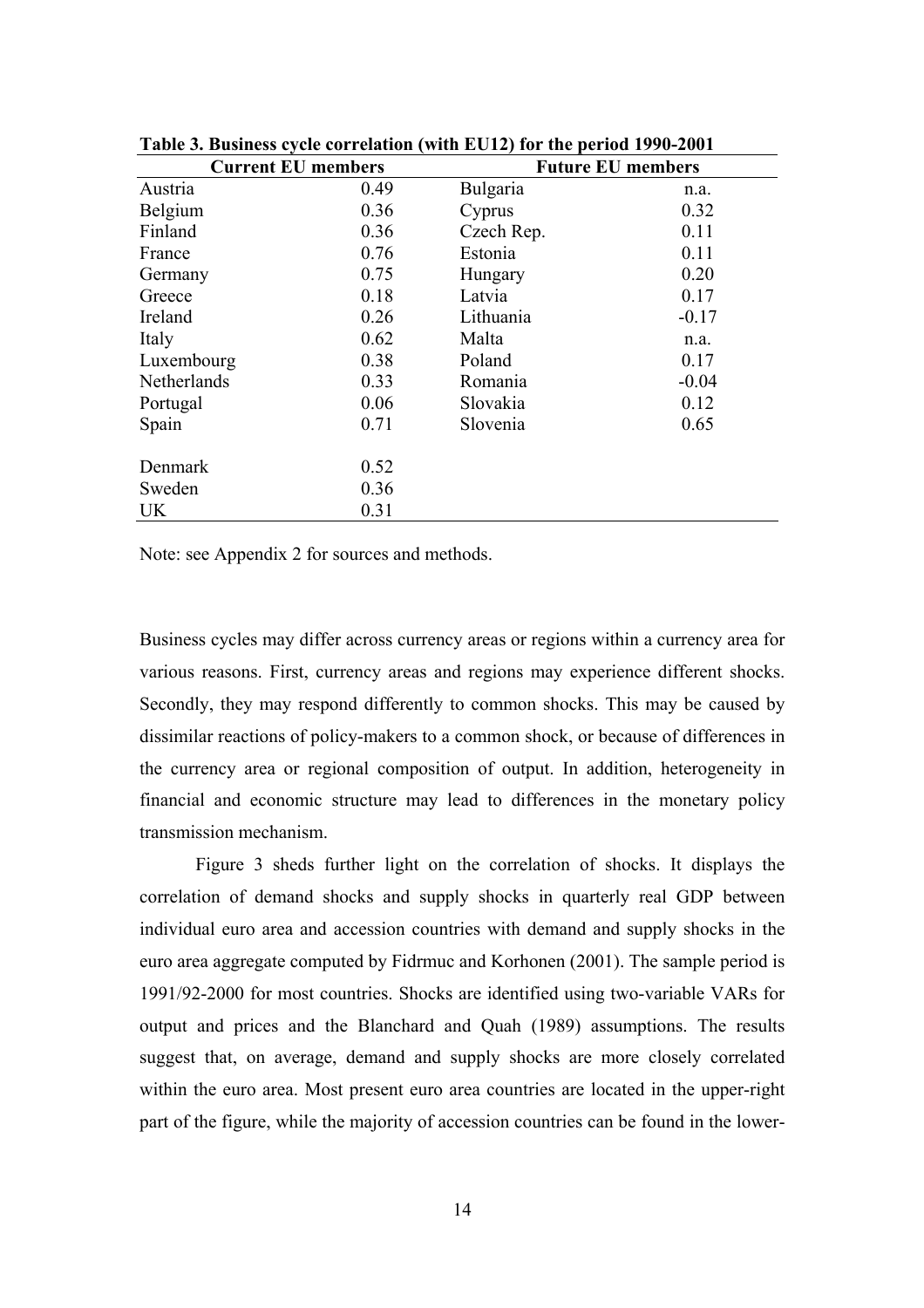left, indicating non-significant or negative correlation.<sup>14</sup> Exceptions are two of the more advanced countries among the candidate countries, Estonia and Hungary. Greece, a late-comer to the euro area and still early in its real convergence process, and fast-growing Ireland look as loosely connected to the euro area as most accession countries.



**Figure 3. Demand and Supply Shocks in the Euro Area and in Accession Countries** 

*Source:* Fidrmuc and Korhonen (2001), Table 2.

<sup>&</sup>lt;sup>14</sup> The weighted average of the demand and supply shocks coefficients of correlation are 0.24 and 0.52 for the euro area countries and 0.13 and 0.11 for the accession countries (Malta and Cyprus excluded).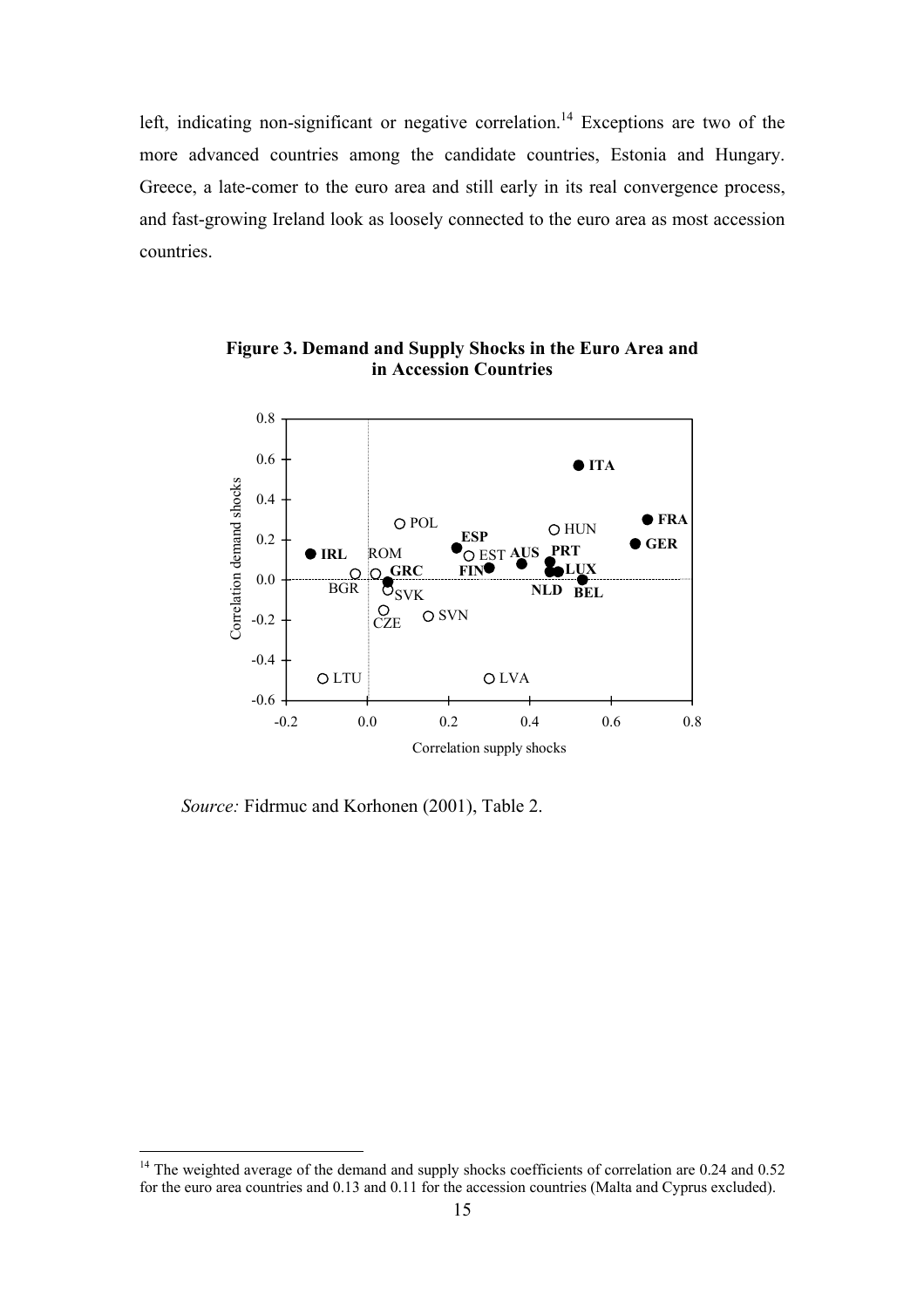The main message stemming from the analysis thus far is that most accession countries are subject to different macroeconomic shocks – and thus a different business cycle – than the current euro area. While real convergence will probably work to reduce these idiosyncrasies in the long run, they will certainly remain in the short- and medium-term. In the absence of reform of the present ECB framework, this could have an impact on monetary policy-making in the euro area.

#### **3. Reform Options**

The discussion above suggests that, possible reforms of the ECB should aim at: keeping the number of decision makers on the ECB Council within reasonable limits; strengthening the voting power of the Board; and aligning the economic and political weights of countries in the Council with one another.<sup>15</sup> A number of possible reform scenarios along these lines can be distinguished.

#### **3.1 Centralization**

 $\overline{a}$ 

A larger role for the Executive Board in ECB decision-making would go a long way limiting *decision-making costs* and preventing possibly diverging economic developments within a larger euro area to have an undue impact on monetary policy in the euro area.<sup>16</sup>

A pragmatic application of the centralization scenario would be to put actual policy-decisions into the hands of the existing ECB Board. This would limit the role of the Council to that of an informational forum in which the area's regional central banks would be informed of policy decisions and implementation issues would be discussed.17 The EU Treaty states that the Board (including the President of the ECB, the Vice-President, and four additional members) is appointed by "the governments of

<sup>&</sup>lt;sup>15</sup> Berger (2002) provides a more formal discussion of these reform considerations. See Appendix 1 for a summary. See also Baldwin et al. (2000, 2001) and Eichengreen and Ghironi (2001) for papers dealing with ECB reform.

<sup>&</sup>lt;sup>16</sup> The advantages of a stronger role for the centrally nominated ECB Board were also discussed in the literature on the optimal institutional design of the ECB before the (virtual) euro was introduced in 1999. See, among others, von Hagen and Süppel (1994) and Lohmann (1997, 1998). Also compare Bindseil (2001). In light of the enlargement discussion, Baldwin and others (2001) argue for full centralization, pointing to the increase in decision-making costs implied by euro area enlargement.

<sup>&</sup>lt;sup>17</sup> This is akin to some of the functions the General Council of the European System of Central Banks performs today. The General Council will exist as long as some EU countries remain outside the euro area. See Figure 1.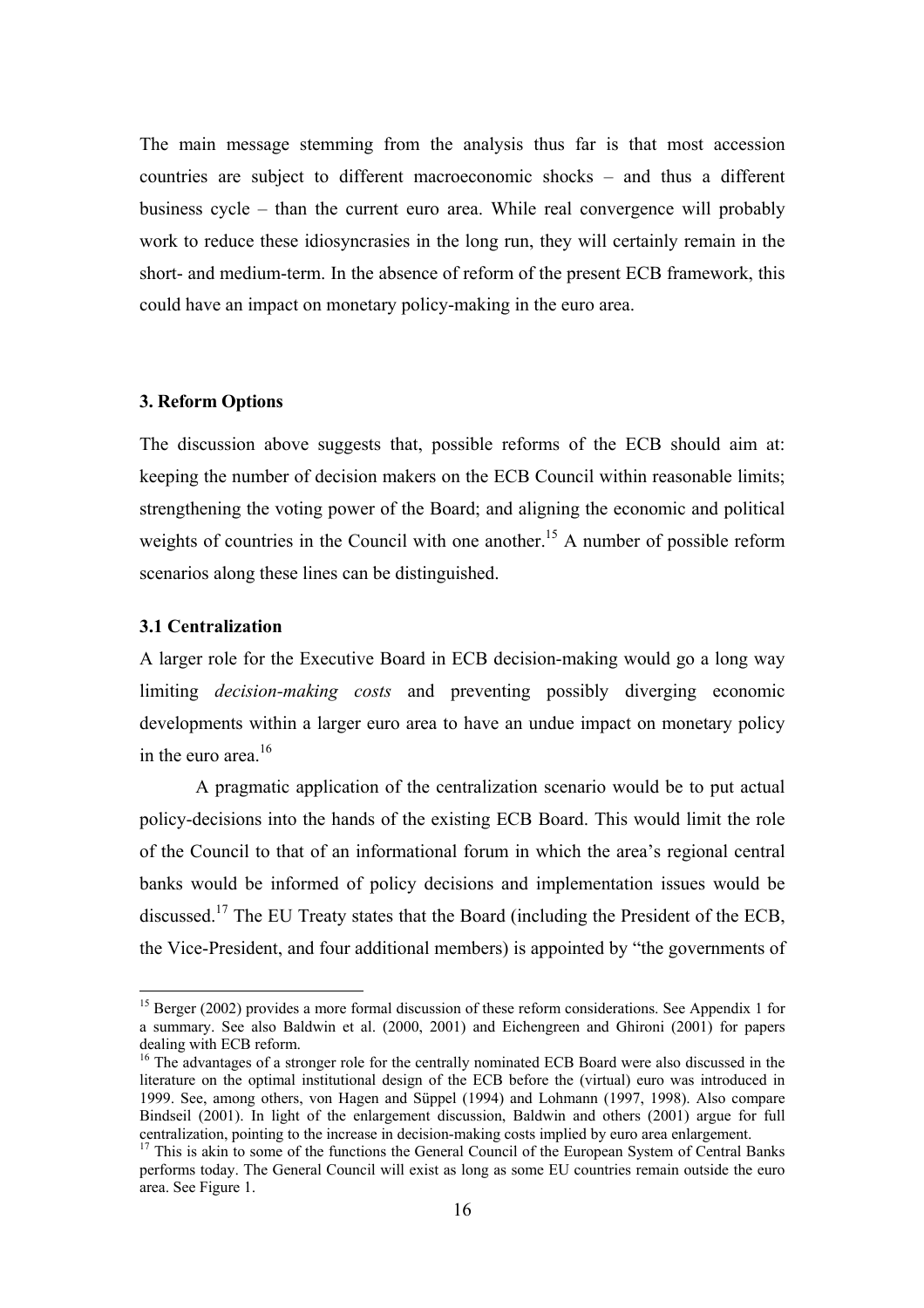the member states at the level of Heads of State or Government, on a recommendation from the Council, after it has consulted the European Parliament and the Governing Council of the ECB" (EU 1997, Article 112 2. (b)). A highly centralized political process on the European level like this should help support a *euro-area-wide perspective* of those selected for the Board. There are, however a number of arguments that suggest that national central banks should continue to play an important role in ECB decision-making (Berger 2002).

- A first argument concerns *information*. Efficient monetary policy requires the timely provision, aggregation, and processing of information originating on the regional level, especially in the case of a currency union that encompasses a large number of heterogeneous countries and regions. It might therefore be helpful to ensure that ECB Council members with a strong regional anchor such as national central bank governors are directly involved in actual monetary policy decision.
- A second argument is that the absence of national central bank governors from the ECB Council could have a negative effect on the ECB's political *independence*. The participation of all euro area member states in the selection of ECB Council members (through the nomination of their respective national central bank governors) in the current ECB statute might help insulating the ECB from preference shocks at the government level, for instance, after elections.
- A third argument against allocating the complete decision-making power in the ECB Council to the Board, alludes to the *political feasibility* of centralization. As already mentioned, the ECB Statute clearly states, "Each member of the Governing Council, shall have one vote" (EU 1992, Article 10.2), which includes the national central bank governors. Thus, a reform of the ECB that fails to safeguard the established voting rights of current member countries' central banks might not be politically acceptable. After all, an equal right to participate in ECB policy decision-making was an integral part of the Maastricht treaty that established the currency union. Some member governments could experience opposition to letting go the "last" bit of influence on ECB policy making after having exchanged monetary sovereignty for a seat at the ECB Council in 1999.

#### **3.2 Matching economic size and political power**

If centralization is not a feasible (or desirable) reform option, a reform of the ECB Statute should aim at an institutional design in which economic size and political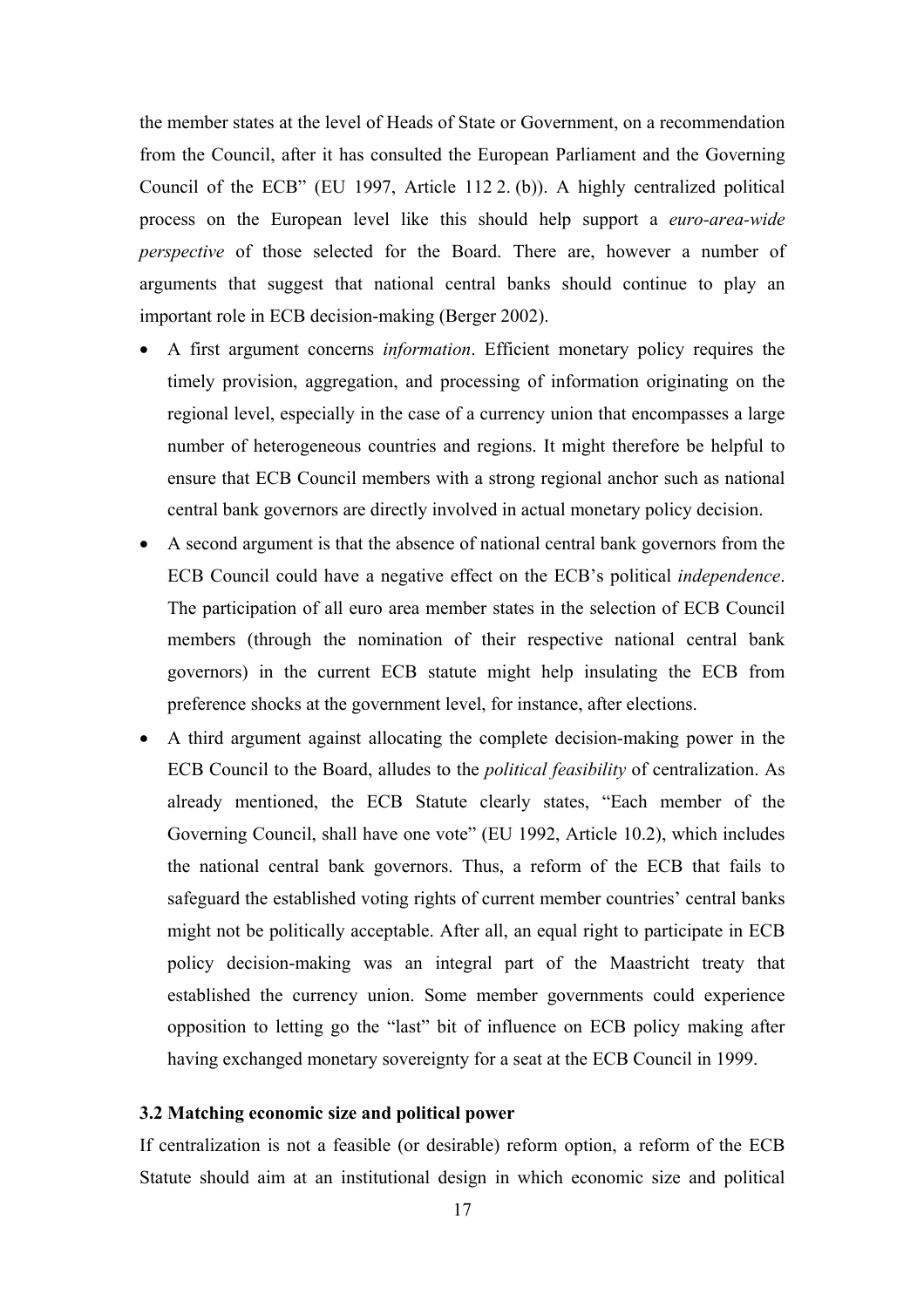voting power are in line.<sup>18</sup> When countries have as much voting power as GDP share, it is less problematic if they behave according to national instead of euro-area-wide interests. Decreasing the mismatch between economic and political weights would bring actual stabilization policy closer to the outcome under the first-best solution. In fact, fully matching political and economic weights is likely to guarantee that actual monetary policy is perfectly in line with the ideal policy of stabilizing the euro area business cycle based on a correctly weighted average of the underlying regional cycles. If the accession countries were politically over-represented in the absence of a reform of the current ECB decision-making framework, the second-best solution is also likely to reduce actual inflation, although it will probably remain higher than in the first-best solution (Berger 2002). The principal reform options include: voteweighting, representation, extending regional central banks across national borders, and rotation.

Under **vote-weighting**, the votes of non-Board member of the ECB Council would be weighted when cast for monetary policy decisions, for instance by using member countries' share in euro area GDP. By definition, a reform along these lines would better align the *political and economic weights* of the national Council members. Vote-weighting has precedence in the qualified voting schemes of the EU Council, which the treaty of Nice has tentatively updated for the case of EU enlargement.19 Another voting scheme that takes into account differences in economic size is the idea of a required "double majority" of votes and population. Under such a system, there is still an equal voting right for all Board members. Every decision requires a majority of the votes. In addition, however, it is also required that the votes in favor represent a majority of the population of the euro area. An alternative would be to require that these votes represent a majority of the euro area's GDP.

A problem with any vote-based reform scenarios is, however, that they do not necessarily address the problem of *decision-making costs*. Decision-making costs in the narrow sense of voting on, interest rate changes, say, need not to be particularly problematic. However, in all likelihood the Council's decision-making process will involve more than the simple aggregation of votes, but also, for example, a more or less extensive discussion of the views of all members. In this case, weighting votes

<sup>&</sup>lt;sup>18</sup> Obviously, if none of the Council members showed a regional bias in its decision-making to begin with, bringing political and economic weights of national central bank governors in line will not hurt the euro-area-wide perspective of the Council either.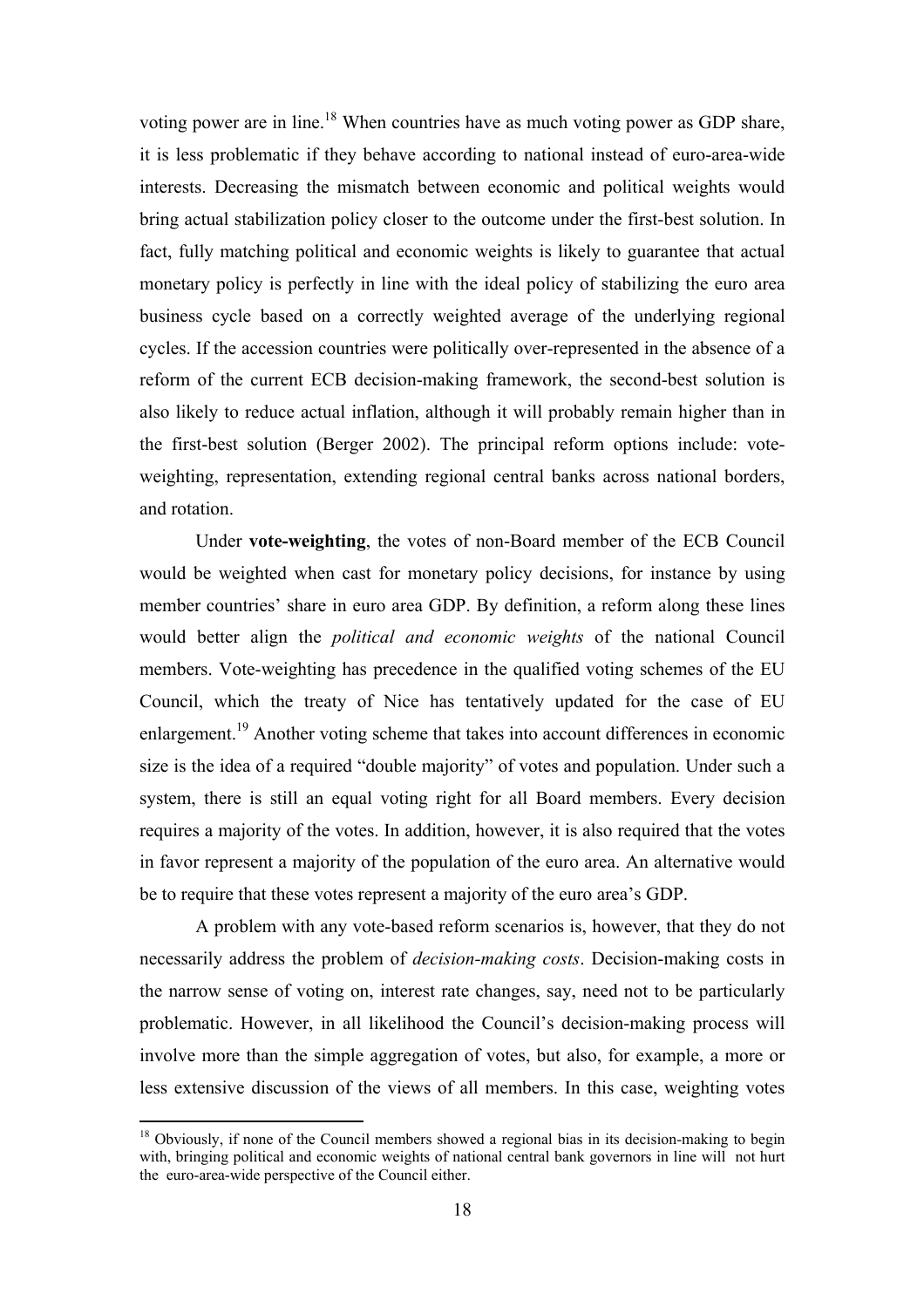does not necessarily solve the ECB's "large number problem". Finally, similar to the argument made regarding the centralization solution, it should be noted that a weighted voting scheme might be viewed as interfering too much with the "one person, one vote" principle embedded in the ECB Statute, although this may apply somewhat less to the "double majority" system.

An alternative reform scenario, **representation**, combines some of the characteristics of the centralization and the weighing approach. The principal idea would be to create groups of euro member countries with joint representation and joint voting rights in the ECB Council, integrating the concept of a strong regional anchor with the necessity of restricting the size of the ECB's main decision-making body after the enlargement. The representation scenario requires a number of specific institutional decisions, in particular on group selection. The selection principle could be based on the idea of common economic regions (taking into account similarities in business cycles or economic structure), economic size, or both. Related issues are the number of groups*,* the overall Council size*,* and the delegation of voting power from group members to their representative in the ECB Council. The alternative institutional designs range from a restricted or "imperative" mandate (votes in the Council are pre-determined at the group level) to an unrestricted mandate (group members delegate their full voting rights to their representatives).<sup>20</sup> However, since the latter arrangement could, in principle, deprive individual group members of their right to participate in the decision-making, there is a potential conflict with the idea of national representation and the "one person, one vote" principle*.* This makes a solution entailing some form of explicit involvement of national central banks at the group level before a Council decision, i.e. a restricted mandate for the group representatives in the Council, a likely part of any representation scenario. Such a restriction is likely to encompass contributions to Council discussions as well as formal voting. In this sense, it will alleviate the *decision-making costs* problem at the level of the ECB Governing Council. However, these costs will substantially increase at the level of the group. If the mandate of group representatives in the Council is restricted, in the sense that their actions require the explicit consent of group

<sup>&</sup>lt;sup>19</sup> See Berger (2002) for further details.

<sup>&</sup>lt;sup>20</sup> The organization of the IMF Board is an example of unrestricted mandates. Even though all Directors de facto operate in close collaboration with their constituency, the IMF's Articles of Agreement do not de jure require them to consult them or seek their approval before casting a vote in the Board.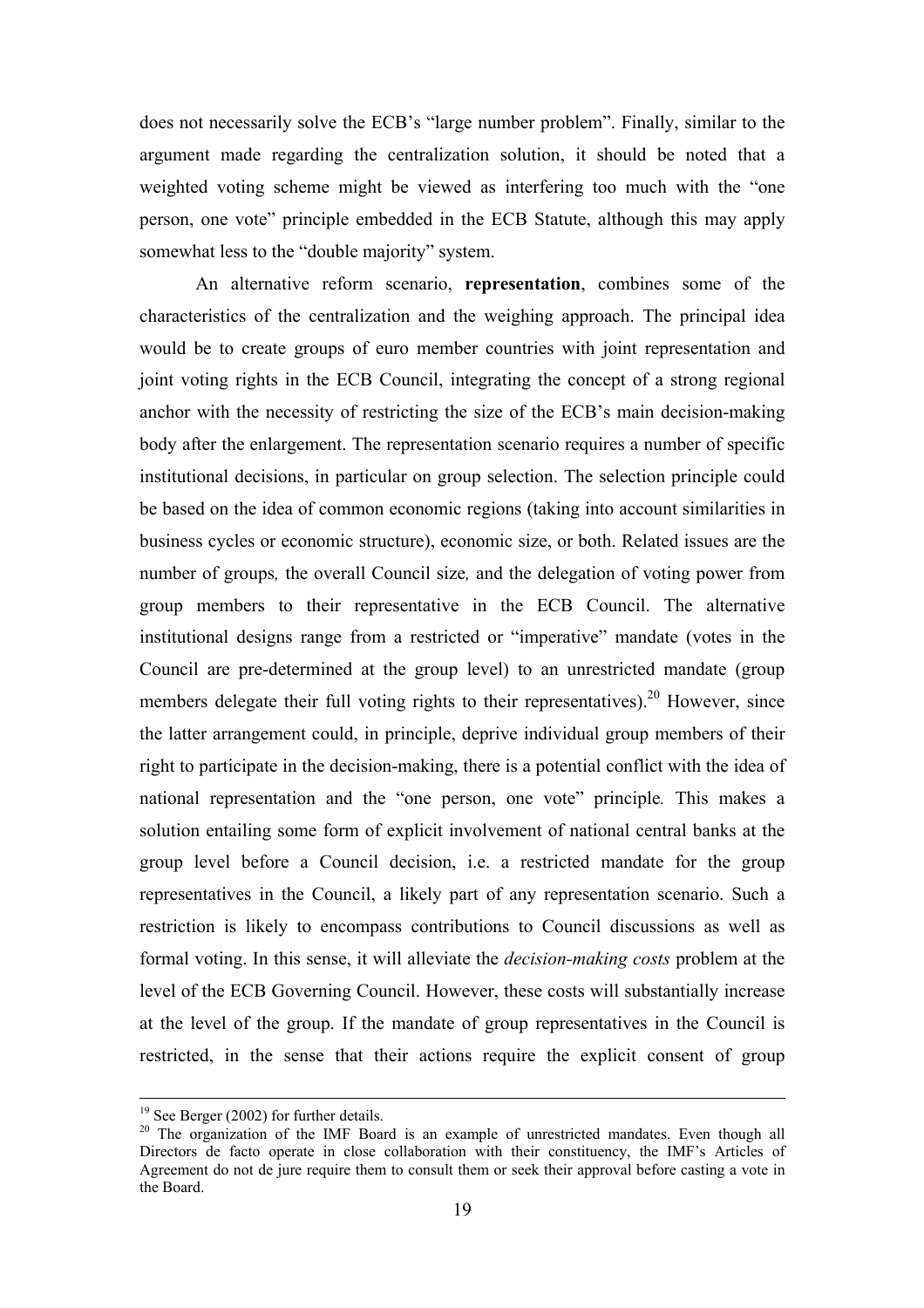members, the overall time and effort needed for a Council decision will be of a similar magnitude, if not higher, as in the previously discussed scenario.

A variant of the representation idea is the **extension of central bank jurisdictions** across national borders. For instance, the regional central banks in the U.S. Federal Reserve System extend the borders of the States of the Union and some of the (post-1992) Landeszentralbanken in the Bundesbank Zentralbankrat represent more than one German Land. An application of this principle to the ECB after enlargement could help to reduce the number of decision-makers in the Council. If the design of central bank areas aimed at establishing regional banks with approximately similar economic weight, it would also contribute significantly to avoiding mismatches between voting power and economic size. However, as with the previous scenarios, there could be issues regarding the *political feasibility* of a reform that included abolishing the existing voting rights of current euro area member states. Furthermore, it would imply that one of the basic principles of the current ECB setup, i.e. "representation" of countries would be given up.

An alternative reform scenario that, in principle, might also be able to address both the mismatch between political and economic weights and the decision-making problem associated with the enlargement of euro area membership (while avoiding some of the political constraints discussed above) could be (asymmetric) **rotation**. The basic idea is that national central bank governors would take turns sitting at the Council, with the frequency of their participation scaled to match the relative *economic weight* of their respective country. Rotation would thus work to weight the votes of national central bank governors in an implicit fashion. Arguably, therefore, rotation will pose less of a conflict with the *"one person, one vote" principle* than centralization, weighted voting, or the representation scenario. While not all governors would be participating in every Council meeting, those who participate would be casting a full vote. Rotation could also serve to limit the overall *size of the ECB Council* by allowing only a fraction of central bank governors to participate in meetings. The ability to address the potential problems posed by enlargement while avoiding part of the political feasibility problems associated with some of the other reform ideas make rotation schemes a likely candidate for ECB reform. In the following section we will discuss a number of more specific options for such an ECB reform scenario.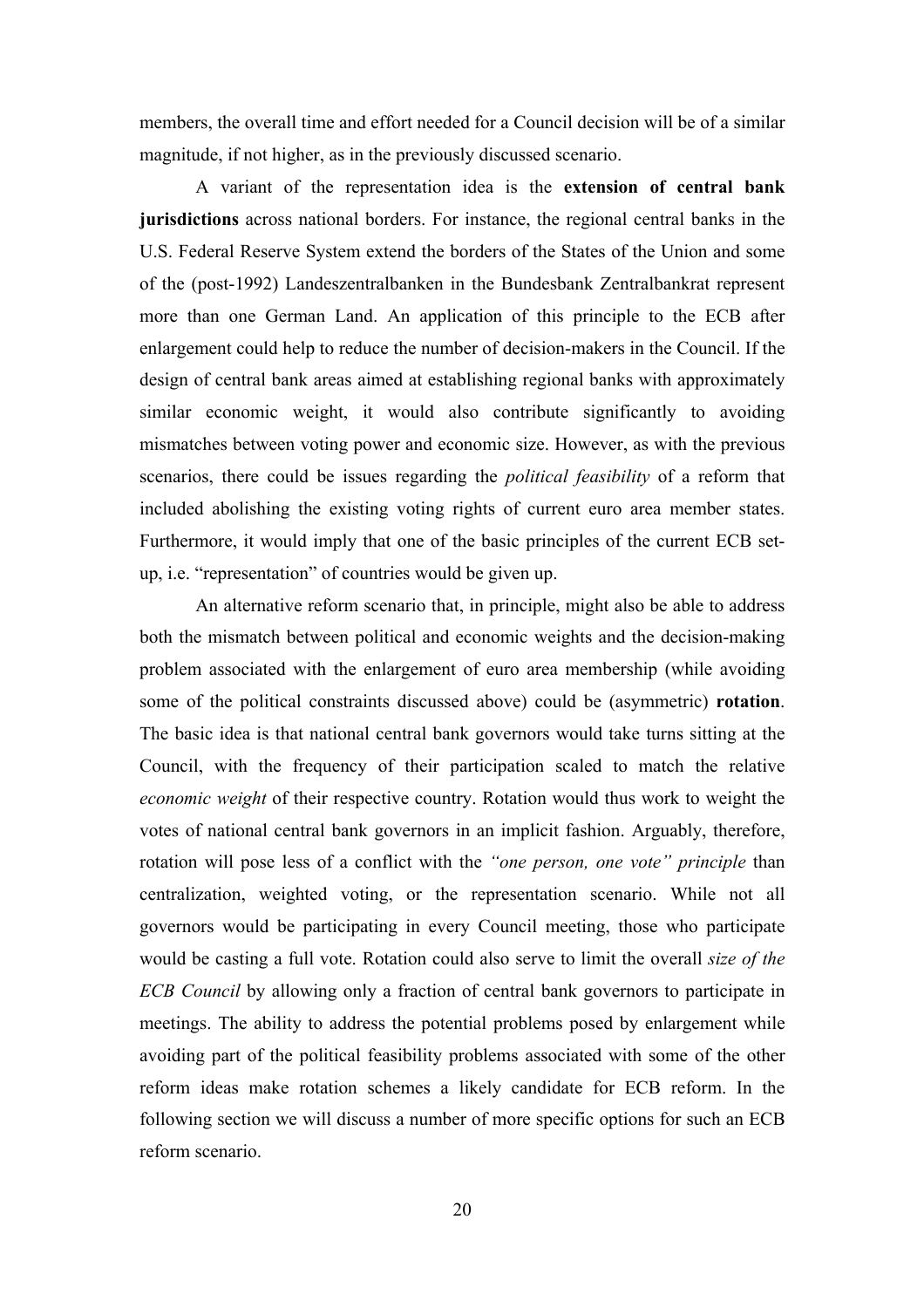#### **4. Rotation schemes**

Reflecting the *decision-making costs* argument, we will discuss a number of rotation schemes under the assumption of an ECB Council of 15, with 6 Board members joining 9 central bank governors drawn from the population of all euro area member countries. A characteristic, which the rotation scenario shares with the representation scheme, is the necessity to *pool countries*. We assume a situation in which all current 27 potential EU-countries have joined the euro area. Based on the discussion in section 2, we have constructed groups on the basis of three criteria:

- Size, i.e. constructing groups that are homogenous regarding the share of euro area GDP represented by each member to ensure that the ECB Council reflects the euro area to the greatest extent possible
- Inflation, i.e. minimize the average within-group standard deviation of inflation
- Correlation of business cycles with other members in the group, i.e. maximize the within-group business cycle correlation.

Table 4 shows the outcomes of the groupings and the probability that any country will occupy a seat in the ECB's Governing Council, while Table 5 reports the characteristics of the various rotation schemes. All calculations for correlation with EU-12 averages do not include the country itself.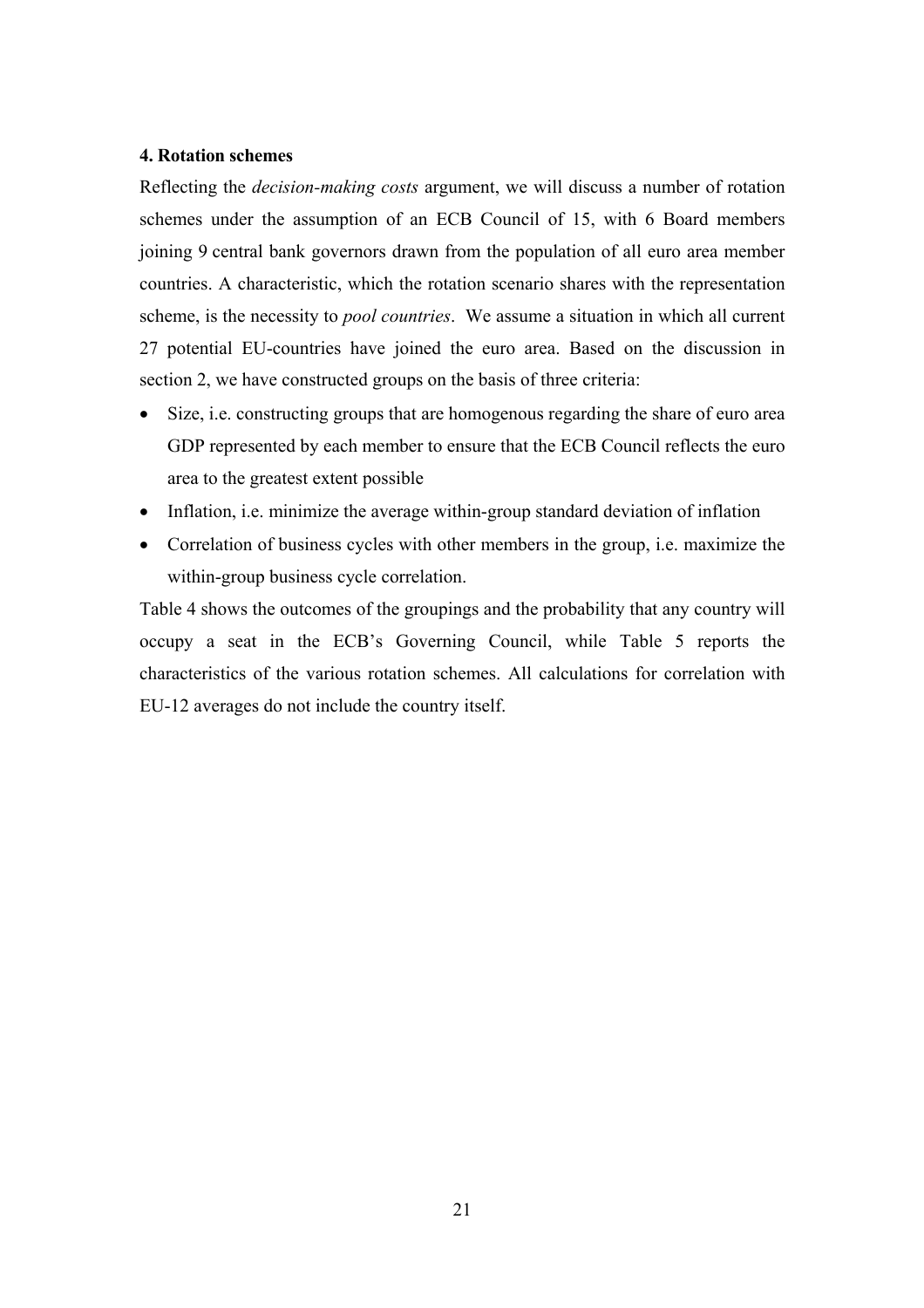|                   | (1)                   | (2)                                                         | (3)                     | (4)           | (5)                     |
|-------------------|-----------------------|-------------------------------------------------------------|-------------------------|---------------|-------------------------|
|                   |                       |                                                             |                         |               | <b>Business</b> cycle   |
|                   |                       |                                                             |                         | Inflation     | with other              |
|                   | Size $(l)$            | Size $(2)$                                                  | Size $(3)$              |               |                         |
|                   |                       |                                                             |                         |               | group members           |
| Group1            | <b>GER</b>            | GER, FRA, ITA,                                              | GER, FRA, ITA           | FRA, GER, SWE | FRA, SPA, GER           |
| Group2            | <b>FRA</b>            | UK, SPA                                                     | UK, SPA, NET            | AUT, FIN, LUX | POL, CZE, HUN           |
| Group3            | <b>ITA</b>            |                                                             | POL, BEL, SWE           | BEL, DEN, UK  | UK, FIN, SLN            |
| Group4            | UK                    |                                                             | AUT, POR, GRE           | ITA, NET, CYP | IRE, SLK, LAT           |
| Group5            | SPA                   | NET, POL, BEL,                                              | ROM, CZE,<br><b>DEN</b> | IRE, SPA, MAL | AUT, DEN,<br><b>SWE</b> |
|                   | NET, POL              | <b>SWE</b>                                                  | FIN, HUN, IRE           | GRE, POR, CZE | ITA, LUX, EST           |
| Group6            |                       |                                                             |                         |               | CYP, BEL, GRE           |
| Group7            | BEL, SWE, AUT         | AUT, POR, GRE                                               | SLK, BUL, SLN           | LAT, LIT, SLK |                         |
| Group8            | POR, GRE,<br>ROM, CZE | ROM, CZE,<br>DEN, FIN                                       | LIT, LAT, LUX           | EST, POL, SLN | NET, LIT, ROM           |
| Group9            | DEN, FIN, HUN,        | HUN, IRE, SLK,                                              | CYP, EST, MAL           | BUL, HUN,     | POR, BUL,               |
|                   | IRE, SLK, BUL,        |                                                             |                         | <b>ROM</b>    | <b>MAL</b>              |
|                   | SLN, LIT, LAT,        | BUL, SLN, LIT,<br>LAT, LUX,                                 |                         |               |                         |
|                   | LUX, CYP, EST,        | CYP, EST, MAL                                               |                         |               |                         |
|                   | <b>MAL</b>            |                                                             |                         |               |                         |
|                   |                       | Probability of occupying a Council seat in any period: (%): |                         |               |                         |
| Austria (AUT)     | 30.36                 | 38.70                                                       | 33.3                    | 33.3          | 33.3                    |
| Belgium (BEL)     | 38.61                 | 44.50                                                       | 33.3                    | 33.3          | 33.3                    |
| Denmark (DEN)     | 21.27                 | 25.40                                                       | 33.3                    | 33.3          | 33.3                    |
| Finland (FIN)     | 17.21                 | 20.50                                                       | 33.3                    | 33.3          | 33.3                    |
| France (FRA)      | 100.00                | 80.00                                                       | 33.3                    | 33.3          | 33.3                    |
| Germany (GER)     | 100.00                | 80.00                                                       | 33.3                    | 33.3          | 33.3                    |
| Greece (GRE)      | 25.62                 | 30.50                                                       | 33.3                    | 33.3          | 33.3                    |
| Ireland (IRE)     | 11.37                 | 18.50                                                       | 33.3                    | 33.3          | 33.3                    |
| Italy (ITA)       | 100.00                | 80.00                                                       | 33.3                    | 33.3          | 33.3                    |
| Luxembourg (LUX)  | 2.52                  | 4.10                                                        | 33.3                    | 33.3          | 33.3                    |
| Netherlands (NET) | 55.11                 | 66.00                                                       | 33.3                    | 33.3          | 33.3                    |
| Portugal (POR)    | 25.78                 | 30.70                                                       | 33.3                    | 33.3          | 33.3                    |
| Spain (SPA)       | 100.00                | 80.00                                                       | 33.3                    | 33.3          | 33.3                    |
| Sweden (SWE)      | 31.03                 | 35.80                                                       | 33.3                    | 33.3          | 33.3                    |
| UK(UK)            | 100.00                | 80.00                                                       | 33.3                    | 33.3          | 33.3                    |
| Bulgaria (BUL)    | 7.62                  | 12.40                                                       | 33.3                    | 33.3          | 33.3                    |
| Cyprus (CYP)      | 1.79                  | 2.90                                                        | 33.3                    | 33.3          | 33.3                    |
| Czech Rep. (CZE)  | 23.26                 | 25.90                                                       | 33.3                    | 33.3          | 33.3                    |
| Estonia (EST)     | 1.71                  | 2.80                                                        | 33.3                    | 33.3          | 33.3                    |
| Hungary (HUN)     | 16.83                 | 20.10                                                       | 33.3                    | 33.3          | 33.3                    |
| Latvia (LAT)      | 2.60                  | 4.20                                                        | 33.3                    | 33.3          | 33.3                    |
| Lithuania (LIT)   | 3.85                  | 6.30                                                        | 33.3                    | 33.3          | 33.3                    |
| Malta (MAL)       | 0.67                  | 1.10                                                        | 33.3                    | 33.3          | 33.3                    |
| Poland (POL)      | 44.89                 | 53.70                                                       | 33.3                    | 33.3          | 33.3                    |
| Romania (ROM)     | 25.34                 | 28.20                                                       | 33.3                    | 33.3          | 33.3                    |
| Slovakia (SLK)    | 8.04                  | 13.10                                                       | 33.3                    | 33.3          | 33.3                    |
| Slovenia (SLN)    | 4.53                  | 7.40                                                        | 33.3                    | 33.3          | 33.3                    |

**Table 4. Various rotation groups according to economic criteria**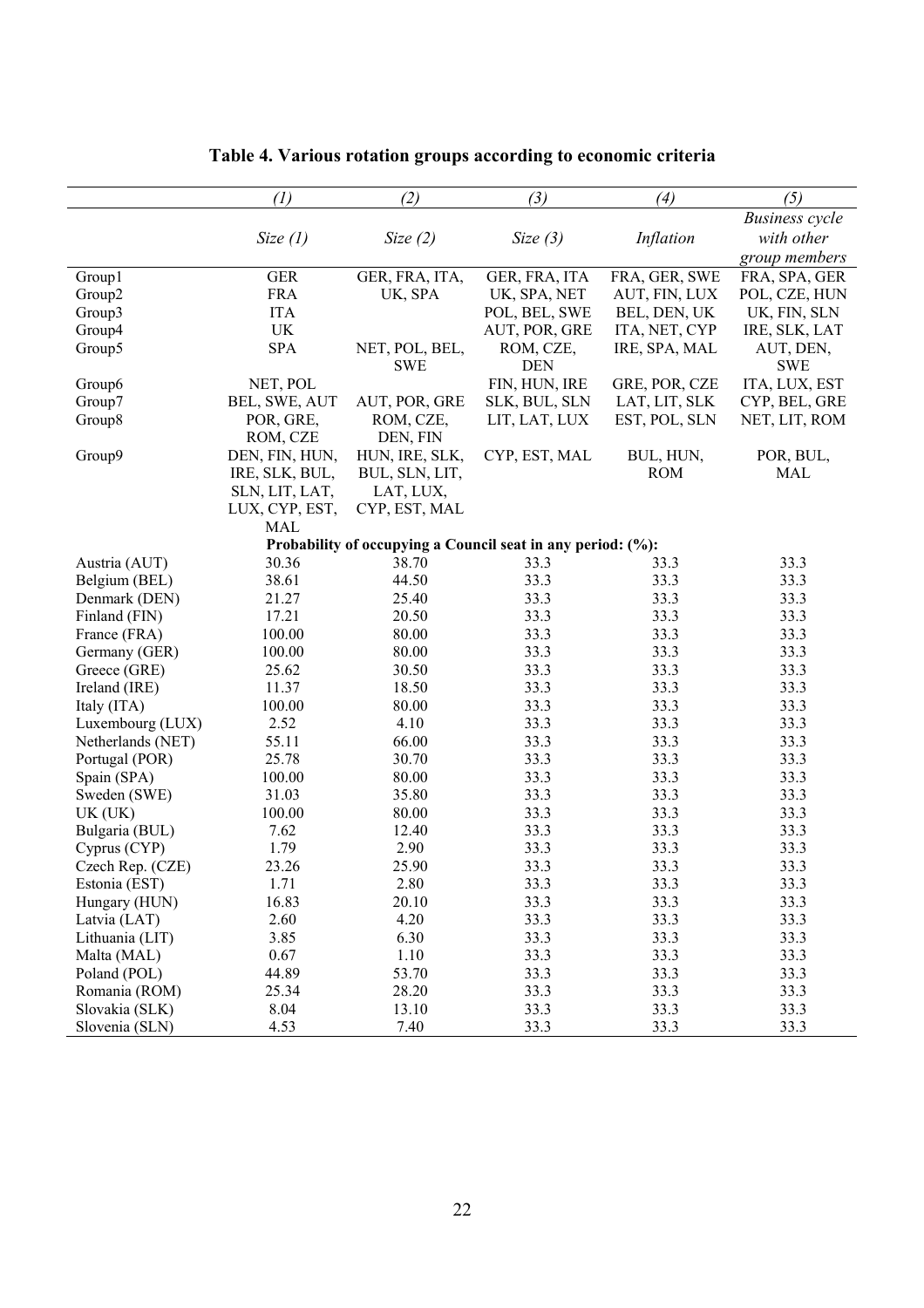|                                                                     |                                  | (2)        | (3)         | (4)              | (5)            | (6)                    |
|---------------------------------------------------------------------|----------------------------------|------------|-------------|------------------|----------------|------------------------|
| Grouping:                                                           | Size $(1)$                       | Size $(2)$ | Size $(3)$  | <b>Inflation</b> | Within group   | <b>ECB</b>             |
|                                                                     |                                  |            |             |                  | business cycle | proposal <sup>d)</sup> |
| 1. Average GDP share<br>represented                                 | 80.65                            | 68.48      | 33.33       | 33.33            | 33.33          | 73.21                  |
| 2. Minimum and maximum<br>GDP share represented                     | 78.9 / 81.8                      | 58.5/76.7  | 25.2 / 44.5 | 6.4/66.6         | 11.3 / 64.4    | 61.1/84.9              |
| 3. Mismatch between economic<br>and political weight <sup>a)</sup>  | 7.77                             | 10.27      | 17.18       | 17.18            | 17.18          | 17.63                  |
|                                                                     | Within-group unweighted averages |            |             |                  |                |                        |
| 4. Average within-group<br>standard deviation of inflation          | 3.31                             | 6.86       | 7.94        | 2.80             | 7.64           | 9.69                   |
| 5. Average standard deviation<br>of correlation with $EU12^{b}$     | 0.06                             | 0.18       | 0.20        | 0.18             | 0.09           | 0.22                   |
| 6. Average within-group<br>business cycle correlation <sup>c)</sup> | 0.62                             | 0.29       | 0.19        | 0.23             | 0.41           | 0.26                   |

#### **Table 5. Characteristics the various rotation schemes**

<sup>a)</sup> Measured as the sum of the squared differences between economic and political weights.

<sup>b)</sup> Excludes Bulgaria and Malta.

<sup>c)</sup> Excluding the country itself.

 $^{d)}$  As of December 2002.

Notes: see Appendix 2 for sources and methods. GDP shares are calculated as an average for the period 1990-2001. Average correlation is calculated over the period 1990-2001. Average inflation is for 1995-2001 to exclude the first transition years.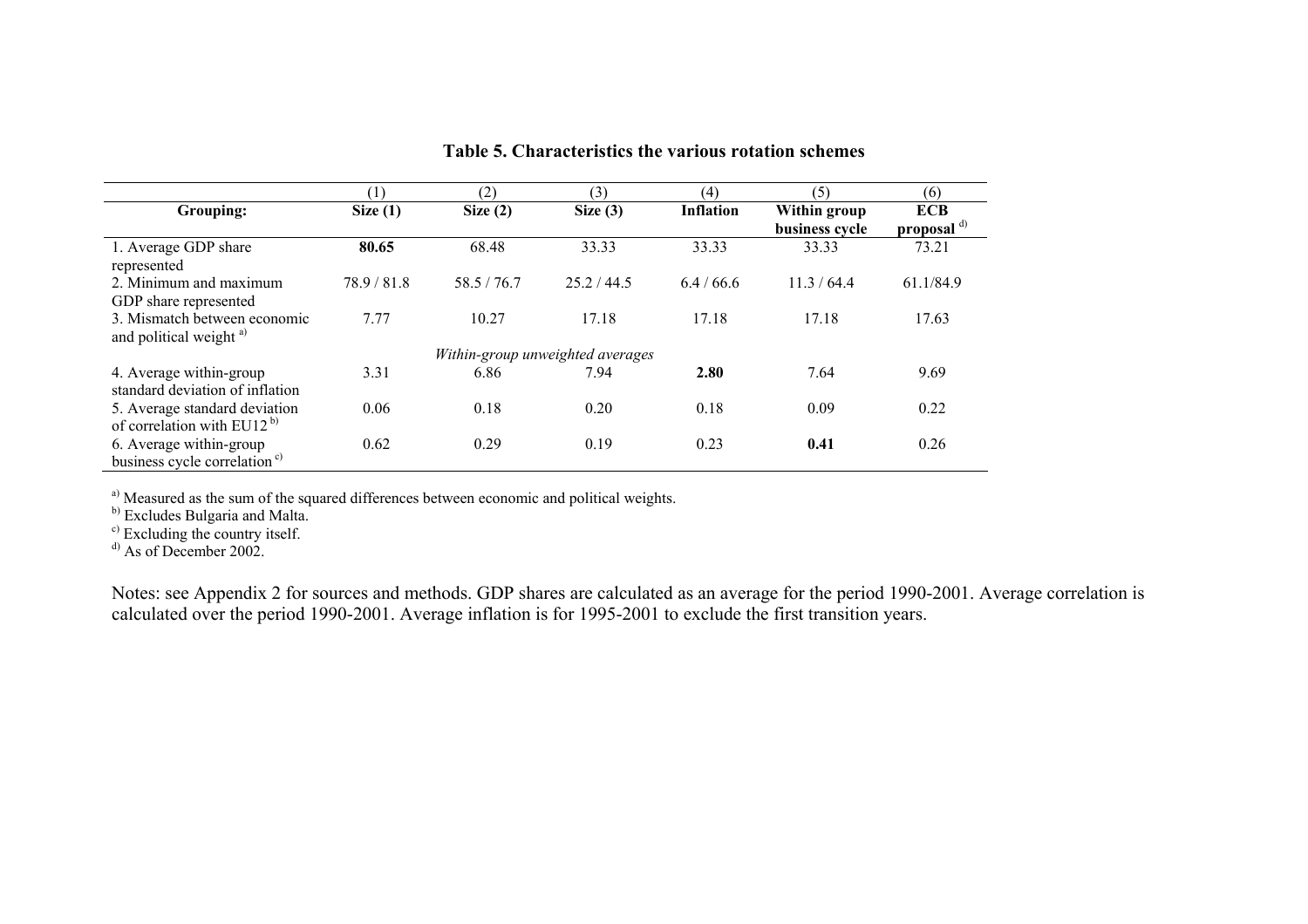A good starting point is rotation on the basis of *size*. The groupings under this heading aim at selecting countries of similar GDP share. The reason is that otherwise a rotation scheme could (with some positive probability) accidentally select only smaller countries to represent their respective groups, which would run against the idea to ensure that the central bank governors present in the ECB Council mirrors the euro area as a whole. In other words, group selection by size can help to ensure a high "minimum" representation of euro area GDP. A crucial issue here is whether we can accept that a group consists of one country only. In *option Size 1* we assume that the 'big five' (France, Germany, Italy, Spain and the UK) have a permanent seat in the Council. The size of the other groups under this option ranges from 2 (the Netherlands and Poland) to 13 (see column 1 in Table 4). Within each of these groups, there is *unequal rotation*, depending on the size of the countries concerned. For instance, in the group of Poland and the Netherlands, the latter country has a higher chance of occupying a Council seat in each period (55.11 per cent) than Poland (44.89 per cent). Obviously, the advantage of having permanent Council membership for the large countries is that the area represented in the decision-making of the ECB is very high. So, from the perspective of minimizing the risk of distorted policy-making this is clearly an attractive option, as – on average – almost 81 per cent of the euro area GDP is represented (see column 1 of Table 5). Table 5 also shows the minimum and maximum of the area represented (row 2). The minimum is the share of the euro area represented if the smallest countries in any group would be in the Council at the same time. Likewise, the maximum is the area represented if the biggest countries of the nine groups were all in the Council. For our first rotation scheme the maximum and minimum figures are fairly similar (78.9 and 81.8 per cent, respectively).

How does the example fare with regard to the ratio of *political and economic weights* of central bank governors?<sup>21</sup> As Figure 4 reveals, except for the largest four countries, all 27 central bank governors still hold a political weight (i.e. vote share) that exceeds the economic weight of their respective country in this rotation scenario. However, the mismatch is substantially lower in terms of magnitude (cf. the lower

<sup>&</sup>lt;sup>21</sup> Political weights have been computed by multiplying the rotation frequencies with the overall number of Council seats. Based on 9 selected governors and 6 Board members, the ECB Council would have 15 members. The rotation frequencies are defined in equivalents of a permanent Council seat. A frequency of 0.5, for example, indicates that a particular governor will participate in half of all ECB Council meetings—e.g., occupy a Council seat every second year or participate in every second meeting depending on the specific implementation of the scheme.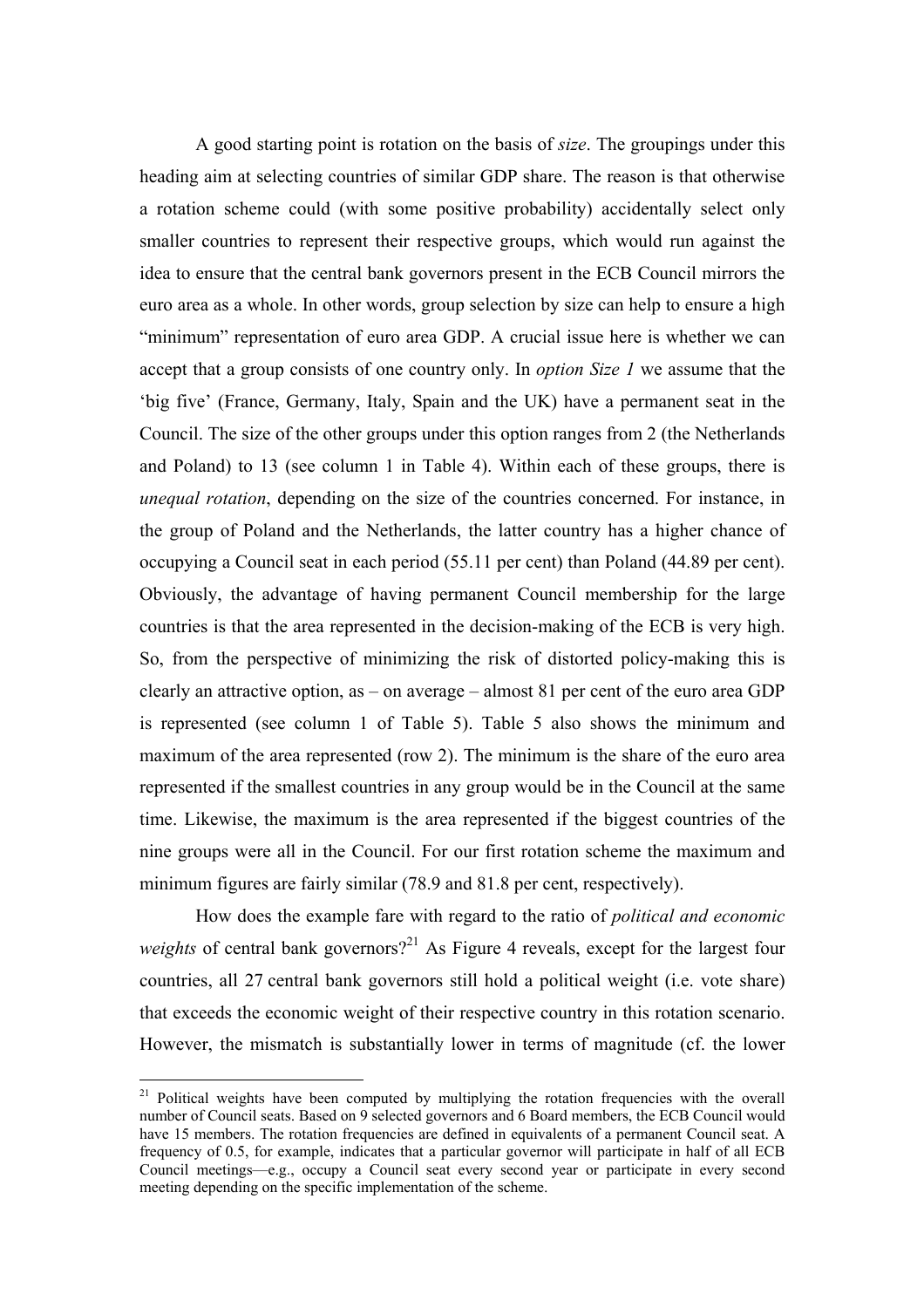part of Figure 2). Another way to show the mismatch is the sum of the squared differences between the economic and political weights. In calculating this measure, we assume that the Board casts its votes based on a GDP-weighted average of the euro area. This means that a country's political weight is determined by its own vote share as well as the Board's vote share to the extent of the economic weight of that country in the euro area. The third row of Table 5 shows the outcomes of this measure under the various rotation schemes that we discuss. It is clear, that our first rotation scheme scores best, i.e. the mismatch is lowest.



**Figure 4. Economic and political weights with size-based grouping (option size 1)**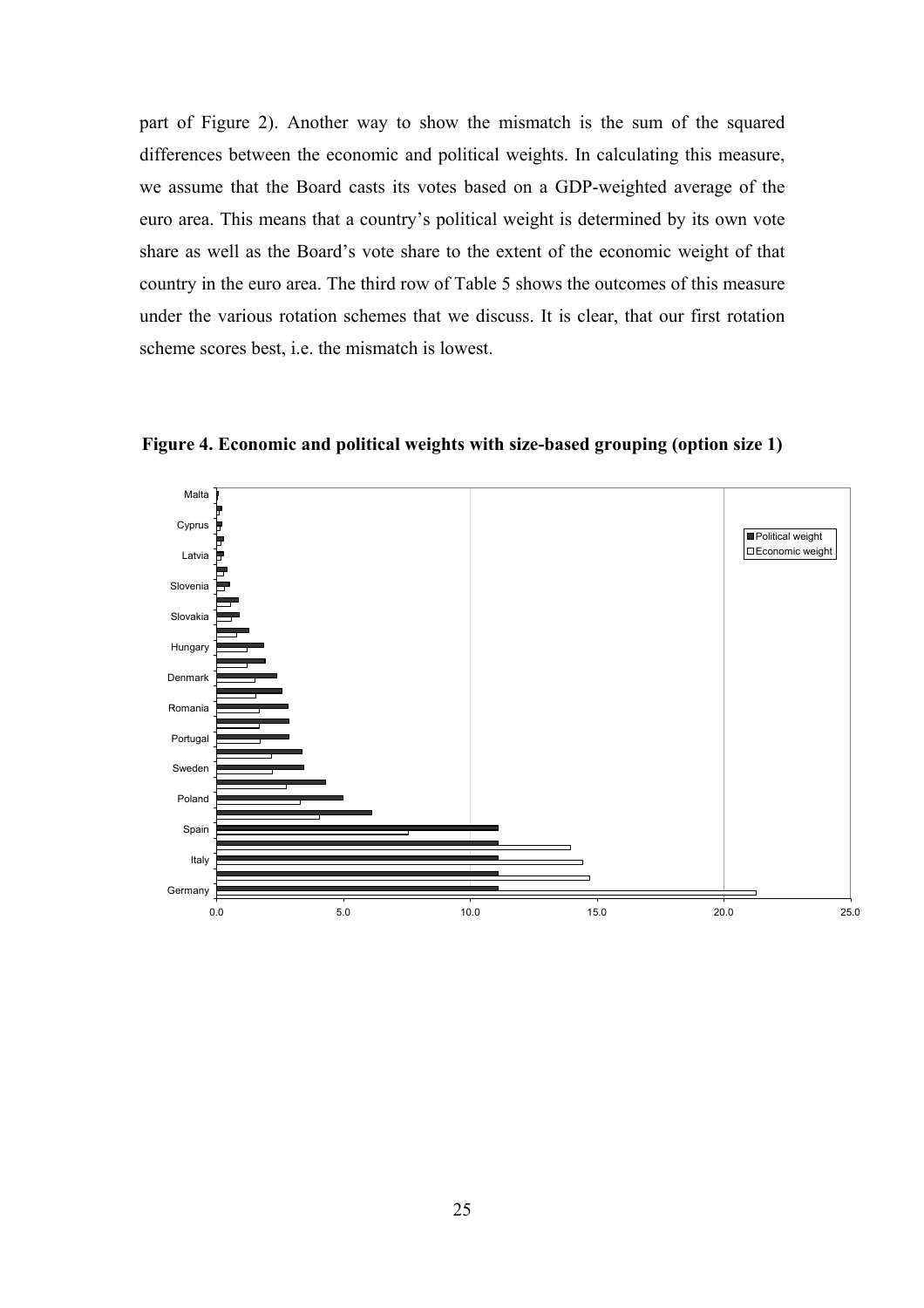However, *group selection by size* may make groups heterogeneous along other dimensions. There is, for instance, reason to assume that *business cycles* are more closely correlated and *structural inflation* performance is more closely linked in some economic regions or within groups of countries of differing size. Indeed, the first column of Table 5 shows that the average within-group standard deviation of inflation is 3.31, which is relatively high in comparison to other rotation schemes despite the fact that 5 out of 9 groups feature a single member only.

Furthermore, in order to maximize GDP representation, it is necessary to give a *permanent seat* to the 'big five'. This is probably politically unacceptable for a majority of the current EU member states. In *option size 2*, we therefore try to take the political objections into account, while still securing sufficient representation of the euro area GDP in the Council. In this scenario, all countries have to rotate, including the 'big five'. We assume that the latter have to share 4 seats, while the four next largest countries (Belgium, the Netherlands, Poland and Sweden) have to share two seats. The remaining three seats are occupied by groups of 3 (Austria, Greece, and Portugal), 4 (Czech Rep., Denmark, Finland and Romania) and 11 countries. Consequently, the area represented in the Council is somewhat lower (almost 69 per cent) than in the previous option, while the minimum and maximum share represented are 58.5 and 76.7 per cent, respectively (see column 2 of Table 5). The mismatch between economic and political weights is somewhat higher. Still, under this option the majority of the euro area is represented in the Council at any time. As was to be expected, abolishing single-member groups yields a higher average within-group standard deviation of inflation (5.41). Likewise, the within-group standard deviation of business cycle correlation with EU12 is higher (0.20), while the average withingroup business cycle correlation is lower (0.29) than in the first option.

Although this scenario takes as its starting point that all countries have to rotate, the rotation is still asymmetric, which may be hard to accept by all EU members. After all, the current ECB set-up is based on *equal treatment* of all countries. In *option size 3*, we therefore assume equal rotation for all members. This leads to 9 groups of equal size. Germany, France and Italy are in one group, just like Spain, the Netherlands and the UK. As a result, in this scenario, on average every central bank has a probability of occupying a seat of 33.3 per cent. An obvious advantage of this approach is that all countries are treated in the same way. By the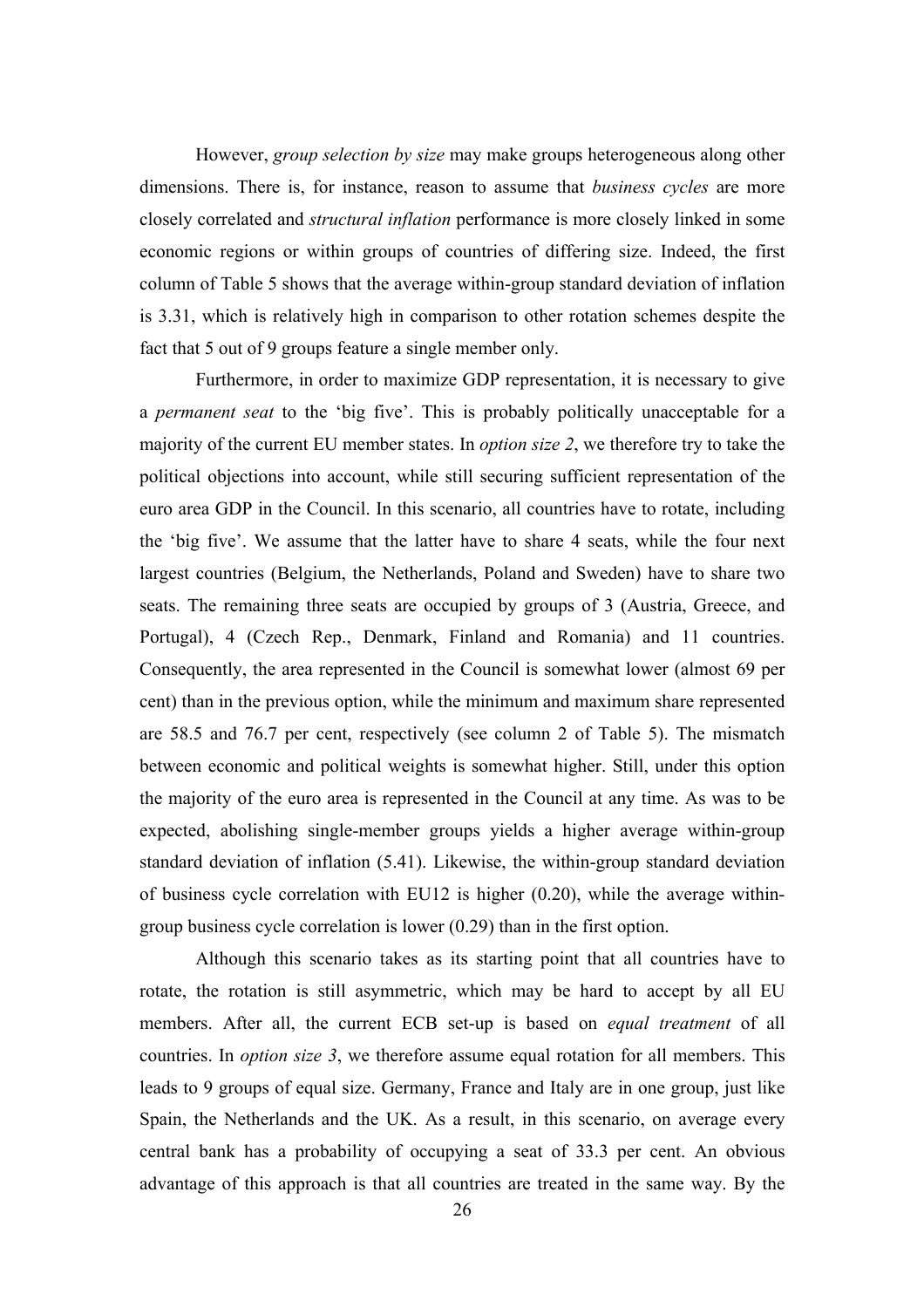same token, however, the average share of the euro area's GDP covered is, on average, only 33.33 per cent, while the minimum and maximum shares represented are 25.2 and 44.5 per cent, respectively. Thus, from the perspective of minimizing the risk of distorted policy-making, this is clearly not an attractive option. As Figure 5 illustrates, under all groupings with equal rotation, the match between economic and political weights is less than under the grouping with unequal rotation based on size (option size 1). The sum of squared differences between economic and political weights is substantially higher than under the previous rotation schemes.

In addition, the equal rotation option based on size  $-$  while ensuring that groups are homogenous regarding the share of euro area GDP represented by each group member and, thus, securing a high minimum representation of euro area GDP – implies a rather high average within-group standard deviation of inflation and low business cycle correlation within the groups (see Table 5). Heterogeneity along these lines could pose a number of problems for ECB decision making if country representatives paid at least some attention to national economic developments. The higher the within-group heterogeneity, the more likely it would be that the priorities of group representatives would change with each rotation of the group's voting right into new hands, possibly introducing unwelcome volatility in ECB decision-making. While this problem is present in size-based asymmetric rotation scenarios as well, it is amplified by the introduction of symmetric rotation. The reason is that symmetric rotation increases the number of rotations and, thus, the number of national central bank governors that is involved in ECB decision-making in any given period of time.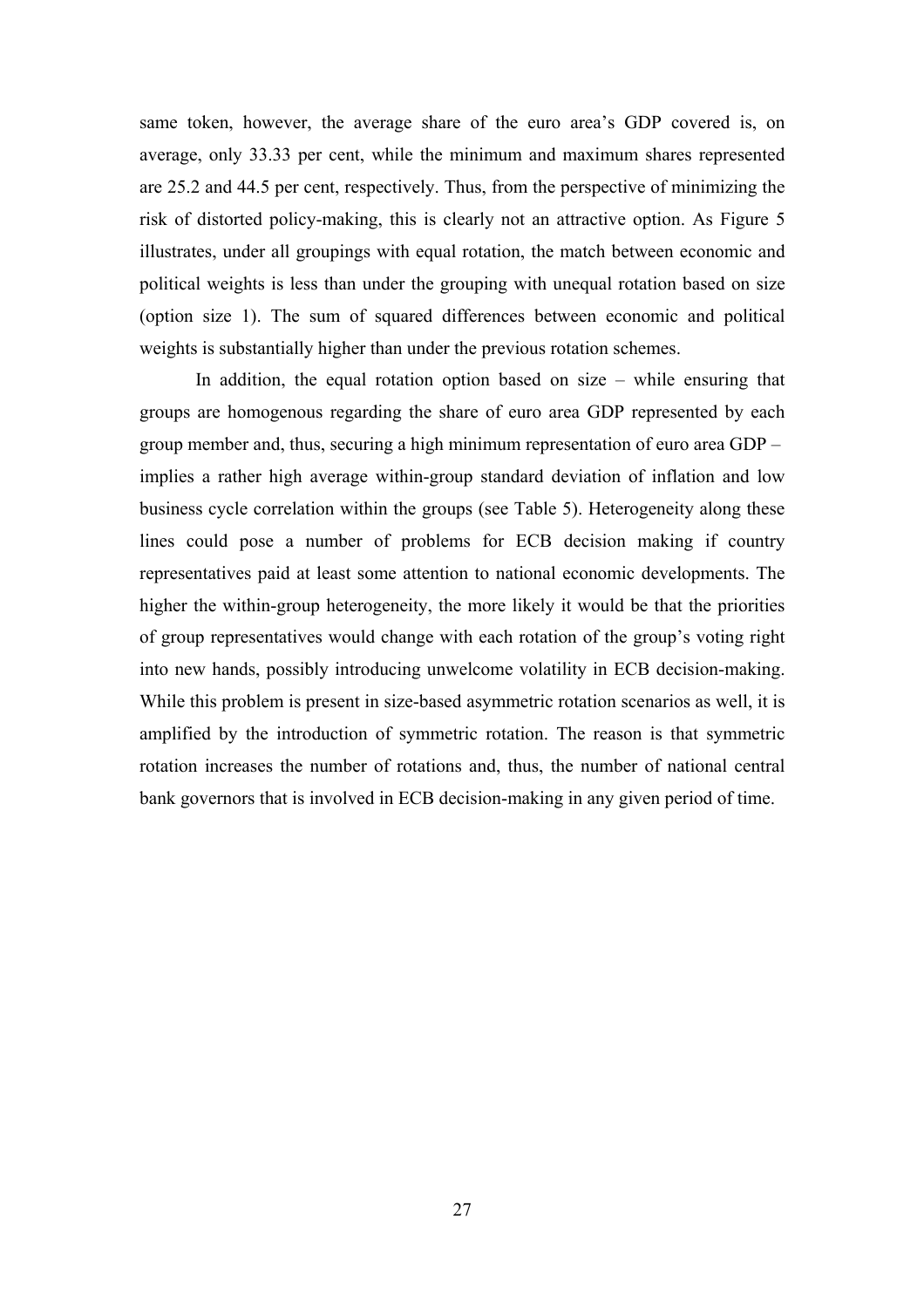

**Figure 5. Economic and political weights in groupings with equal rotation** 

 The final options we discuss also take equal rotation as its starting point, but try to improve upon the within-group characteristics. They are based on the minimization of the within-group standard deviation of inflation and maximization of the within-group business cycle correlation. In other words, we group countries on the basis of similar inflation rates and business cycles. As before, due to the equal rotation principle, rotation is based on 9 groups of 3 countries. It is interesting to note that the *inflation* rotation scheme results in groupings that – at first sight – could seem counter-intuitive to some. For instance, the Netherlands ends up in one group with Italy.<sup>22</sup> The average within-group business cycle correlation is somewhat higher than under option size 3, but still rather low (0.23), which suggests that factors in addition to business cycle synchronization contribute to inflation differentials within our group of countries. On the other hand, organizing groups on the basis of equal rotation with a view to maximization of the within-group *business cycle correlations*, while yielding a higher correlation (0.41), leads to higher within-group heterogeneity with regard to inflation.

 $22$  EU-commissioner Bolkenstein, who at the time of the decision of EMU membership was the leader of the liberal party in the Dutch parliament, argued that the Netherlands should not join EMU if Italy was allowed in, given the weak fundamentals in Italy.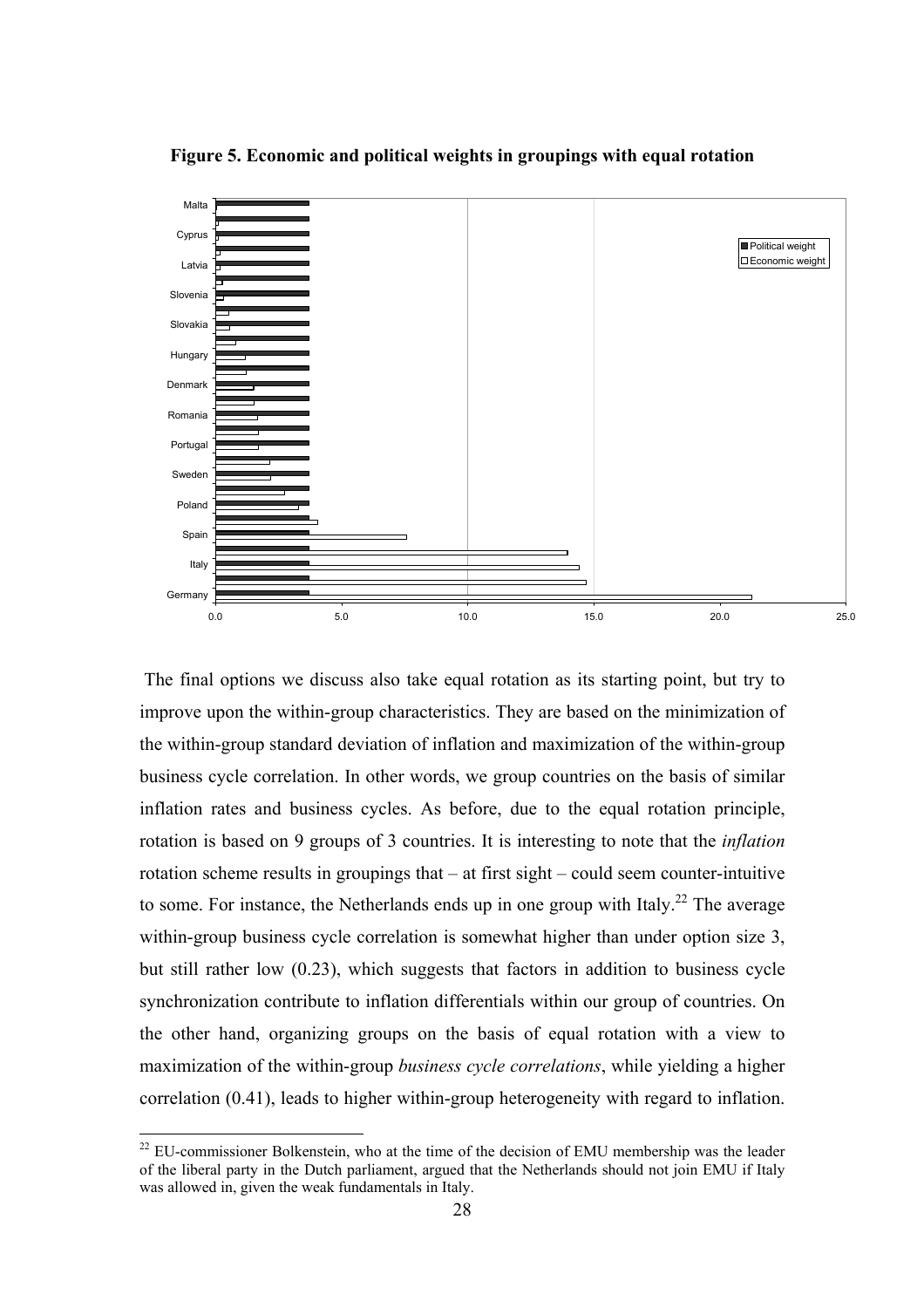As mentioned earlier, the result that the first two reform options yield relatively high within-group business cycle correlations is caused by the fact that these options allow for asymmetric group sizes. Also, note that the fifth rotation scheme yields a relatively low standard deviation of business cycle correlation with the EU12, which is probably caused by the fact that countries that have a diverging business cycle vis-à-vis the EU 12 are grouped together in this scheme. The final rotation options have very low minimum shares of the euro area represented (6.4 per cent under the inflation rotation scheme and 11.3 per cent under the business cycle correlation scheme).

To sum up, Table 5 suggests that the selection of countries into rotationgroups involves a number of decisions and tradeoffs. First, it is obvious that the *representation* of the euro area GDP suffers substantially if all countries are forced to rotate at an equal frequency. Equal rotation implies a higher mismatch between economic and political weights than unequal rotation. Second, while it would seem that asymmetric rotation in combination with group selection by size goes a long way to secure within-group homogeneity with regard to inflation and business cycle correlation, there are some costs as well. A comparison of the result for rotation schemes (3) to (5) shows that, holding rotation frequencies equal across countries and constant, group selection by size secures a relatively high minimum representation of euro area GDP in the ECB Council but also leads to relatively higher within-group volatility for business cycle correlation and inflation. Third, there is an additional tradeoff between selecting group members for rotation based on either of the latter categories: higher within-groups business cycle coherence comes at the price of higher inflation dispersion and vice versa. Fourth, looking at average correlation with the EU12 business cycle across groups in rows (3) to (5), we find that selecting countries either by size or inflation performance increases the similarity with the average business cycle.

The overall picture that emerges is broadly favorable for an asymmetric rotation scheme in the spirit of scheme (1). While not aiming at minimizing withingroup inflation volatility or maximizing within-group business cycle correlation, an asymmetric rotation scenario that allows single-county groups fairs almost as well regarding these criteria as rotation schemes (4) and (5). However, to the extent that political feasibility considerations would force all countries into rotation along the lines of scheme (2) – or even into fully symmetric rotation as in schemes (3) to (5) –, the reform of the ECB decision-making framework faces a three-way tradeoff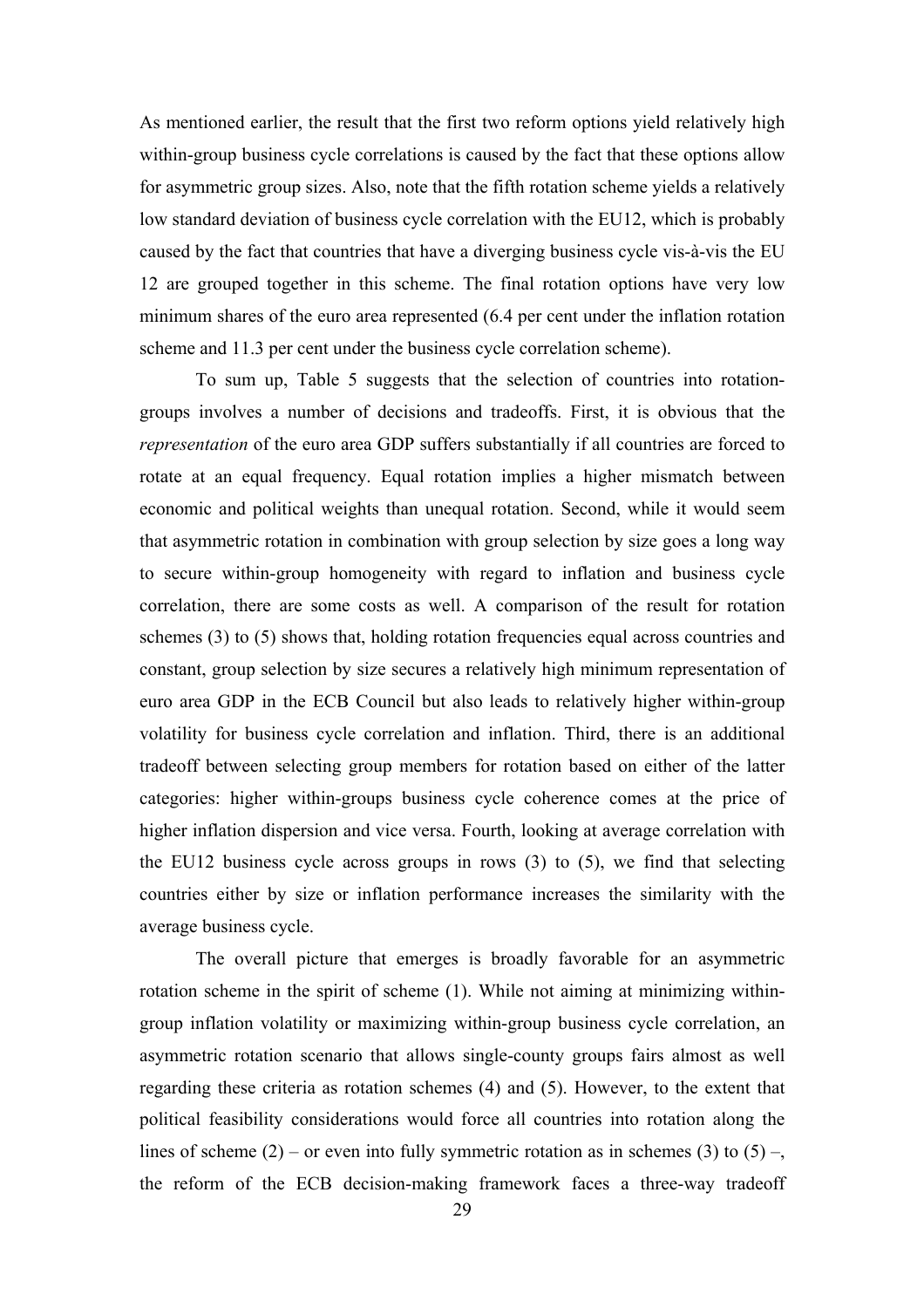between securing a sufficient representation of euro area GDP in the ECB Council, the homogeneity of the inflation, and the business cycle performance of the selected rotation groups.

#### **5. The ECB Proposal**

 $\overline{a}$ 

In late  $2002$  – after the initial draft of the paper was presented – the ECB published its proposals for reform of the ECB after enlargement of EMU. The proposal will be considered by the EU Council in the spring of 2003. Like in the rotation schemes considered above, the ECB proposal puts a limit on the number of central bank governors exercising a voting right. In contrast to reform options (1) to (3), however, the ECB puts this maximum at 15, instead of 9. From a *decision-making costs*  perspective, this may be considered as a rather high number. It also reduces the voting weight of the Board from 40 to less than 30 percent.

The ECB proposes that, initially, there will be two groups with rotating voting rights. Once there are 22 euro area Member States, there will be three groups sharing Council seats by rotation. The ECB suggests basing the allocation of central banks to the groups on a ranking of their share in the euro area according to a so-called composite indicator of "representativeness". The principal component of this composite indicator will be the Member State's GDP. The second component will be the total assets of the aggregated balance sheet of monetary financial institutions ("TABS-MFI") within the territory of the Member State concerned.<sup>23</sup> The relative weights of the two components are 5/6 for GDP and 1/6 for TABS-MFI.

In particular, the ECB proposes that the first group will include the central bank governors from the five largest euro area Member States according to the ranking of the representativeness indicator (the 'big five'). This group will have four votes. The second group, with eight voting rights, will consist of half of all national central bank governors selected from the subsequent positions in the ranking. The third group will be composed of the remaining governors. They will share three voting rights.

For comparison purposes, we will focus on the outcomes of the ECB proposal under the situation with 27 members. Our calculations are based on a raking of GDP

<sup>&</sup>lt;sup>23</sup> The measure is likely to favor member countries with a relatively large financial sector and a small GDP share, like Luxembourg.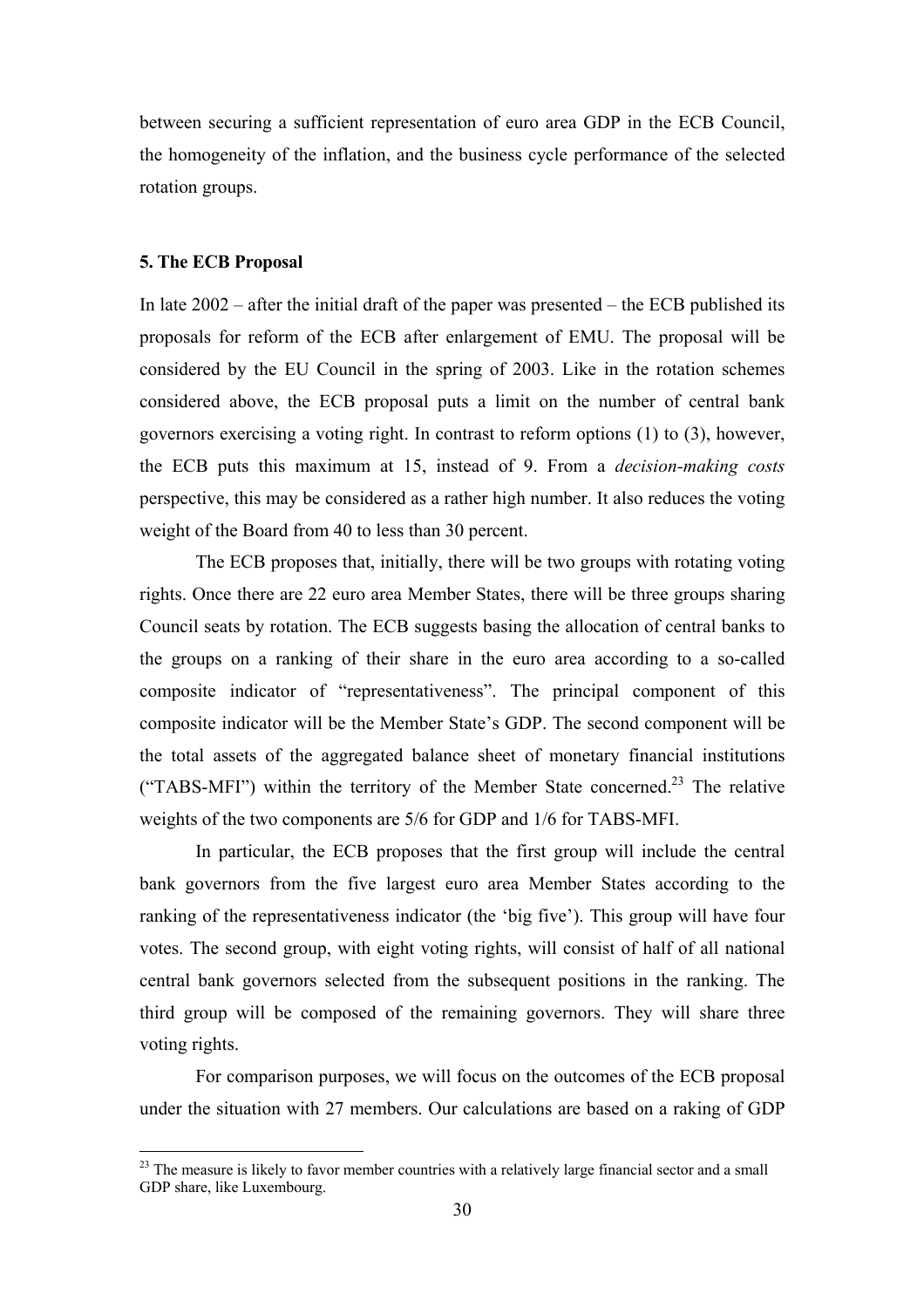only, as information on the second element of the "representativeness" indicator is not yet available. Based on the GDP component of the measure alone, the second group will encompass the following countries: Austria, Belgium, Czech Rep., Denmark, Finland, Greece, Hungary, Ireland, the Netherlands, Poland, Portugal, Romania, Slovakia, and Sweden.

The final column in Table 5 compares the ECB proposal with the size-based reform options (1) to (3) as presented in the previous section. Interestingly, the average share of GDP represented is quite high under the reform as proposed by the ECB, even somewhat higher than under reform option (2), which fared "second best" in the discussion in Section 4 under the constraint that all Council members rotate (73 versus 68 per cent). However, in terms of within-group characteristics, reform option (2) outperforms the ECB proposal. The reason for the higher volatility is that there is a smaller number of groups, so the within-group variability will be higher. Furthermore, the mismatch between the economic and political weight is larger under the ECB proposal than in option (2). In part, the mismatch measure reflects the fact that the Board has a smaller voting share than in our preferred option (40 versus less than 30 percent). As a result, the mismatch between economic and political weights under the ECB proposal is even bigger than under the 'equal rotation' scenario (3).

In conclusion, the ECB proposal shows a remarkable resemblance to reform option (2), our preferred option for reform. Both schemes are based on rotation and the principle of "one person one vote" applies to central banks with voting rights. In both proposals, the governors of the 'big five' have a considerably larger chance of having the right to vote than the other central bank governors. Under the ECB proposal for reform, the average share of GDP represented in the Governing Council of the ECB is slightly higher than in option (2). However, in terms of the mismatch between economic and political weight the preferred reform scheme performs better than the ECB proposal. This is largely due to the larger number of groups and the stronger position of the Board in the Governing Council suggested by scheme (2).

#### **6. Concluding comments**

Enlargement will change the way monetary policy is made in the euro area. Within a few years, membership could more than double, with the majority of accession countries being small in economic terms compared with current members. In the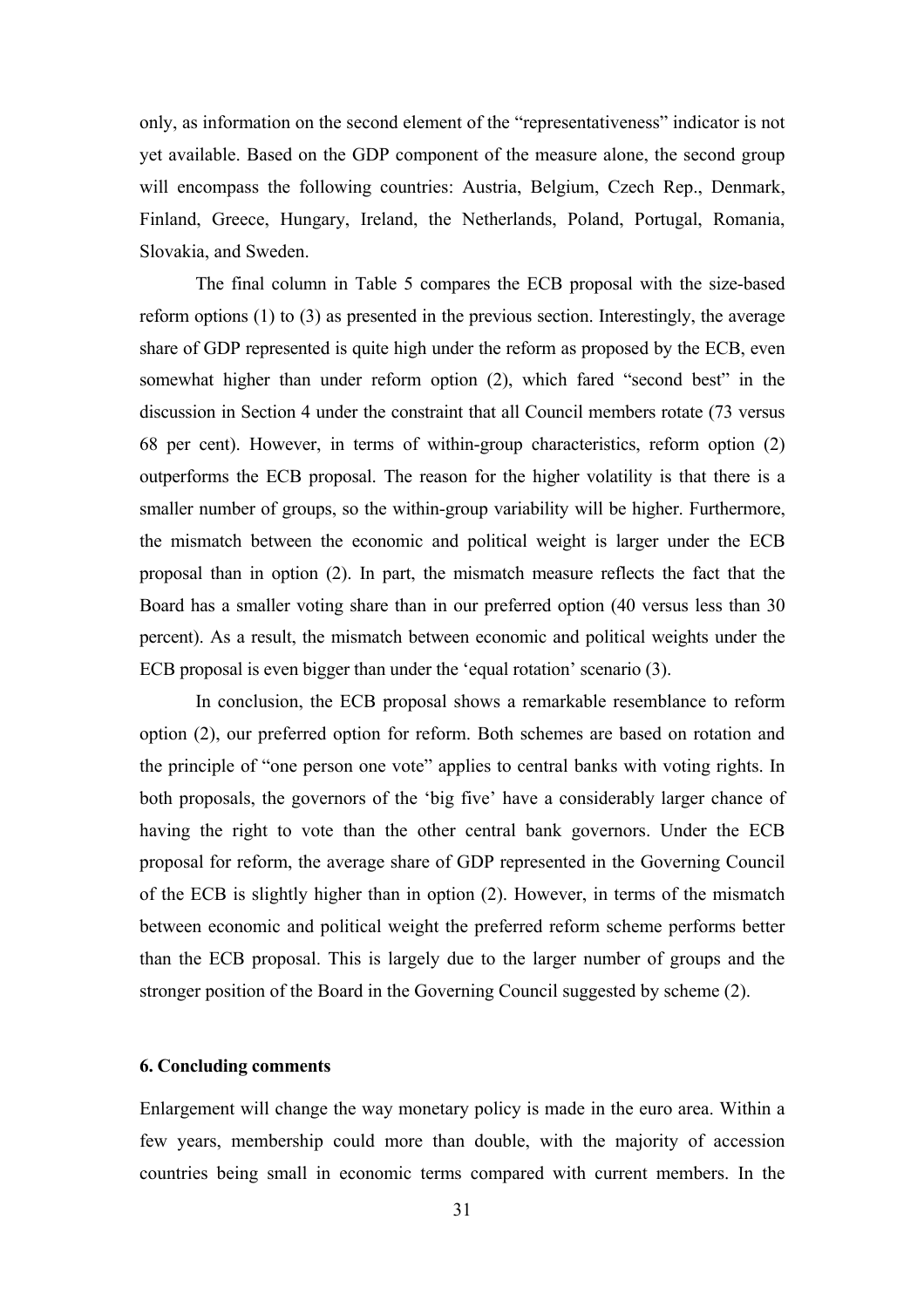absence of a reform of the ECB, such a significant but asymmetric expansion is likely to increase decision making-costs and to lead to a mismatch between the economic and political weight of national central banks in the ECB Council. In this paper we have discussed various options for reform, including the ECB proposal of late 2002. We argue that, while centralization could be a "first best" solution in more than one way, a number of political-economic arguments speak against it. The "second-best" solution is to match economic size and voting power. One way to implement this principle – even if imperfect in practice – is to introduce a rotation scheme for national central bank governors, which takes economic differences between the member countries into account. Alternative reform options to improve the match between economic and political power include forms of representation (including the possibility of introducing regional central banks encompassing multiple national central banks) and weighted voting. But, while both vote-weighting and representation could ensure that ECB Council members carry a political weight roughly in proportion to economic size, the large number of policy-makers involved under these reform scenarios (directly or indirectly) is a reason for concern. Approaches that aim at the centralization of decision-making power or its reallocation by means of an asymmetric rotation scheme promise to address not only the possible wedge between the economic and political weights of Council members but also the issue of decision costs. Figure 6 illustrates these arguments by comparing the relative merits of the above-mentioned reform options with regard to decision-making costs and the possible problems stemming from the mismatch between political and economic power of euro area member countries.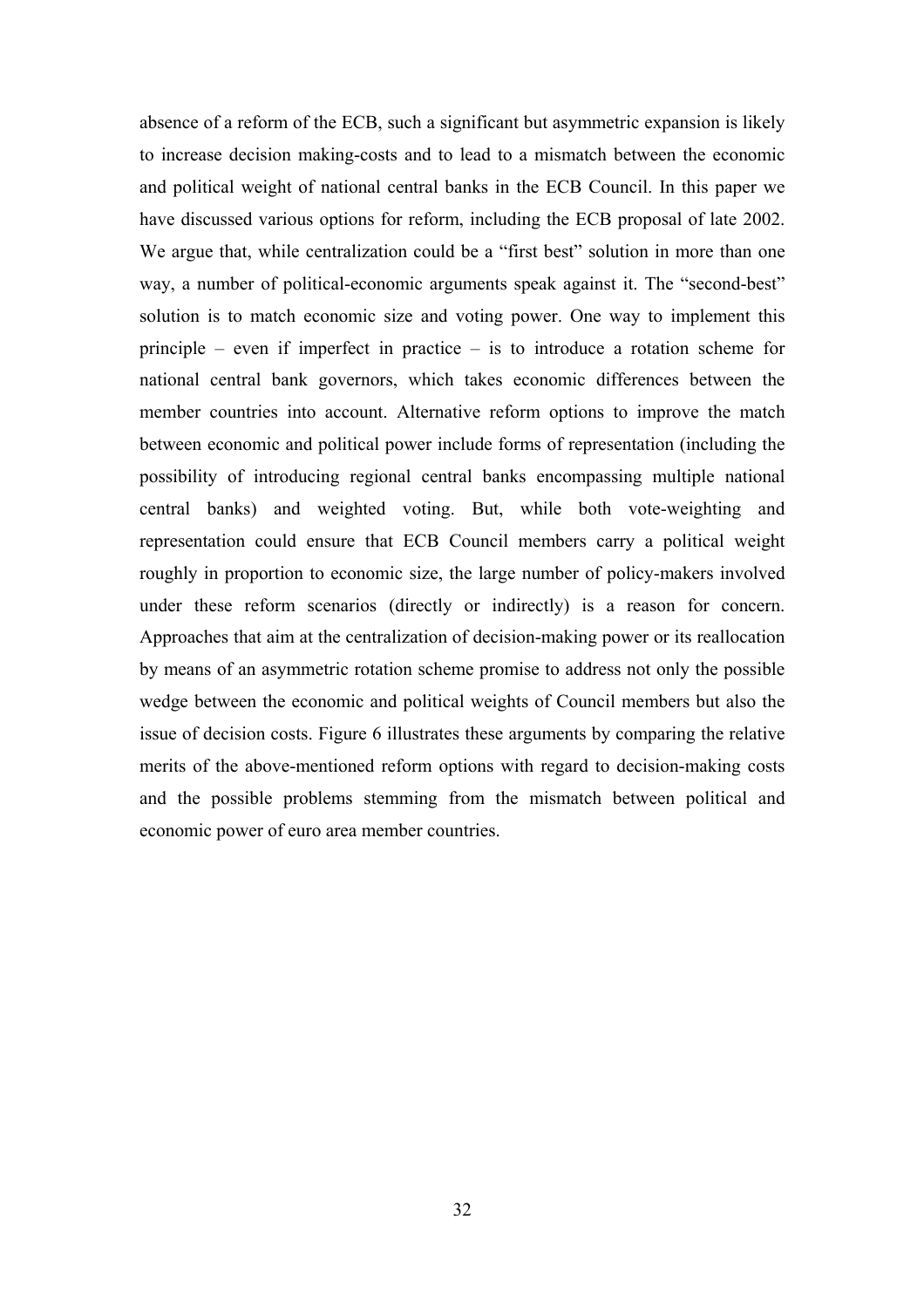



#### Source: Berger (2002), Table 4.

*Notes: Policy costs* entail deviations from the "first best" policy due to a mismatch between the political and economic weights of central bank governors in the ECB Council, and *Matching weights* describes the reduction of this mismatch. *Decision making costs* are as defined in Section 2; *Delegation* describes the process of delegating voting power from central bank governors to (fewer) delegates through various institutional means. The assumed negative (but not necessarily linear) relations in both graphs have been explored in the previous sections. The specific positioning of the various reform scenarios is should be interpreted in qualitative terms.

To be sure, alternative reform scenarios might be imagined and many of the more detailed institutional design questions involved can be answered in more than one way. For instance, a crucial question is whether to base rotation on a symmetric or asymmetric (size-based) framework. In an equal rotation scheme, countries present in the ECB Council represent, on average, just 50 per cent of the euro area GDP; clearly not an attractive feature. We therefore prefer a system with unequal rotation, be it a system with a permanent seat for the five large countries, or a system in which all countries rotate, but where large countries rotate with a lower frequency than the small countries.

The reform proposal presented by the ECB in late 2002 also comprises an asymmetric rotation scheme. While the ECB proposal performs well with regard to many of the criteria discussed in the present paper, it is not without drawbacks. In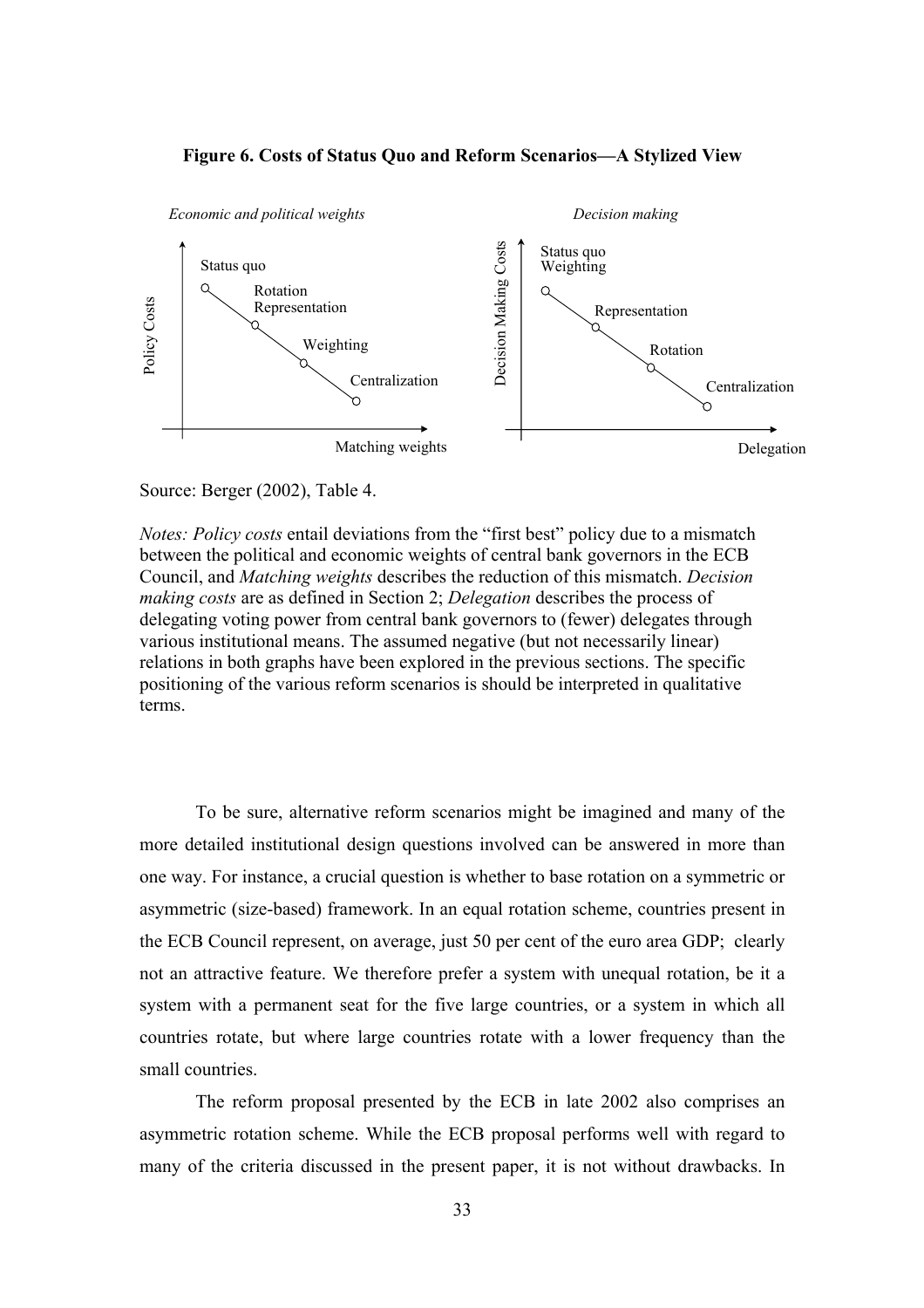particular, the proposal foresees an enlargement of the Council, which is not attractive from a decision-making costs perspective. It also implies a reduction in voting power of the Board. Notwithstanding these caveats, the ECB proposal goes a long way in addressing the fundamental problems of euro-area enlargement.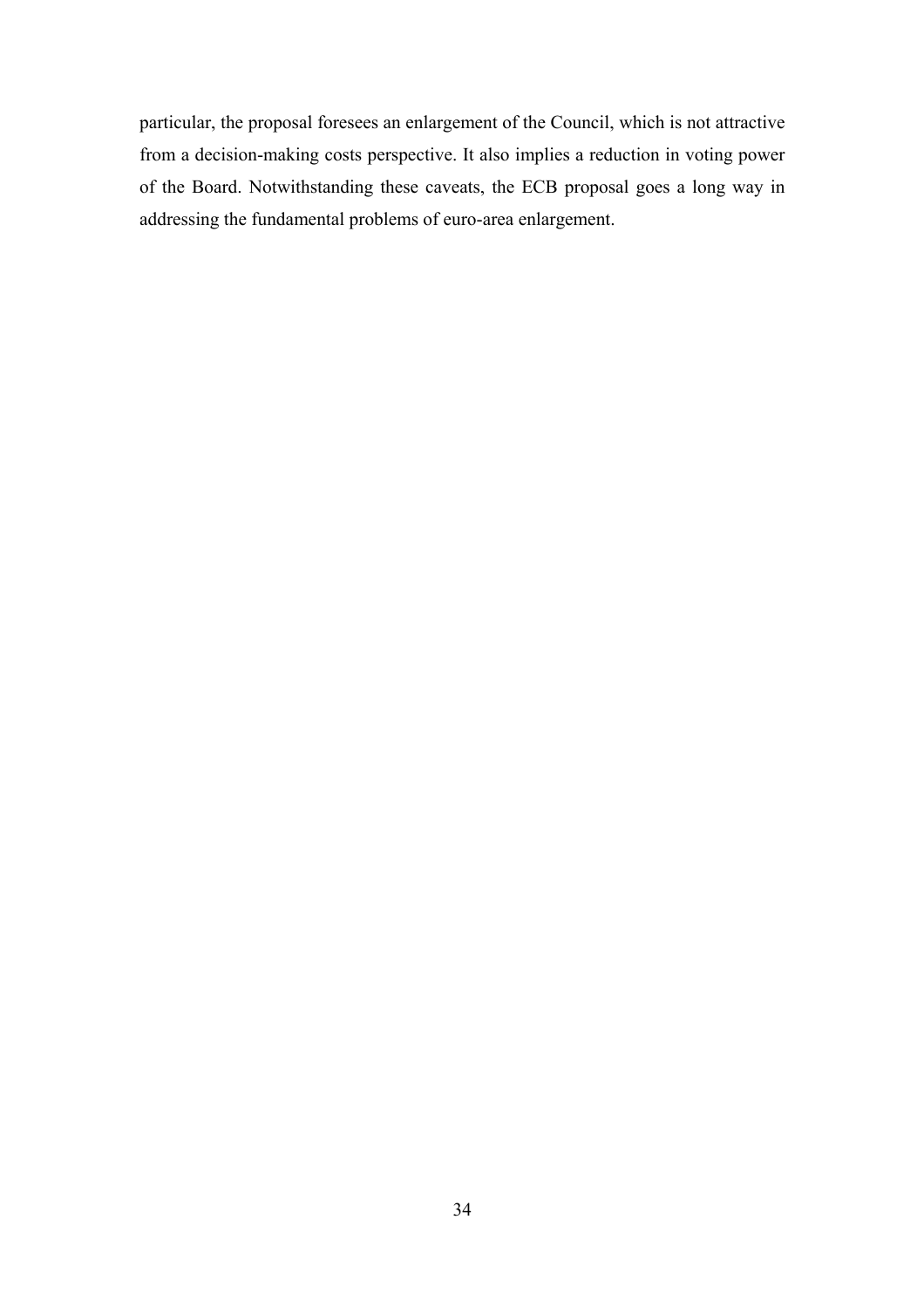#### **References**

- Artis, M. J. and Zhang, W., 1999, Further evidence on the international business cycle and the ERM: Is there a European business cycle?, *Oxford Economic Papers,* 51, 120-132.
- Backé, P., J. Fidrmuc, T. Reininger and F. Schardax, 2002, Price dynamics in Central and Eastern European EU Accession Countries, Oesterreichische Nationalbank, Working Paper, No. 61.
- Baldwin, R., E. Berglof, F. Giavazzi, and M. Widgren, 2000, EU Reforms for Tomorrow's Europe, CEPR Discussion Paper, No. 2623.
- Baldwin, R., E. Berglof, F. Giavazzi, and M. Widgren, 2001, Preparing the ECB for Enlargement, CEPR Policy Paper, 6, CEPR, London.
- Berger, H., 2002, The ECB and Euro-Area Enlargement, IMF Working Paper, No. 02/175.
- Berger, H. and J. de Haan, 1999, A State Within a State? An Event Study on the Bundesbank, *Scottish Journal of Political Economy*, 46(1), 17-39.
- Berger, H. and J. de Haan, 2002, Are Small Countries too Powerful Within the ECB?, *Atlantic Economic Journal*, 30 (3), 1-20.
- Bindseil, U., 2001, A Coalition-Form Analysis of the "One Country-One Vote" Rule in the Governing Council of the European Central Bank", *International Economic Journal*, 15(1), 141-64.
- Blanchard, O. and D. Quah, 1989, The Dynamic Effects of Aggregate Demand and Supply Disturbances, *American Economic Review*, 79(4), 655-73.
- Coricelli, F. and B. Jazbec, 2001, Real Exchange Rate Dynamics in Transition Economics, CEPR Discussion Paper, No. 2869.
- Crespo-Cuaresma, J., M. Dimitz, and D. Ritzberger-Grünwaldz, 2002, Growth, Convergence and EU Membership, Mimeo, Austrian National Bank.
- De Broeck, M. and T. Sloek, 2001, Interpreting real exchange rate movements in transition countries, IMF Working Paper, No. 01/56.
- Deutsche Bundesbank, 1992, Monthly Report (August), Frankfurt.
- Égert, B., 2002a, Estimating the impact of the Balassa-Samuelson effect on inflation and the real exchange rate during the transition, *Economic Systems*, 26(1), 1-16.
- Égert, B., 2002b, Investigating the Balassa-Samuelson Hypothesis in the Transition. Do We Understand What We See? A Panel Study, *Economics of Transition*, 10(2), 273-309.
- Eichengreen, B. and F. Ghironi, 2001, EMU and Enlargement, University of Berkley, Mimeo, May.
- Eichengreen, B., 1992, Designing a Central Bank for Europe: A Cautionary Tale from the Early Years of the Federal Reserve System, in: M. Canzoneri, V. Grilli, and R. Masson (ed.), *Establishing a Central Bank in Europe and Lessons from the US*, Cambridge, Cambridge University Press, 13-40.
- Eijffinger, J. and J. de Haan, 2000, *European Monetary and Fiscal Policy*, Oxford, Oxford University Press.
- European Central Bank (ECB), 1999, The Institutional Framework of the European System of Central Banks, *Monthly Bulletin*, July, 55-63.
- Eurostat, 2001, Candidate countries: Labour productivity levels and remuneration levels just over 40% of EU average, News release 55.
- Fidrmuc, J. and I. Korhonen, 2001, Similarity of Supply and Demand Shocks Between the Euro Area and the CEECs, Bank of Finland, BOFIT Discussion Papers, No. 14.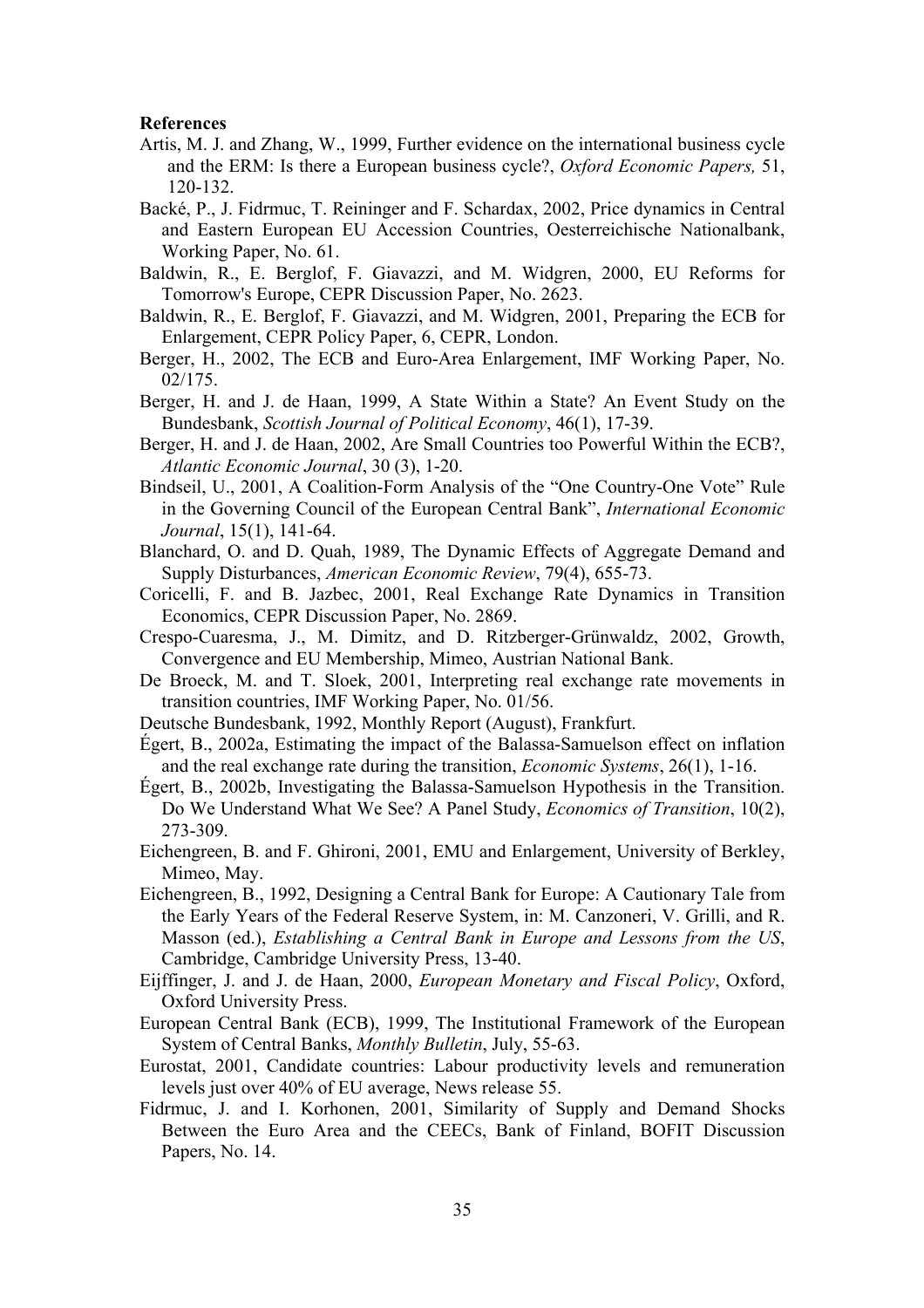- Fischer, S, R. Sahay, and C. Vegh, 1998a, From Transition to Market: Evidence an Growth Prospects, IMF Working Paper, No. WP/98/52.
- Fischer, S, R. Sahay, and C. Vegh, 1998b, How Far Is Eastern Europe from Brussels?, IMF Working Paper, No. WP/98/53.
- Friedman, M. and A.J. Schwartz, 1963, *A Monetary History of the United States, 1867-1960,* Princeton, Princeton University Press.
- Gros, D. and C. Hefeker, 2002, One Size Must Fit All: National Divergences in a Monetary Union, *German Economic Review*, 3 (3), 247-62.
- Havrylyshyn, O., 2001, Recovery and Growth in Transition: a Decade of Evidence, *IMF Staff Papers*, 48 (Special Issue), 53-87.
- Halpern, L. and C. Wyplosz, 2001, Economic Transformation and Real Exchange Rates in the 2000s: The Balassa-Samuelson Connection, mineo, March.
- Heinemann, F. and F.P. Huefner, 2002, Is the View from the Eurotower Purely European? National Divergence and ECB Interest Rate Policy, mimeo, Centre for European Economic Research, Mannheim.
- IMF, International Financial Statistics, August 2002
- Inklaar, R. and De Haan, J., 2001, Is there really a European Business Cycle: A comment, *Oxford Economic Papers*, 53, 215-220.
- Lohmann, S., 1997, Partisan Control of the Money Supply and Decentralized Appointment Powers, *European Journal of Political Economy*, 13, 225–46.
- Lohmann, S., 1998, Federalism and Central Bank Independence: The Politics of German Monetary Policy, 1957-1992, *World Politics*, 50, 401-46.
- Meade, E. and D.N. Sheets, 2002, Regional Influences on U.S. Monetary Policy: Some Implications for Europe, London, LSE, Centre for Economic Performance Discussion Paper No. 523, .
- OECD (2002), Purchasing Power Parities and Real Expenditures, 1999 benchmark year, OECD: Paris.
- Pelkmans, J., D. Gros, and J. Ferrer, 2000, Long-Run Economic Aspects of the European Union's Eastern Enlargement, WRR Scientific Council for Government Policy Working Paper, No. 109.
- Rogers, J.H., 2001, Price Level Convergence, Relative Prices and Inflation in Europe, Board of Governors, Federal Reserve System, International Finance Discussion Paper No. 699.
- Rother, C.P. (2000), The Impact of Productivity Differentials on Inflation and the Real Exchange Rate: An Estimation of the Balassa-Samuelson Effect in Slovenia, IMF Country Report No. 00/56, 26-39.
- Szapary, G., 2000, Maastricht and the Choice of the Exchange Rate Regime in Transition Countries During the Run-up to EMU, NBH Working Paper, No. 7.
- Sinn, H.W. and M. Reutter, 2001, The Minimum Inflation for Euroland, NBER Working Paper, No. 8085.
- The Economist, 1998, Euro Towers or Fawlty Towers?, October 31, 85-6.
- University of Groningen and The Conference Board, GGDC Total Economy Database, 2002, www.eco.rug.nl/ggdc
- Von Hagen, J. and J. Süppel, 1994, Central Bank Constitutions for Federal Monetary Unions, *European Economic Review*, 38, 774–82.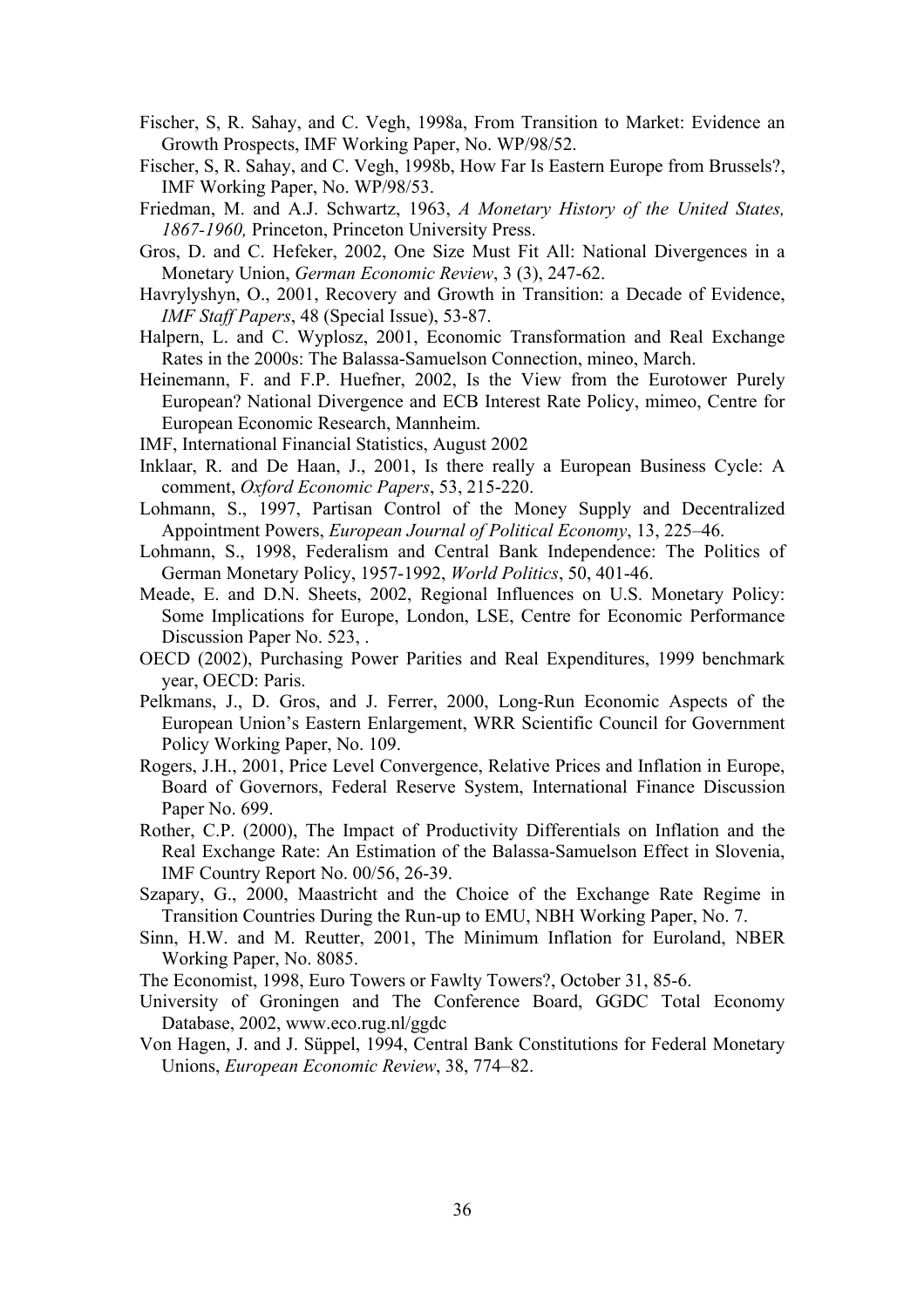#### **Appendix 1. A simple analytical framework**

Berger (2002) develops a simple Barro-Gordon type model of monetary policy making within an enlarged euro area that illustrates some of the potential problems involved. Output in the "in" and "out" regions comprising the euro area after enlargement develops according to a Lucas-supply function

(1) 
$$
y_i = \pi_i - \pi_i^e + \varepsilon_i
$$
;  $i = in, out$ ,

where *y* measures output,  $\pi$  (headline) inflation,  $\pi^e$  (headline) inflation expectations, and  $\epsilon$  is a regional output shock with zero mean and known variance. Natural output has been normalized to 0. Headline inflation is the sum of inflation in the tradablegoods sector,  $\tilde{\pi}$ , assumed to be under direct and full control of the ECB, and a regionspecific structural (exogenous) component,  $\Delta_{\pi}$ :

(2) 
$$
\pi_i = \widetilde{\pi} + \Delta_{\pi,i}; \qquad i = in, out.
$$

The simplest possible representation of decision-making within the ECB Council is a bargaining approach that abstracts from possible strategic interaction between Council members. Along this line, the ECB Council sets tradable-goods inflation in the euro area by weighing the preferred policies of the Board and the national central bank governors:

(3) 
$$
\widetilde{\pi}_{ECB} = b \widetilde{\pi}_{Board} + (1-b) \widetilde{\pi}_{NB},
$$

with  $b \in [0,1]$  measuring the political weight or, to be precise, the overall vote share of Board members in the Council and  $\tilde{\pi}_{\text{Board}}$  and  $\tilde{\pi}_{\text{NB}}$  representing the Board's and the governor's preferred tradable-goods inflation rate, respectively. Since the vote shares of the "in" and "out" region might differ, the preferred policy of the national central bank governors is equivalently described as

(4) 
$$
\widetilde{\pi}_{NB} = \gamma \widetilde{\pi}_{in} + (1 - \gamma) \widetilde{\pi}_{out},
$$

where  $\gamma \in [0,1]$  measures the relative voting power of the "in" region. Thus the overall vote share or bargaining power, with which the interests of all parties involved enter into the ECB decision-making process, are: for the "in" region  $(1-b)\gamma$ ; for the "out" region  $(1-b)(1-\gamma)$ ; and for the Board *b*.

The *"in" region's central bank's* ideal monetary policy is assumed to follow from a standard quadratic loss function that increases in the deviations of the region's headline inflation and output from targets set to 0.

$$
(5) \qquad L_{in} = \pi_{in}^2 + \lambda y_{in}^2.
$$

The relative weight of the real target is  $\lambda > 0$ . It is assumed that the *"out" region's central bank* is follows a more ambitious output target,  $y_{out}^* > 0$ , while the weight associated with output losses,  $\lambda$ , as well as its inflation target is the same as in the "in" region:

(6)  $L_{out} = \pi_{out}^2 + \lambda (y_{out} - y_{out}^*)^2$ .

Using equations (1), (2), (5), and (6), it is straightforward to derive the preferred policies of both regions. As Berger (2002) shows, the preferred policy of the "out" region differs from that of the "in" region in two respects. First, the more ambitious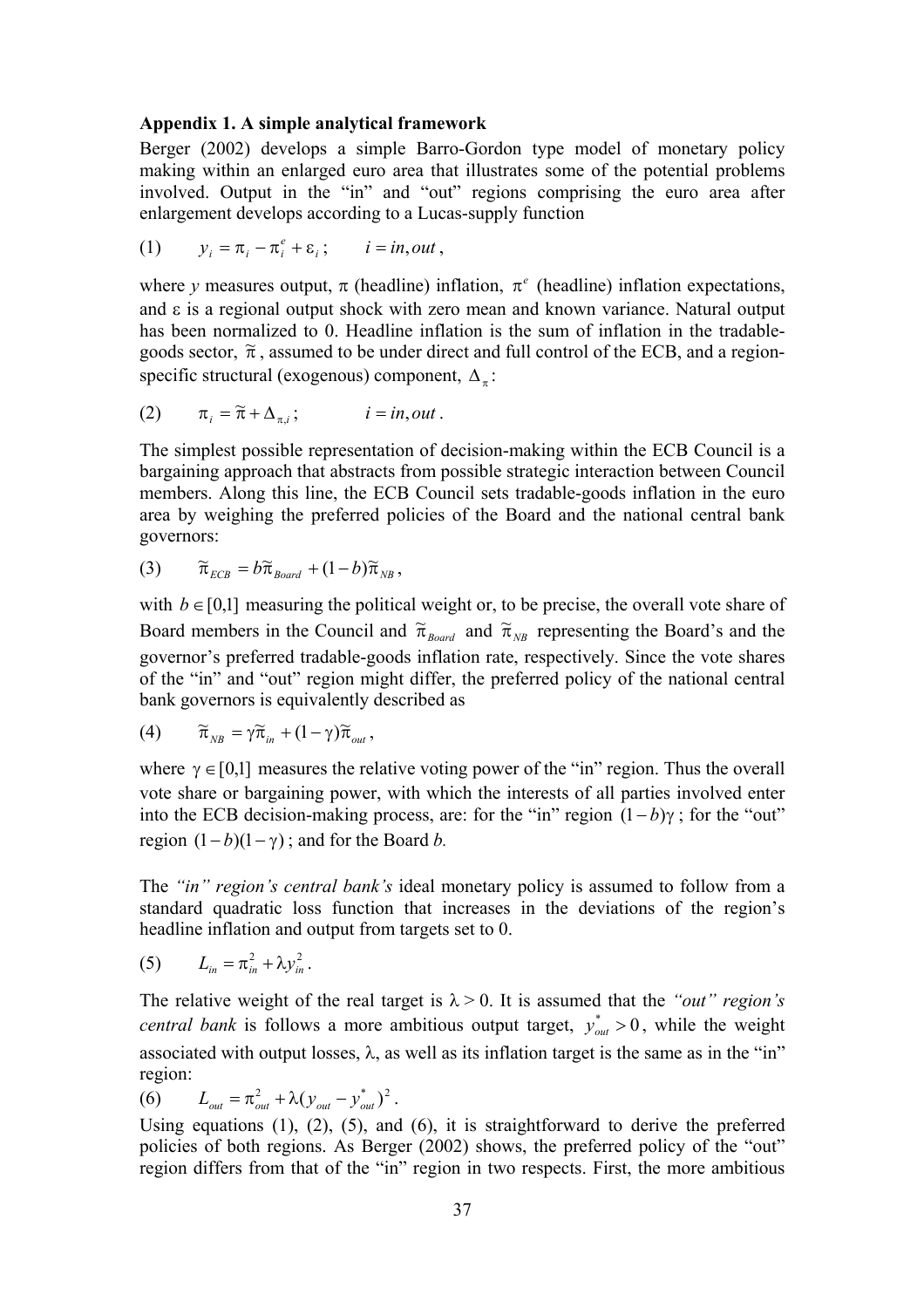output target implies a higher rate of inflation. Second, to compensate for the presence of structural inflation the "out" region's central bank aims for lower tradable-goods inflation

It is assumed that the *Board* chooses monetary policy to minimize a loss function based on economically weighted euro area averages of headline inflation and output arguably in line with the policy targets specified in the Maastricht treaty: $^{24}$ 

(7) 
$$
L_{Board} = [\chi \pi_{in} + (1 - \chi) \pi_{out}]^{2} + \lambda [\chi y_{in} + (1 - \chi) y_{out}]^{2},
$$

where  $\gamma \in [0,1]$  is the economic weight (e.g., the share in aggregate euro area GDP of the "in" region). Using again equations (1) and (2), it is easy to show that this implies that the higher the inflation in the "out" region is and the higher the region's impact on euro area inflation, the lower the Board will set tradable-goods inflation to compensate the impact of structural inflation in the "out" region on the overall euro area inflation rate.

Berger (2002) shows that under this set-up and assuming rational expectations, *equilibrium inflation in the euro area* will be:

(8) 
$$
\widetilde{\pi}_{ECB} = -b(1-\chi)\Delta_{\pi,out} + (1-b)(1-\gamma)(\lambda y_{out}^* - \Delta_{\pi,out})
$$

$$
-\frac{\lambda}{1+\lambda}([b\chi + (1-b)\gamma] \epsilon_{In} + [b(1-\chi) + (1-b)(1-\gamma)] \epsilon_{Out}).
$$

The first part on the right hand side reflects the Board's intention to compensate for the "out" region's structural inflation by lowering tradable-goods inflation—weighted by *b*, the Board's vote share in the ECB Council. The second element in (8) summarizes the conflicting policy objectives of the "out" region itself. On the one hand, the region's central bank, too, aims at decreasing tradable-goods inflation to compensate for its higher structural inflation rate ( $-\Delta_{\pi, out}$ ), on the other, the presence

of a more ambitious growth target gives rise to an inflationary bias  $(\lambda y_{out}^*)$ . The net effect of these competing forces on equilibrium inflation depends on the ambitiousness of the "out" region's growth target, the importance of the output target in its loss function, and the size of its structural inflation problem. Finally, the third element on the right hand side of equation (8) shows that the ECB will shift tradablegoods inflation in the euro area to counter regional output shocks. The weight allocated to either region's output shock is the sum of the weights attached to output stabilization in the relevant region by the respective central bank (i.e.,  $(1-b)(1-\gamma)$  for the "out" and  $(1-b)$ γ for the "in" region) and the Board (i.e. *b*χ in case of the "in" and  $b(1-\gamma)$  in case of the "out" region).

How does actual monetary policy in the euro area as described in equation (8) deviate from a benchmark policy that would be implemented if all Council members were solely interested in targets specified by the Maastricht treaty? A reasonable benchmark policy rule along this line is one that stabilizes economically-weighted euro area averages of output and inflation around zero, i.e., that—on average—keeps prices stable and output at its natural level:

<sup>&</sup>lt;sup>24</sup> This is *not* to imply that only national central bank governors might take into account "national" policy goals in addition to the targets specified in the Maastricht treaty. The basic results of the model only require a *more* European perspective on the side of the Board.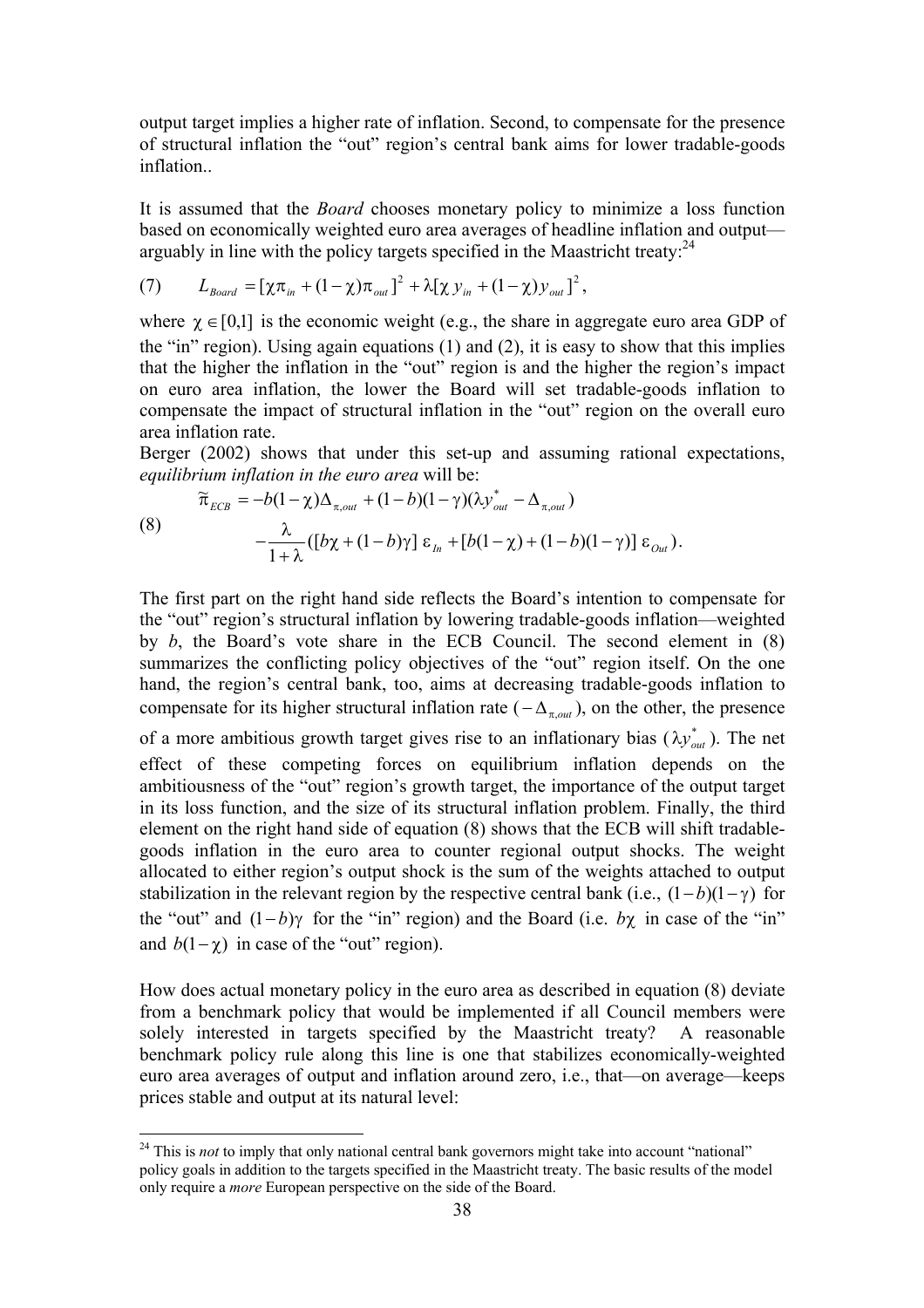(9) 
$$
\widetilde{\pi}^* = \arg\min L^* = [\chi \pi_{in} + (1 - \chi)\pi_{out}]^2 + \lambda [\chi y_{in} + (1 - \chi)y_{out}]^2 \text{ s.t. (1) and (2).}
$$

In words,  $\tilde{\pi}^*$  is the rate of tradables inflation that minimizes the loss function  $L^*$ subject to equations (1) and (2).<sup>25</sup> If monetary policy were conducted in line with this rule, introducing rational expectations would yield equilibrium tradables inflation of

$$
(10) \qquad \widetilde{\pi}^* = -(1-\chi)\Delta_{\pi,out} - \frac{\lambda}{1+\lambda}(\chi \epsilon_{In} + (1-\chi)\epsilon_{Out}).
$$

A comparison of the benchmark euro area policy with actual ECB policy as depicted by equation (8) reveals a number of crucial differences:

- average tradables *inflation* as described by equation (8) will, in general, deviate from the benchmark (10). This is always true as long as  $\lambda y_{out}^* \neq \Delta_{\pi,out}$ . In particular, inflation is likely to exceed the inflation rate achieved under the benchmark policy, if the inflationary bias introduced by the "out" region's central bank is high relative to the region's structural inflation problem, i.e.  $\lambda y_{out}^* > \Delta_{\pi,out}$ . Moreover, inflation in the euro area will be the higher, the higher is the political weight of the "out" region in the ECB Council.
- actual *stabilization policy* will, as a rule, not be optimal. In particular, it is straightforward to show that if the "out" region's political weight in actual ECB decision making deviates from its economic weight and output shocks in the "in" and "out" region do not coincide, the ECB's stabilization efforts will deviate from the "first best" benchmark.

One way to ensure that actual ECB policy adheres to the benchmark policy is to give the *Board sole authority setting monetary policy in the euro area*. This is a direct implication of the assumption that the Board follows the policy ideals of the Maastricht treaty, i.e. seeks to minimize a euro area loss function based on economically weighted averages. If the Board does not hold full authority over monetary policy, a "second best" solution to bring actual ECB policy closer to the benchmark is to ensure that the *political weight of the countries represented in Council is in line with their economic weight*. Decreasing the mismatch between economic and political weights would bring actual stabilization policy closer to the benchmark and, if the "out" region was politically over-represented before, reduce actual inflation. In fact, perfectly matching political and economic weights would even guarantee that actual stabilization policy is perfectly in line with the ideal policy of stabilizing the euro area business cycle based on a correctly weighted average of the underlying regional cycles. If perfect matching is not feasible, a "third best" solution would be bring the political weights of national central banks as closely as possible in line with their economic weight (see Berger 2002, for further details).

 $25$  Note that, by construction, the loss function in the "first best" policy program is similar to the Board's loss function (7).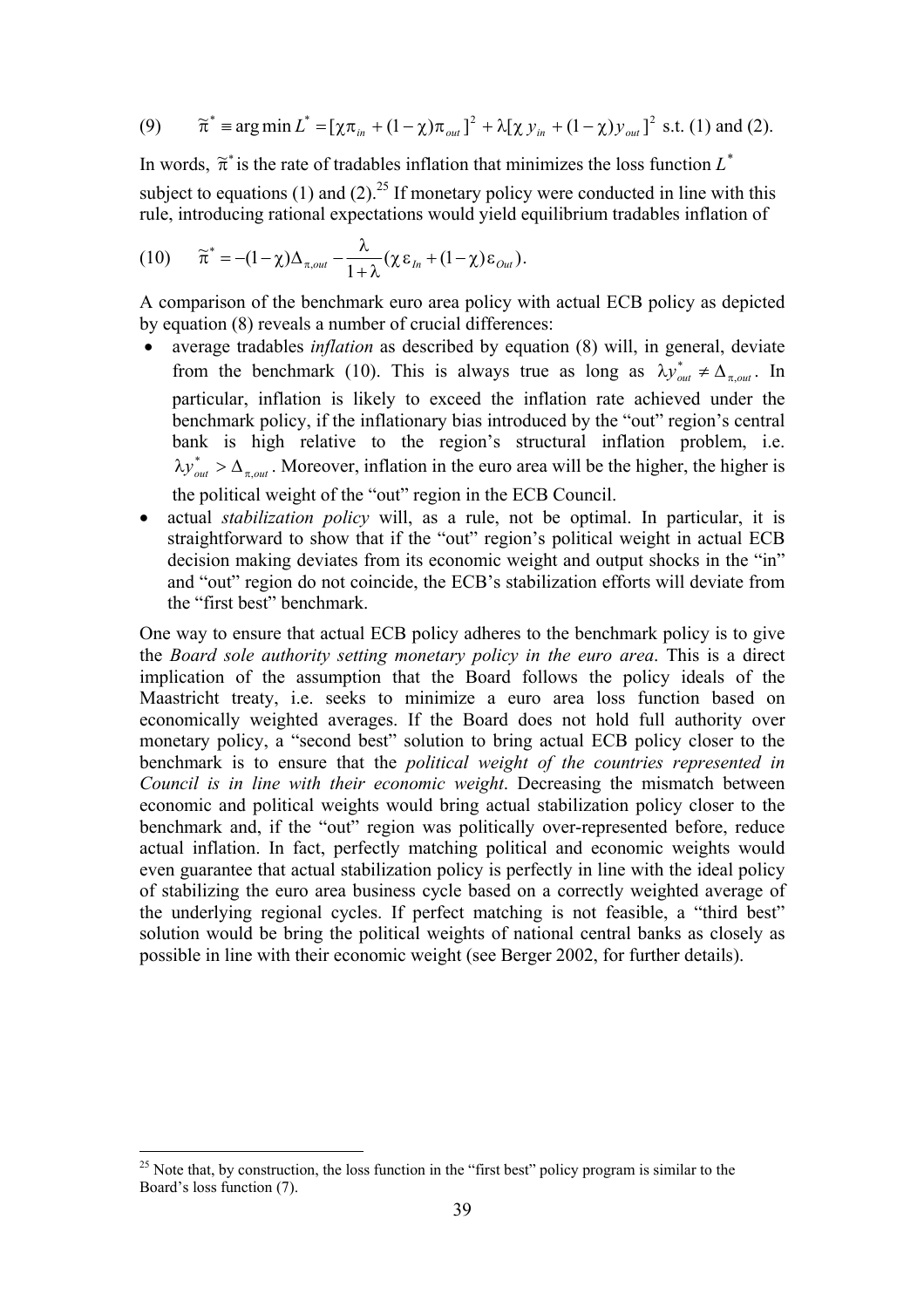#### **Appendix 2. Data sources and methods of calculation**

The data-set we use in this paper comes from a variety of sources, but the main source is the IMF's International Financial Statistics (IFS, hhtp://imfStatistics.org). From the IFS, we took data on industrial production and inflation for most countries. Another important source is the GGDC Total Economy Database (www.eco.rug.nl/ggdc).

For industrial production, we rely on monthly data for the period 1985-2001 for the current 15 EU members and the period 1990-2001 for the 12 accession countries. For a number of accession countries, no data were available in IFS, or only for a subset of the 1990-2001 period. Also, a number of these countries do not report seasonally adjusted figures. First of all, no data were available in IFS for Bulgaria, Estonia, Latvia, Malta and Slovakia, while for Poland, the data stop at the end of 1995. The Central Statistical Bureau of Latvia reports (seasonally adjusted) industrial production on a monthly basis from 1995 onwards. The Statistical Office of Estonia does not publish long time-series for industrial production, but industrial sales are available on a monthly basis from 1994 onwards. Using sales instead of production eliminates part of the cyclical behavior, since inventory adjustments are not taken into account, so the figures for Estonia should be regarded with caution. Finally, data for Slovakia and a longer time series for Poland were available from the Vienna Institute for International Economic Studies (WIIW). The WIIW also reports data for Bulgaria, but (visual) inspection of this series raised questions on the reliability. The very rapid inflation and the subsequent problems with deflating industrial production provide a further basis for doubting these data. We therefore dropped this series and do not report any business cycle correlations for Bulgaria, nor for Malta since we could not find any data on industrial production for this country.

Next, we seasonally adjusted the industrial production figures for Cyprus, the Czech Rep., Estonia, Hungary, Lithuania, Poland, Romania and Slovakia using the Census X12 procedure from the U.S. Census Bureau as reproduced in EViews 4.0. In the case of Ireland, the IFS data revealed a large structural break around 1995. To solve this problem, we took the monthly industrial production figures from the Irish Central Statistics Office, which run from 1995 onwards and applied the growth rates from IFS to all the months before January 1995. Finally, Portugal showed anomalous industrial production figures and a gap in the series between July 1994 and February 1995. We interpolated these months linearly. This eliminates cyclicality, but since this is only for a short period, it is unlikely to pose large problems. The following table shows the beginning and end dates for our series: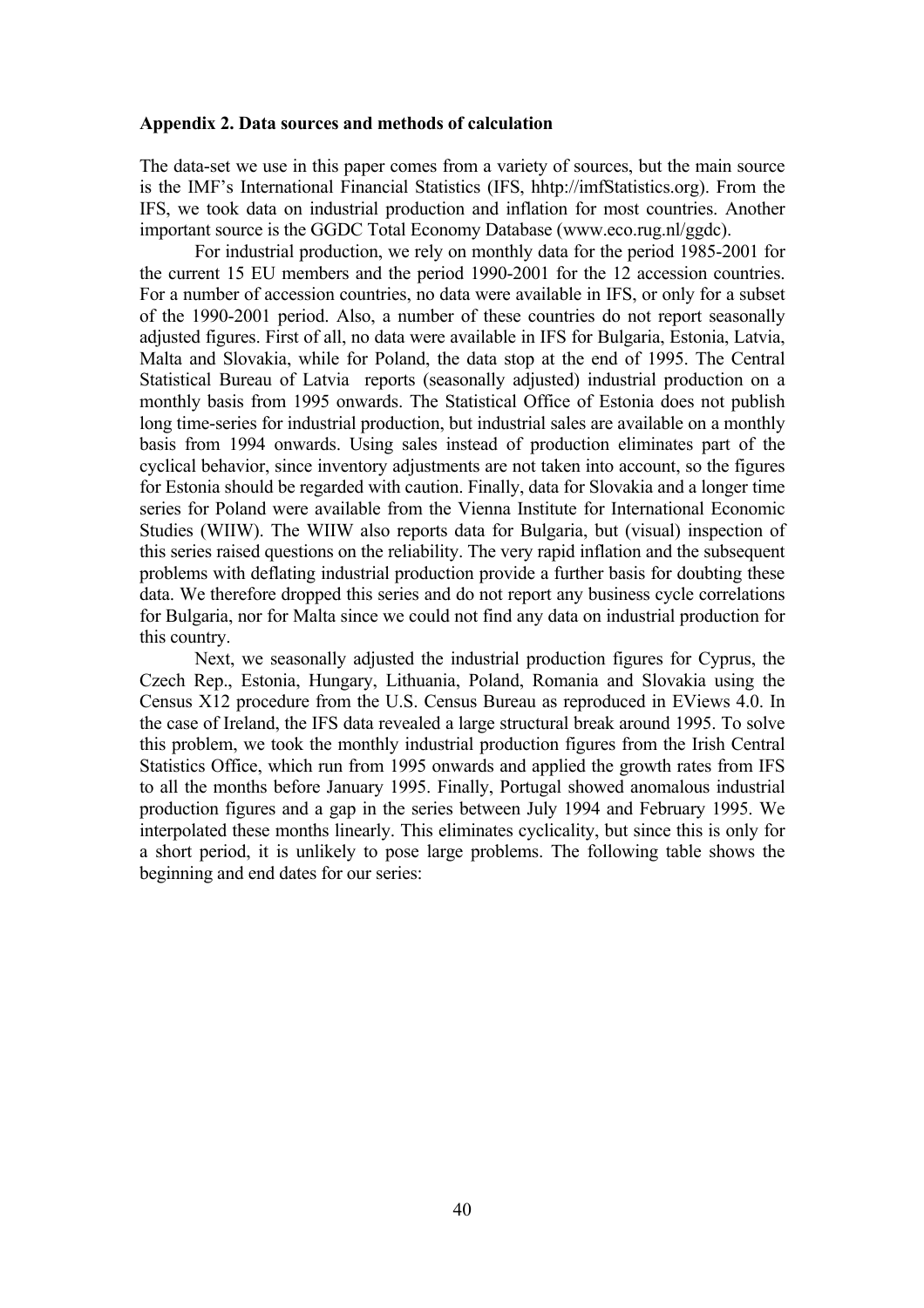| <b>EU15 Members</b> |             |            | <b>Accession Members</b> |                        |          |  |
|---------------------|-------------|------------|--------------------------|------------------------|----------|--|
| Country             | First month | Last month | Country                  | First month Last month |          |  |
| Austria             | Jan-85      | Feb-01     | Bulgaria                 | n/a                    | n/a      |  |
| Belgium             | Jan-85      | $Dec-00$   | Cyprus                   | Jan- $90$              | $Dec-01$ |  |
| Denmark             | Jan- $85$   | $Dec-01$   | Czech Rep.               | Jan- $90$              | $Dec-01$ |  |
| Finland             | Jan- $85$   | $Dec-01$   | Estonia <sup>a</sup>     | Jan-94                 | $Dec-01$ |  |
| France              | Jan- $85$   | $Dec-01$   | Hungary                  | Jan- $90$              | $Dec-01$ |  |
| Germany             | Jan- $85$   | $Dec-01$   | Latvia                   | Jan-95                 | $Dec-01$ |  |
| Greece              | Jan-85      | $Jan-02$   | Lithuania                | Jan- $93$              | $Dec-01$ |  |
| Ireland             | Jan-85      | $Dec-02$   | Malta                    | n/a                    | n/a      |  |
| Italy               | Jan- $85$   | $May-02$   | Poland                   | Jan- $90$              | $Jun-01$ |  |
| Luxembourg          | Jan- $85$   | $Jul-00$   | Romania                  | $May-90$               | $Dec-01$ |  |
| Netherlands         | Jan- $85$   | $Dec-02$   | Slovakia                 | Jan- $93$              | $Dec-01$ |  |
| Portugal            | Jan- $85$   | $Nov-00$   | Slovenia                 | $Dec-91$               | $Dec-01$ |  |
| Spain               | Jan- $85$   | $Dec-02$   |                          |                        |          |  |
| Sweden              | Jan- $85$   | $Jan-00$   |                          |                        |          |  |
| UK                  | Jan-85      | $Dec-02$   |                          |                        |          |  |

**Table A2.1 Starting and end dates for monthly data on Industrial Production** 

a) Data on industrial sales instead of industrial production.

We also form a weighted euro-area index where we choose June 1995 as 100 and extrapolate forwards and backwards using the GDP-weighted growth rates of the 12 euro-area countries. We chose to use this method for the whole period, since our method yields somewhat different results than the official series, which is published since January 1999 onwards. Possible reasons are the use of PPPs to weight the individual countries and the fact that we use GDP weights instead of value added in manufacturing weights. However, differences are not large and this ensures comparability with the EU12 indices we also calculate excluding each country consecutively.

To decompose these series into a trend and a cyclical component, we filtered them using a Hodrick-Prescott filter with smoothing factor  $\lambda$ =14400 (the suggested value for monthly data). To minimize the end-point problems, which are present with all filters, we forecast the series for a full year assuming all series follow an AR(3) process. We use the trend series to calculate the cyclical component in each month as one plus the percentage deviation from trend in that month. Pair wise correlations for each country-couple (including the euro area) are then calculated. We also calculate a set of correlations for the euro area countries, where we exclude the country in question from the euro area index.

Inflation is derived as the annualized average monthly change in the Consumer Price Index (CPI). All data on the CPI are from the IFS. We follow as similar procedure as for industrial production to calculate euro area inflation before 1999 and EU15 and EU27 inflation for the whole period.

Our main source on GDP is the GGDC Total Economy Database. This database contains data on (real) GDP for a large number of countries converted at PPP to U.S. dollars. Since conversion to U.S. dollars using Purchasing-Power-Parities (PPPs) eliminates differences in the relative price level of countries, the resulting GDP levels can safely be compared. If we were to convert the GDP levels into a common currency using exchange rates, this would generally not be the case. The database does not cover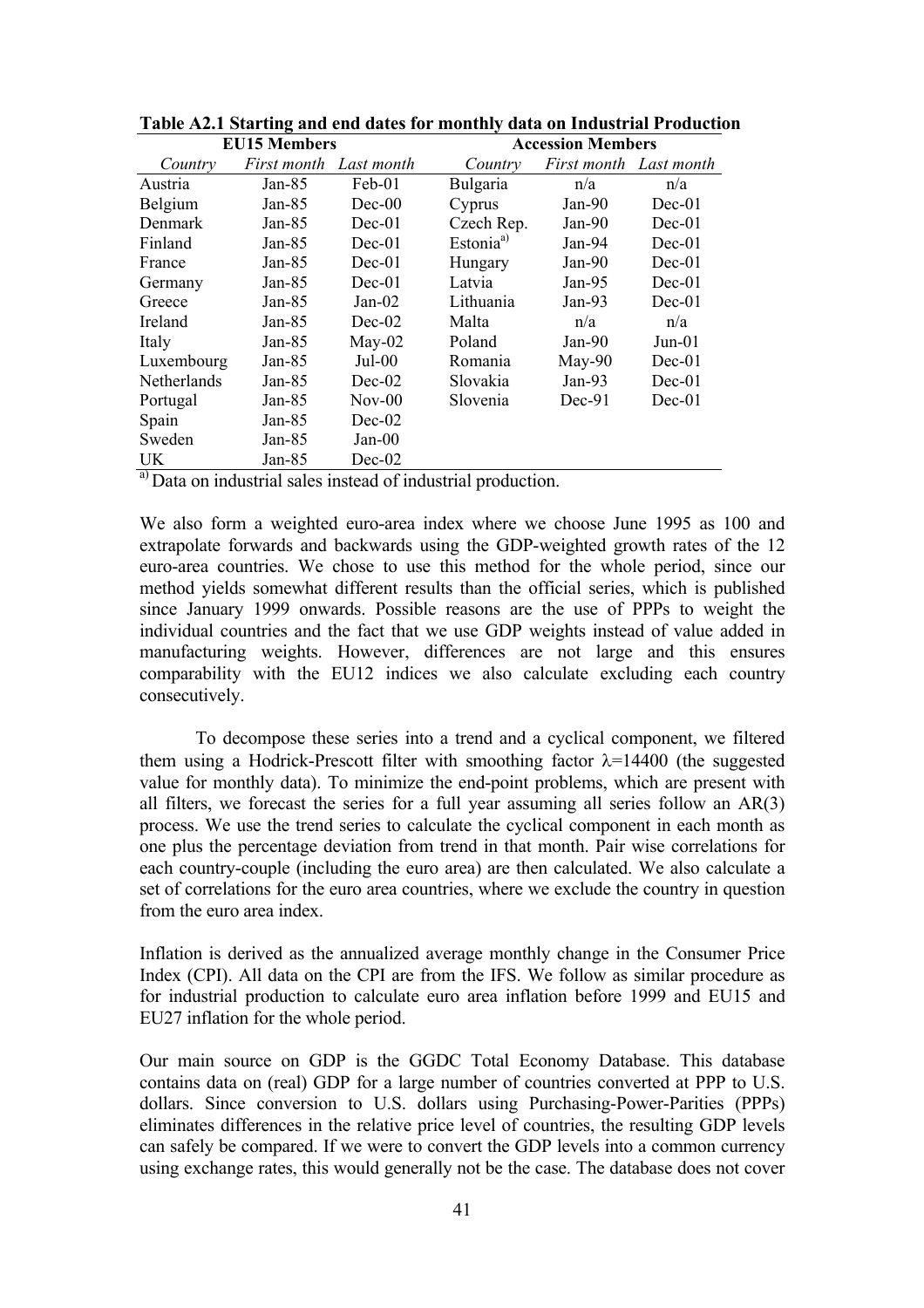all countries in our sample, and in particular a number of the accession countries are not covered. For those countries, we take GDP in current and constant prices from the IFS. We convert these from national currency to U.S. dollars using PPPs as published by the OECD (2002). Since these PPPs are for 1999, while the PPPs for the other countries are for 1996, we use the change in the country's price level relative to that in the U.S. to calculate 1996 PPPs. These are then used to calculate GDP in U.S. dollars. We had to follow this procedure in the case of Luxembourg, Cyprus, Estonia, Latvia, Lithuania and Malta. GDP levels for the euro area, EU15 and the hypothetical EU27 are then calculated by summing the GDP levels of the relevant countries over each of the years. In constructing euro area, EU12 and EU15 industrial production and inflation, we use the GDP weight for a specific year for each month in that year.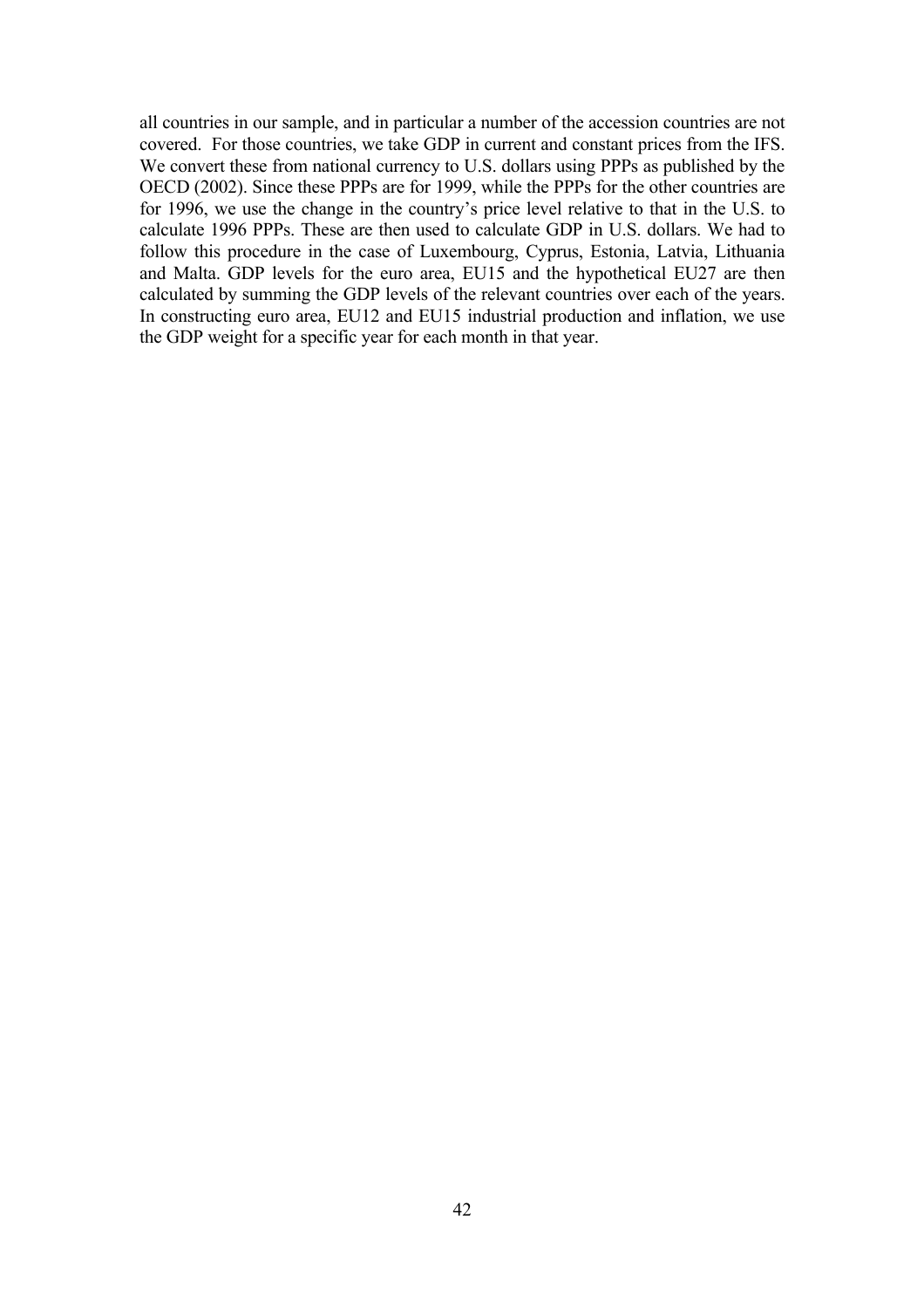# CESifo Working Paper Series

(for full list see www.cesifo.de)

1019 Peter Fredriksson and Bertil Holmlund, Optimal Unemployment Insurance Design: Time Limits, Monitoring, or Workfare?, August 2003

 $\mathcal{L}_\text{max} = \mathcal{L}_\text{max} = \mathcal{L}_\text{max} = \mathcal{L}_\text{max} = \mathcal{L}_\text{max} = \mathcal{L}_\text{max} = \mathcal{L}_\text{max} = \mathcal{L}_\text{max} = \mathcal{L}_\text{max} = \mathcal{L}_\text{max} = \mathcal{L}_\text{max} = \mathcal{L}_\text{max} = \mathcal{L}_\text{max} = \mathcal{L}_\text{max} = \mathcal{L}_\text{max} = \mathcal{L}_\text{max} = \mathcal{L}_\text{max} = \mathcal{L}_\text{max} = \mathcal{$ 

- 1020 Kashif S. Mansori, Following in their Footsteps: Comparing Interest Parity Conditions in Central European Economies to the Euro Countries, August 2003
- 1021 Christoph Borgmann and Matthias Heidler, Demographics and Volatile Social Security Wealth: Political Risks of Benefit Rule Changes in Germany, August 2003
- 1022 Kjell Erik Lommerud, Bjørn Sandvik and Odd Rune Staume, Good Jobs, Bad Jobs and Redistribution, August 2003
- 1023 Patrick Karl O'Brien, The Governance of Globalization: The Political Economy of Anglo-American Hegemony, 1793-2003, September 2003
- 1024 Antonio Ciccone and Giovanni Peri, Skills' Substitutability and Technological Progress: U.S. States 1950-1990, September 2003
- 1025 Bjørn Sandvik, Optimal Taxation and Normalisations, September 2003
- 1026 Massimo Bordignon and Gilberto Turati, Bailing Out Expectations and Health Expenditure in Italy, September 2003
- 1027 José A. Herce, Namkee Ahn, Ricard Génova, and Joaquín Pereira, Bio-Demographic and Health Aspects of Ageing in the EU, September 2003
- 1028 John Komlos and Marieluise Baur, From the Tallest to (One of) the Fattest: The Enigmatic Fate of the American Population in the  $20<sup>th</sup>$  Century, September 2003
- 1029 Stefan Napel and Mika Widgrén, Bargaining and Distribution of Power in the EU's Conciliation Committee, September 2003
- 1030 Kai Li and Dale J. Poirier, Relationship Between Maternal Behavior During Pregnancy, Birth Outcome, and Early Childhood Development: An Exploratory Study, September 2003
- 1031 Ivar Ekeland, James J. Heckman, and Lars Nesheim, Identifcation and Estimation of Hedonic Models, September 2003
- 1032 Kjetil Bjorvatn and Alexander W. Cappelen, Decentralization and the Fate of Minorities, September 2003
- 1033 Lars-Erik Borge and Jørn Rattsø, The Relationships Between Costs and User Charges: The Case of a Norwegian Utility Service, September 2003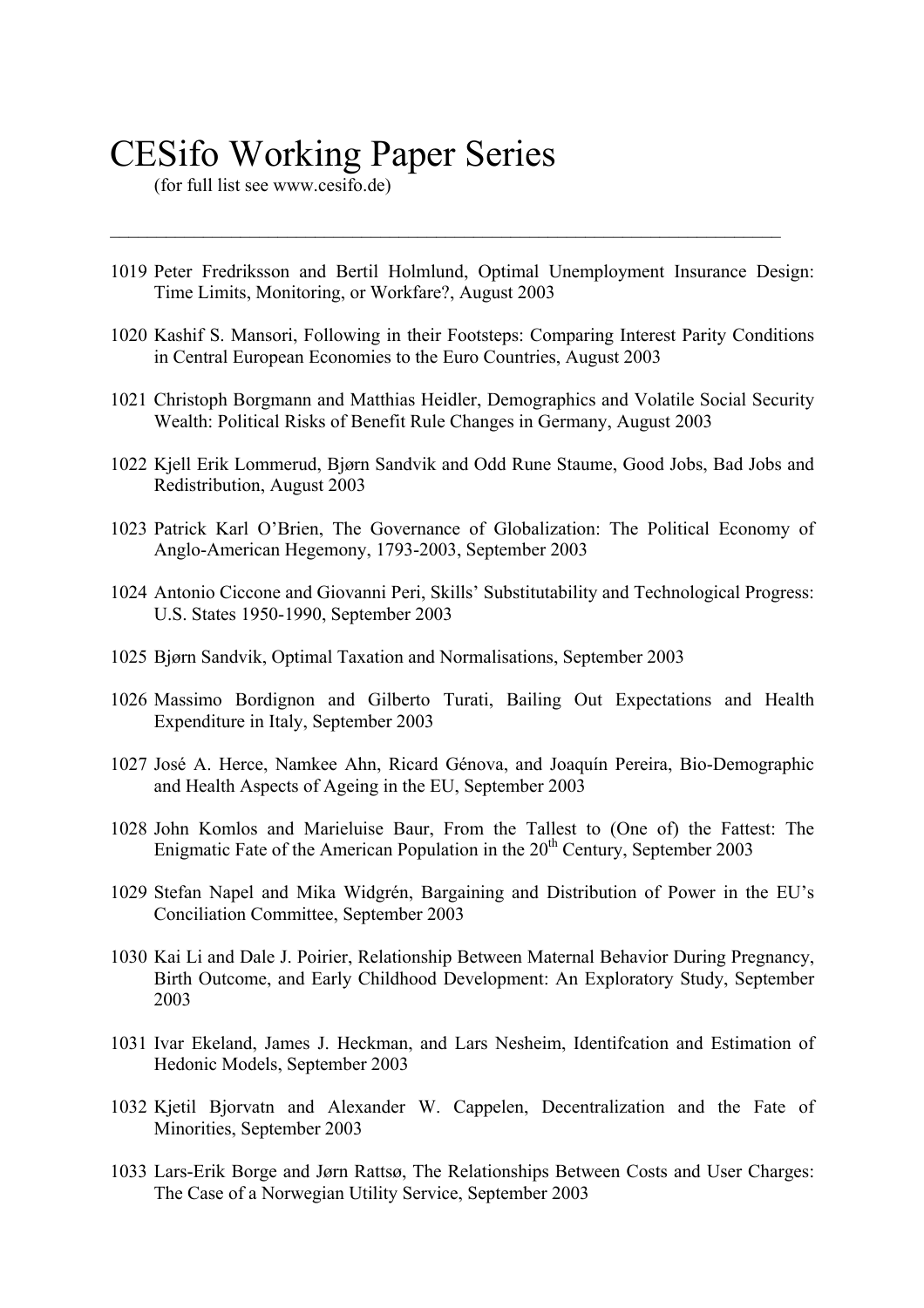- 1034 Maureen Were and Nancy N. Nafula, An Assessment of the Impact of HIV/AIDS on Economic Growth: The Case of Kenya, September 2003
- 1035 A. Lans Bovenberg, Tax Policy and Labor Market Performance, September 2003
- 1036 Peter Birch Sørensen, Neutral Taxation of Shareholder Income: A Norwegian Tax Reform Proposal, September 2003
- 1037 Roberta Dessi and Sheilagh Ogilvie, Social Capital and Collusion: The Case of Merchant Guilds, September 2003
- 1038 Alessandra Casarico and Carlo Devillanova, Capital-skill Complementarity and the Redistributive Effects of Social Security Reform, September 2003
- 1039 Assaf Razin and Efraim Sadka, Privatizing Social Security Under Balanced-Budget Constraints: A Political-Economy Approach, September 2003
- 1040 Michele Moretto, Paolo M. Panteghini, and Carlo Scarpa, Investment Size and Firm's Value under Profit Sharing Regulation, September 2003
- 1041 A. Lans Bovenberg and Peter Birch Sørensen, Improving the Equity-Efficiency Tradeoff: Mandatory Savings Accounts for Social Insurance, September 2003
- 1042 Bas van Aarle, Harry Garretsen, and Florence Huart, Transatlantic Monetary and Fiscal Policy Interaction, September 2003
- 1043 Jerome L. Stein, Stochastic Optimal Control Modeling of Debt Crises, September 2003
- 1044 Thomas Stratmann, Tainted Money? Contribution Limits and the Effectiveness of Campaign Spending, September 2003
- 1045 Marianna Grimaldi and Paul De Grauwe, Bubbling and Crashing Exchange Rates, September 2003
- 1046 Assar Lindbeck and Dennis J. Snower, The Firm as a Pool of Factor Complementarities, September 2003
- 1047 Volker Grossmann, Firm Size and Diversification: Asymmetric Multiproduct Firms under Cournot Competition, September 2003
- 1048 Dan Anderberg, Insiders, Outsiders, and the Underground Economy, October 2003
- 1049 Jose Apesteguia, Steffen Huck and Jörg Oechssler, Imitation Theory and Experimental Evidence, October 2003
- 1050 G. Abío, G. Mahieu and C. Patxot, On the Optimality of PAYG Pension Systems in an Endogenous Fertility Setting, October 2003
- 1051 Carlos Fonseca Marinheiro, Output Smoothing in EMU and OECD: Can We Forego Government Contribution? A Risk Sharing Approach, October 2003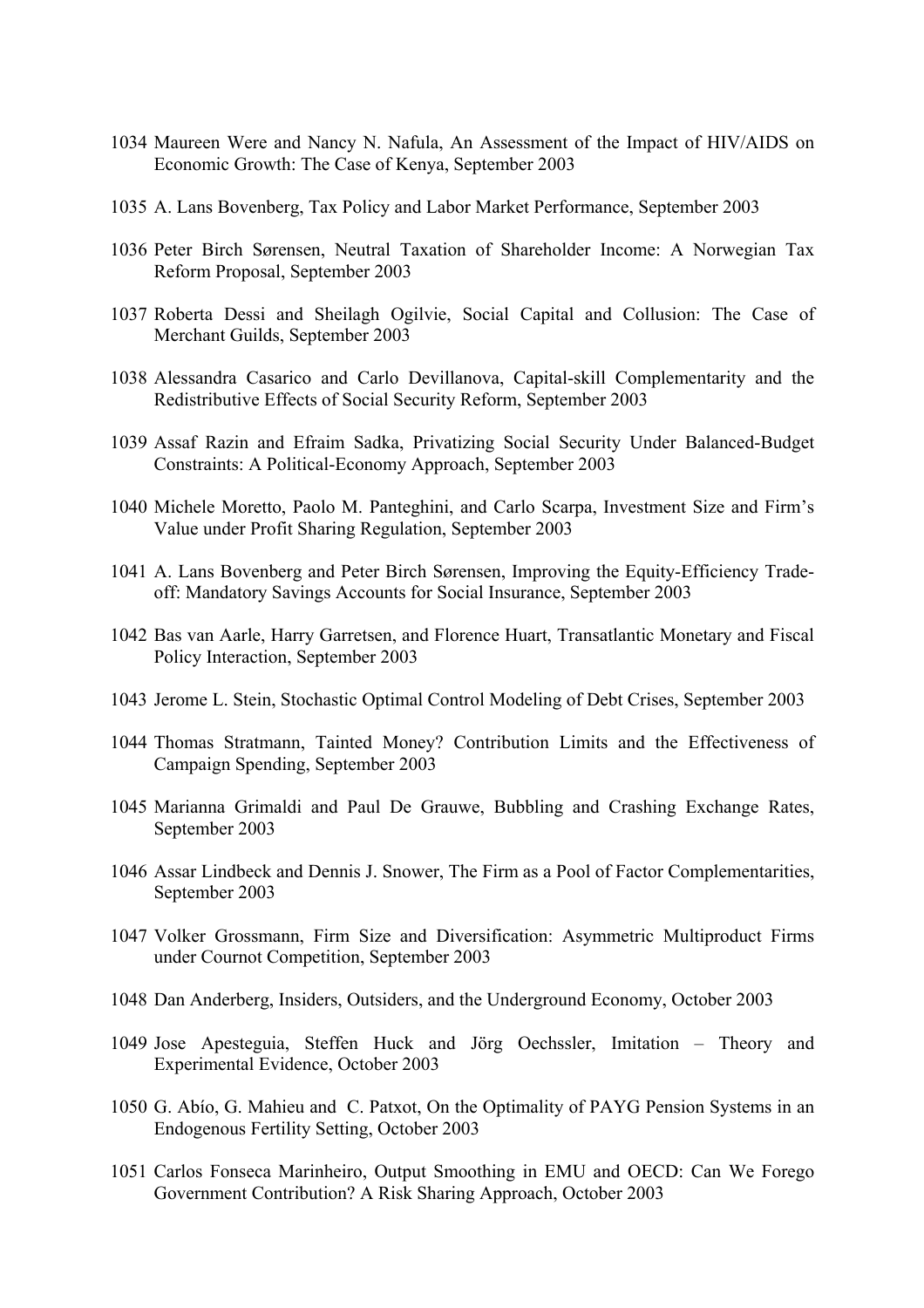- Olivier Bargain and Nicolas Moreau, Is the Collective Model of Labor Supply Useful for Tax Policy Analysis? A Simulation Exercise, October 2003
- Michael Artis, Is there a European Business Cycle?, October 2003
- Martin R. West and Ludger Wößmann, Which School Systems Sort Weaker Students into Smaller Classes? International Evidence, October 2003
- Annette Alstadsaeter, Income Tax, Consumption Value of Education, and the Choice of Educational Type, October 2003
- Ansgar Belke and Ralph Setzer, Exchange Rate Volatility and Employment Growth: Empirical Evidence from the CEE Economies, October 2003
- Carsten Hefeker, Structural Reforms and the Enlargement of Monetary Union, October
- Henning Bohn and Charles Stuart, Voting and Nonlinear Taxes in a Stylized Representative Democracy, October 2003
- Philippe Choné, David le Blanc and Isabelle Robert-Bobée, Female Labor Supply and Child Care in France, October 2003
- V. Anton Muscatelli, Patrizio Tirelli and Carmine Trecroci, Fiscal and Monetary Policy Interactions: Empirical Evidence and Optimal Policy Using a Structural New Keynesian Model, October 2003
- Helmuth Cremer and Pierre Pestieau, Wealth Transfer Taxation: A Survey, October
- Henning Bohn, Will Social Security and Medicare Remain Viable as the U.S. Population is Aging? An Update, October 2003
- James M. Malcomson , Health Service Gatekeepers, October 2003
- Jakob von Weizsäcker, The Hayek Pension: An efficient minimum pension to complement the welfare state, October 2003
- Joerg Baten, Creating Firms for a New Century: Determinants of Firm Creation around 1900, October 2003
- Christian Keuschnigg, Public Policy and Venture Capital Backed Innovation, October
- Thomas von Ungern-Sternberg, State Intervention on the Market for Natural Damage Insurance in Europe, October 2003
- Mark V. Pauly, Time, Risk, Precommitment, and Adverse Selection in Competitive Insurance Markets, October 2003